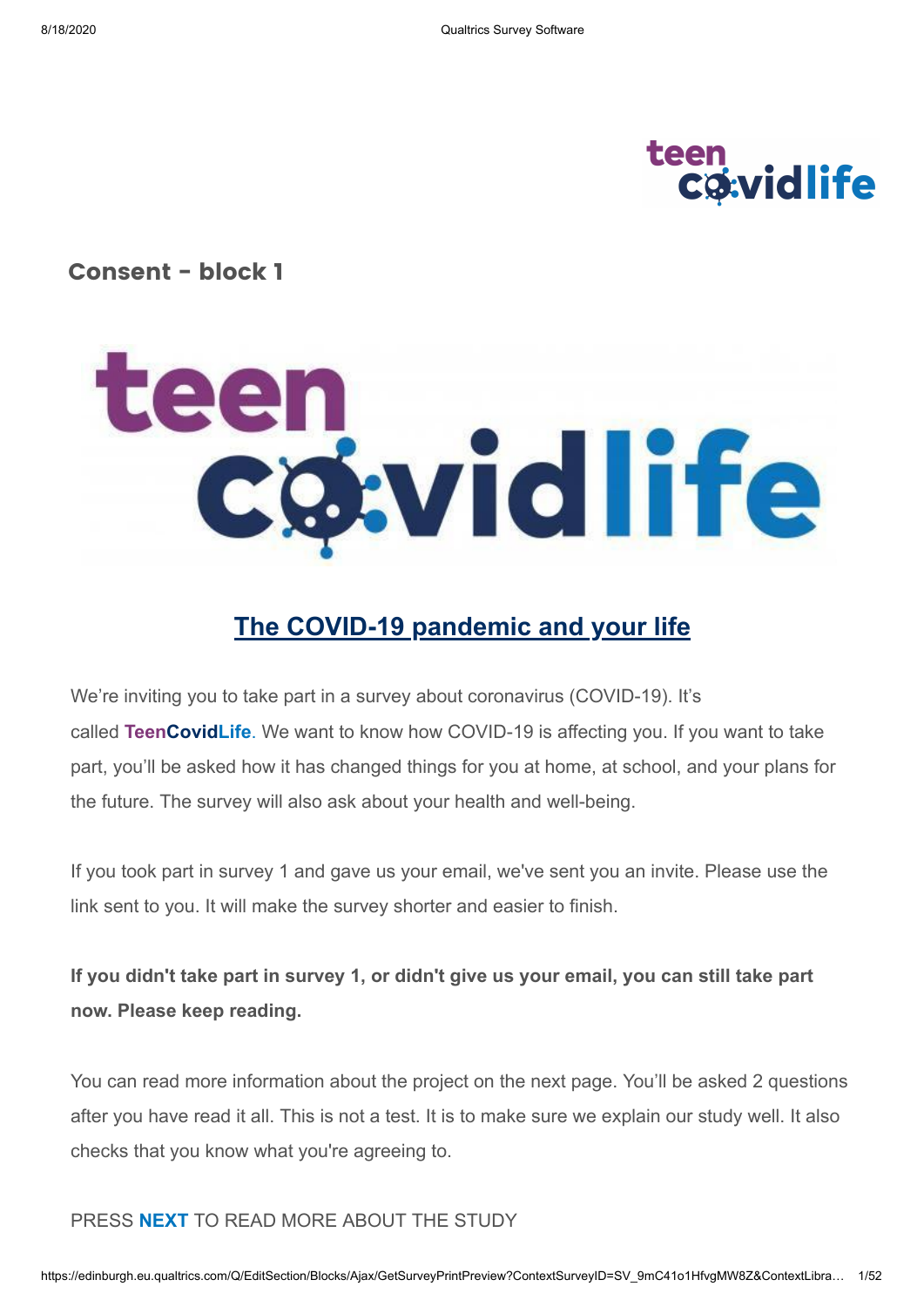#### **Why are we doing this research?**

Our survey wants to know how COVID-19 is affecting you. Once we know, we can think about how to address the concerns of young people. We can then support young people where necessary and prepare for the future. You can find out more about the survey **[here](https://www.ed.ac.uk/generation-scotland/covidlife-volunteers/teencovidlife)**.

#### **What is involved?**

We'll start by asking some general questions about you. We'll ask for your email address. You don't need to provide an email address if you don't want to. We won't ask for any other details that identify you. We will also want to know your age. If you go to school, we'll ask which year you are in at school. Most questions will ask you to pick your answer from a list of options. Some questions are specific to COVID-19. Other questions are more general. We'll ask about how your life has changed and how you are coping with these changes. We hope you'll be able to answer them all. You can skip any you don't want to answer.

This survey will take about 20-25 minutes to complete.

We'll email you about future surveys, if you provide an email address. This allows us to see the long term effects of COVID-19. We'll do a final survey after the restrictions are lifted. It's up to you whether you do any other surveys.

The information you provide will be looked at by the **[Generation](http://generationscotland.org/) Scotland** team. They work at the **University of [Edinburgh](http://www.ed.ac.uk/)**. Their researchers and **[NHS](http://www.nhs.uk/nhs-sites/)** partners will also be able to work on this information.

#### **Who can take part?**

Taking part is open to **anyone in Scotland aged 12-17 years old**. You must have access to the internet to join.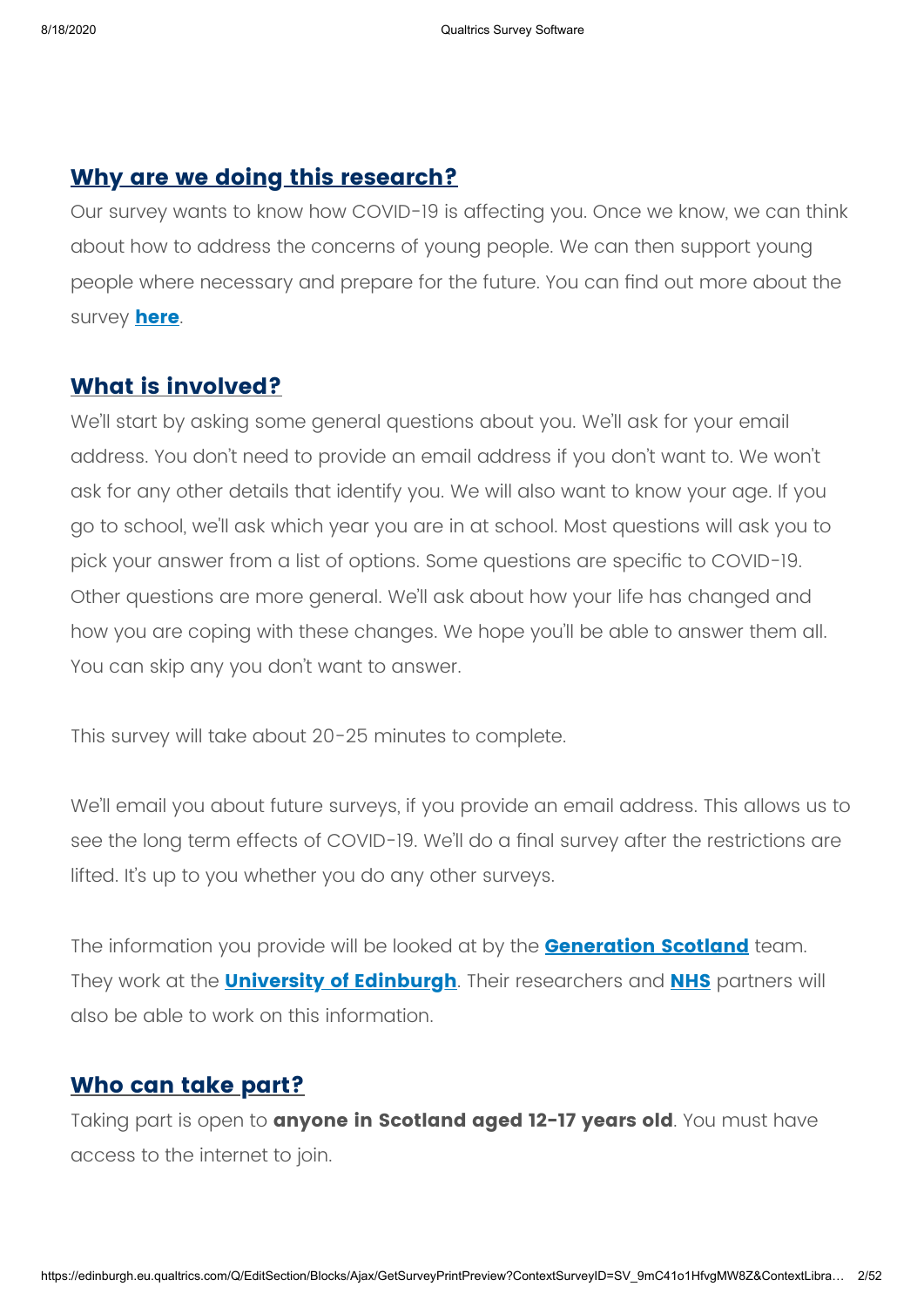#### **What will happen to the details I give you?**

All of your details will be safely and securely stored. If you provide your email address, it will be kept separate from your answers. Your email won't be given to anyone. We'll also ask for the first part of your home postcode and the name of your school. This will tell us about the area you live in. It can tell us about shops, transport and parks.

We'll remove any identifying information before researchers can look at it. If you go to school, your school may also receive a summary report. This report will be for everyone at the school taking the survey. It won't identify you.

We'll report what we find in tables and graphs. These will be found on **our [website](http://www.ed.ac.uk/generation-scotland/what-have-we-found)** and social media. The local government may also receive a report. We'll also write a final report which you'll be able to read online.

#### **How do I stop taking part?**

You can email us to stop taking part at any time. You don't have to give a reason.

#### **Ethics approval**

In the UK, **ethics committees** must review health research studies before they start. They check that our research is well made and protects our volunteers. This study was approved by the **East of Scotland NHS Research Ethics [Committee](http://www.nhstayside.scot.nhs.uk/YourHealthBoard/TheBoardanditsCommittees/EastofScotlandResearchEthicsService/index.htm)**. They have said it is OK for us to do this research.

#### **How long will my data be stored for?**

Once the study has finished, your answers will be **[securely](http://www.ed.ac.uk/generation-scotland/covidlife-volunteers/faqs) stored**. They will stay with the University of Edinburgh for at least ten years.

#### **Concerns**

If you're worried about how your data is looked after, you can email the University of Edinburgh at <u>[dpo@ed.ac.uk](mailto:dpo@ed.ac.uk)</u>. You can also email **dpo@ed.ac.uk** if you'd like to talk to someone about your rights.

If you have any other worries about the study, you can get in touch with the Generation Scotland team at: [genscot@ed.ac.uk](mailto:genscot@ed.ac.uk)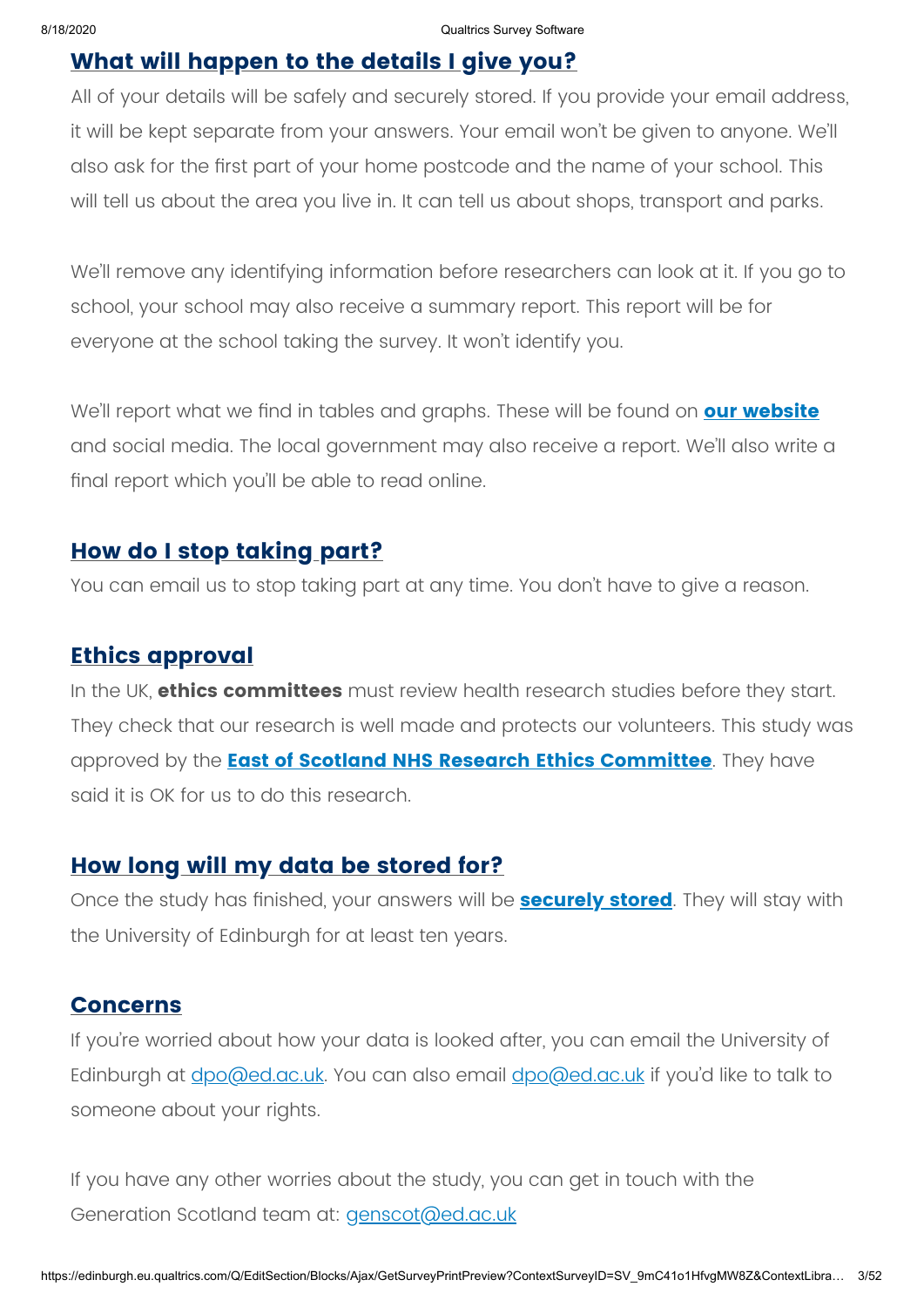#### **Questions for you**

Once you've answered these questions correctly, you can complete the consent page. Don't worry if you get a question wrong. You can read the information again and come back to the questions. You can always get in touch to ask us for more information. If there's anything we need to explain more clearly, we'd be happy to help. If you agree to take part, you'll be taken directly to the survey. You can start answering questions straight away.

#### **Question 1**

After reading the information above, which statement do you understand to be **TRUE**? Please select **one** option:

- All survey questions will be about COVID-19
- The survey will include questions about COVID-19 and some more general questions
- There will only be one survey
- The survey will take an hour to complete

#### **Question 2**

After reading the information above, which statement do you understand to be

#### **FALSE**?

Please select **one** option:

- ) In the future, I may be contacted to complete more surveys
- I do not have to take part in additional surveys or studies in the future
- I can withdraw consent at any time by contacting Generation Scotland
- If I am re-contacted by Generation Scotland, I must complete additional surveys

To take part you must complete the **consent form**. After this, we can take you to the study.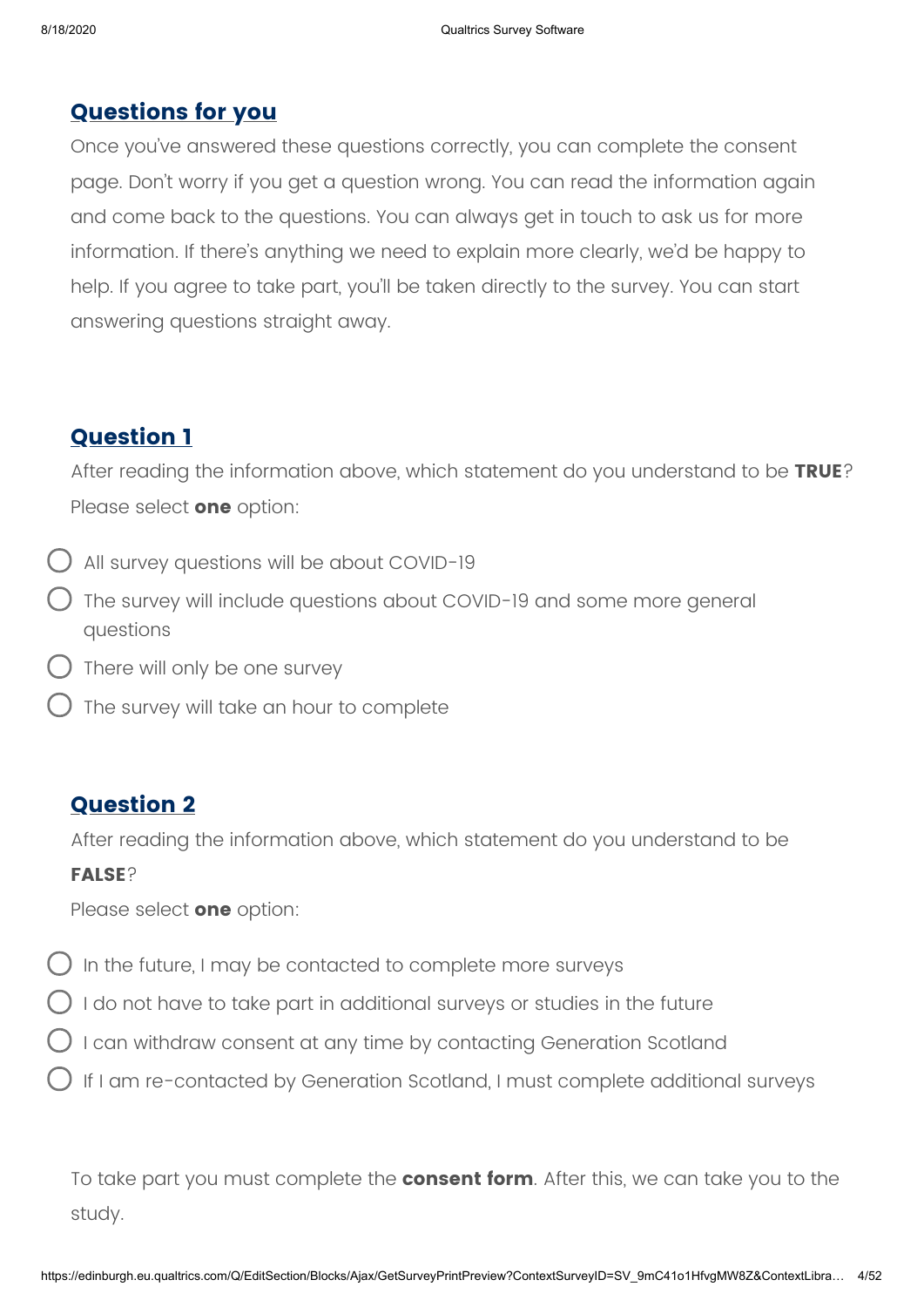PRESS **NEXT** TO BE TAKEN TO THE CONSENT FORM

#### **Consent form**

Please read the following statements and tick the boxes to agree

- $\Box$  1 I understand that taking part in this project is voluntary.
- $\Box$  2 I live in Scotland.
- $\Box$  3 I am aged 12 17 years old.
- 1 4 I understand that if I wish to be sent future surveys, I need to provide an email address.
- $\Box$  5 I understand that my results will not identify me. I know they will be included in research. I also understand it will not be possible to remove or change my answers once submitted.
- $\Box$  6 I understand I can stop taking part in future surveys at any point.
- $\Box$  7 I understand that the data gathered in this study will be stored securely. I know it will not be possible to identify me in any reports from this research.
- $\Box$  8 I agree to take part in this Generation Scotland survey. I understand that by checking this box I am giving my signature to this agreement.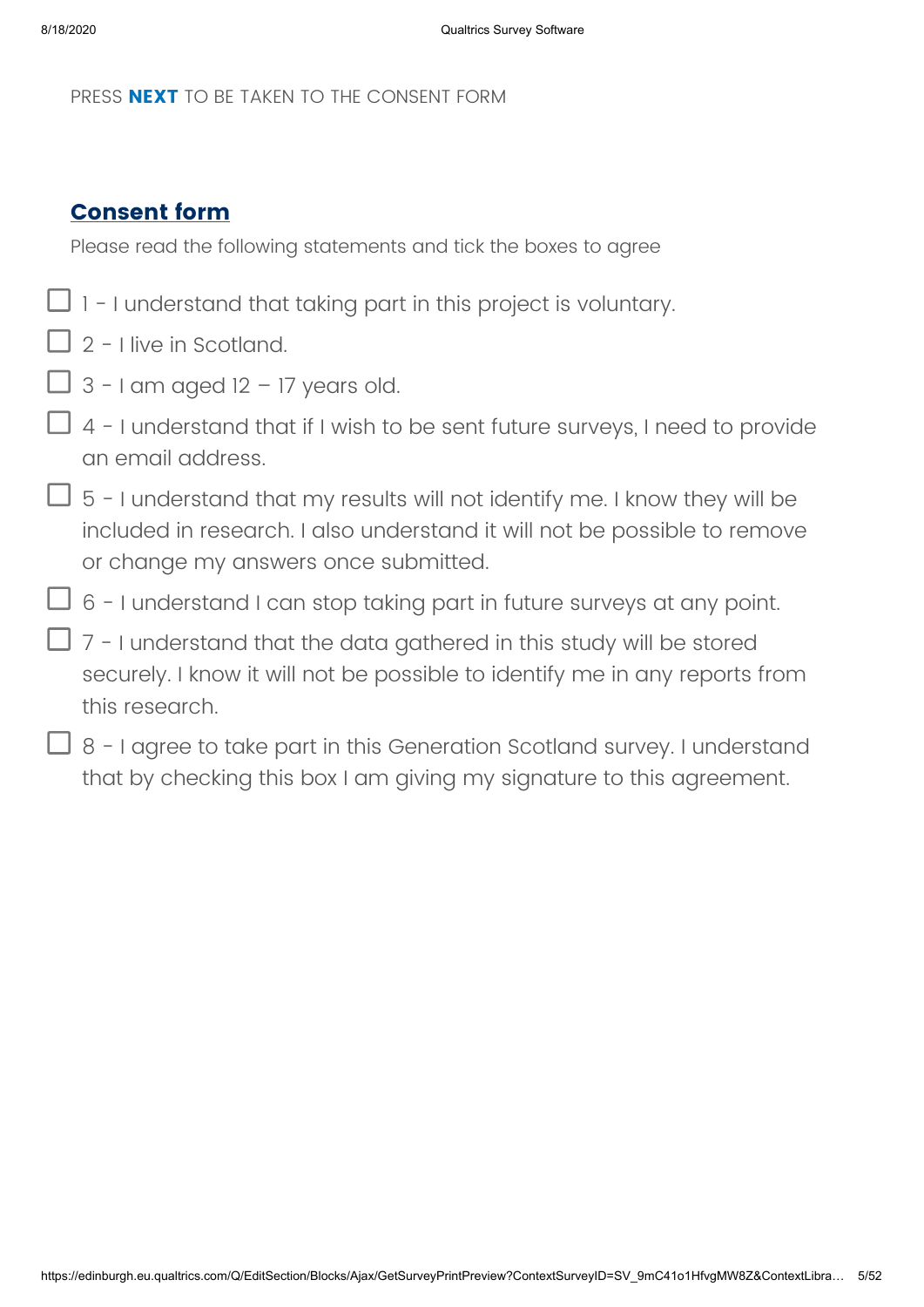#### **IntroNEW - block 1**

### **Introduction**

Thank you for agreeing to complete this **TeenCovidLife** survey.

Please answer all questions as well as you can. Your answers will **not be used to identify you**. We will not share your answers with your parents or quardians.

Some questions are personal. We hope that you will answer them all. Some questions have a 'prefer not to answer' option. You can choose this if you don't want to tell us this information. You can skip any question you don't want to answer.

This survey will take **about 20-25 minutes** to complete. Please complete the survey in one sitting.

Responses cannot be changed one you have pressed the 'Next' button.

PRESS **NEXT** TO START THE SURVEY

#### **Background Info - block 1**

# **Information about you**

To start, we are going to ask you for some information about you.

Please enter your email address

Your email address will only be used to send you TeenCovidLife surveys and to keep you informed of our results. We **will not** pass this on to third parties.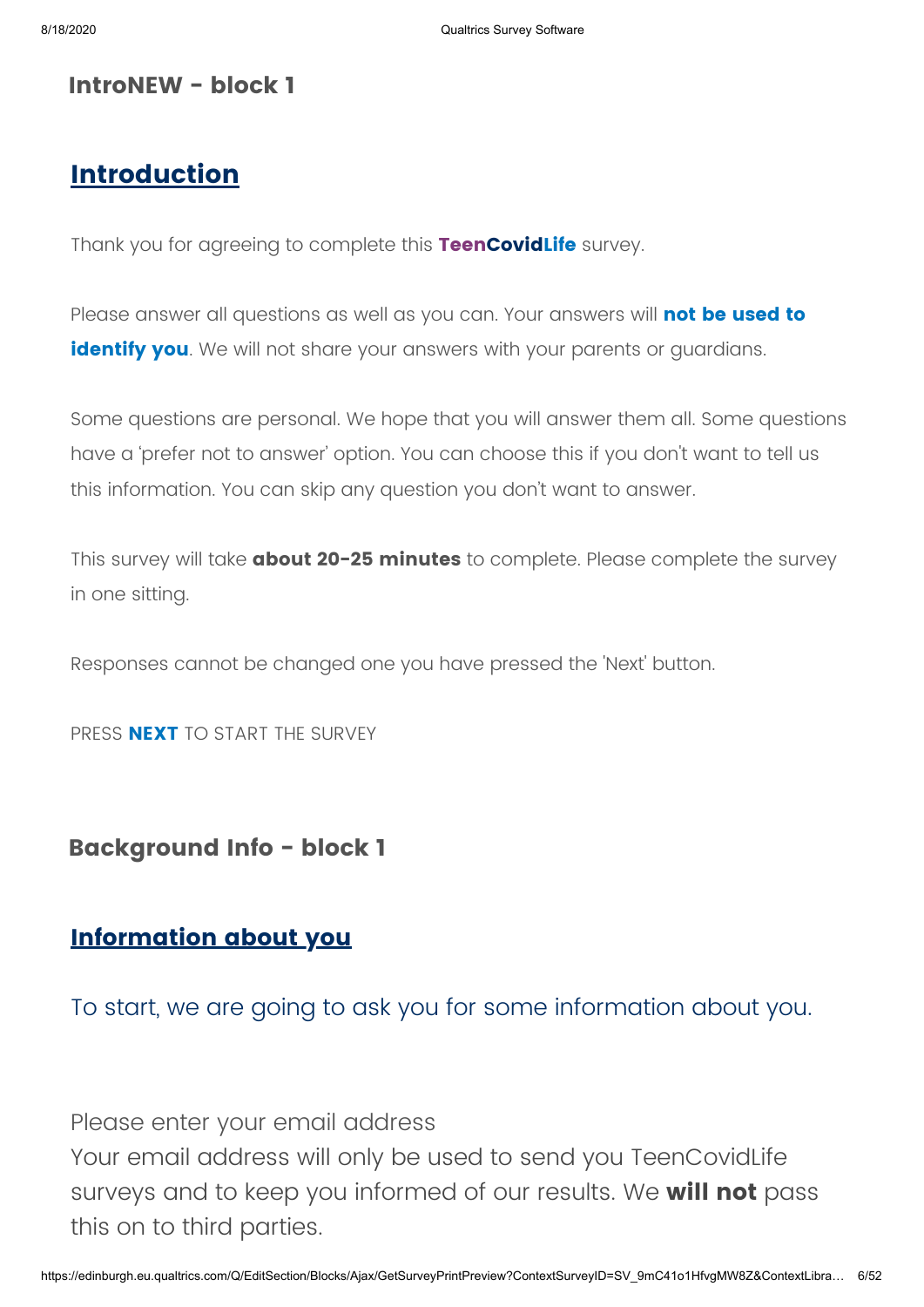Email address

Confirm email address



What are the first 5 digits of your postcode? (e.g., AB12 3\*\*)

What was the sex you were assigned at birth?

- ) Male
- Female
- Prefer not to answer

Is this the same as your gender identity?

 $\bigcap$  Yes

 $\overline{N}$ 

What is your gender identity?

- O Male / Man
- Female / Woman
- Non-binary

Other (please specify)

|  | $\cup$ Prefer not to answer |
|--|-----------------------------|
|  |                             |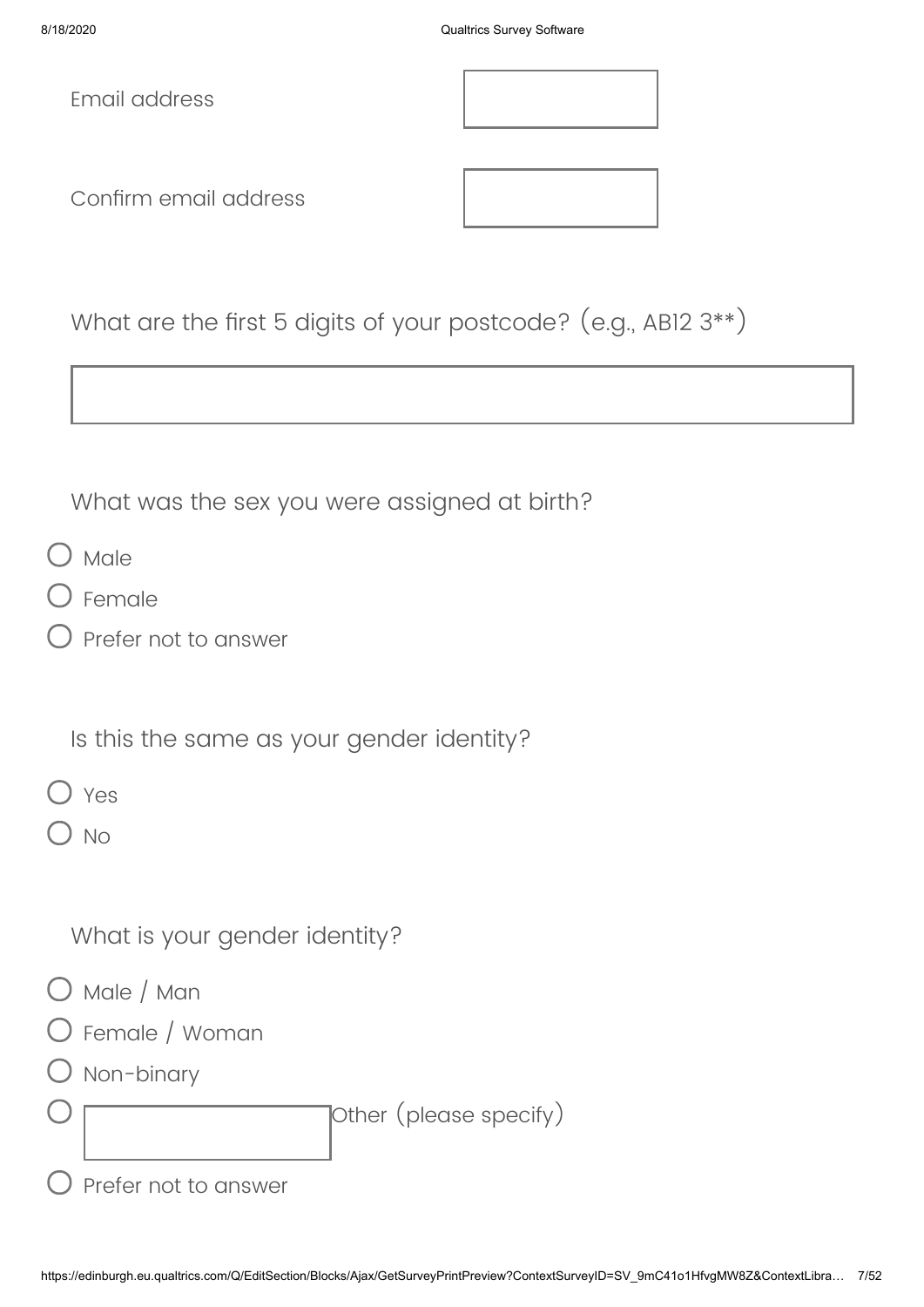How old are you?

Are you a secondary school pupil?

Yes

No

# **Background info - block 2**

Which year are you in at school?

Were you a school pupil last year (i.e., did you leave school in Spring 2020)?

Yes

 $\overline{\phantom{1}}$  No

What are you doing now or planning to do next?

# $\Box$  studying at college

- $\mathsf{\overline{J}}$  Studying at university
- In employment
- Apprentice
- Something else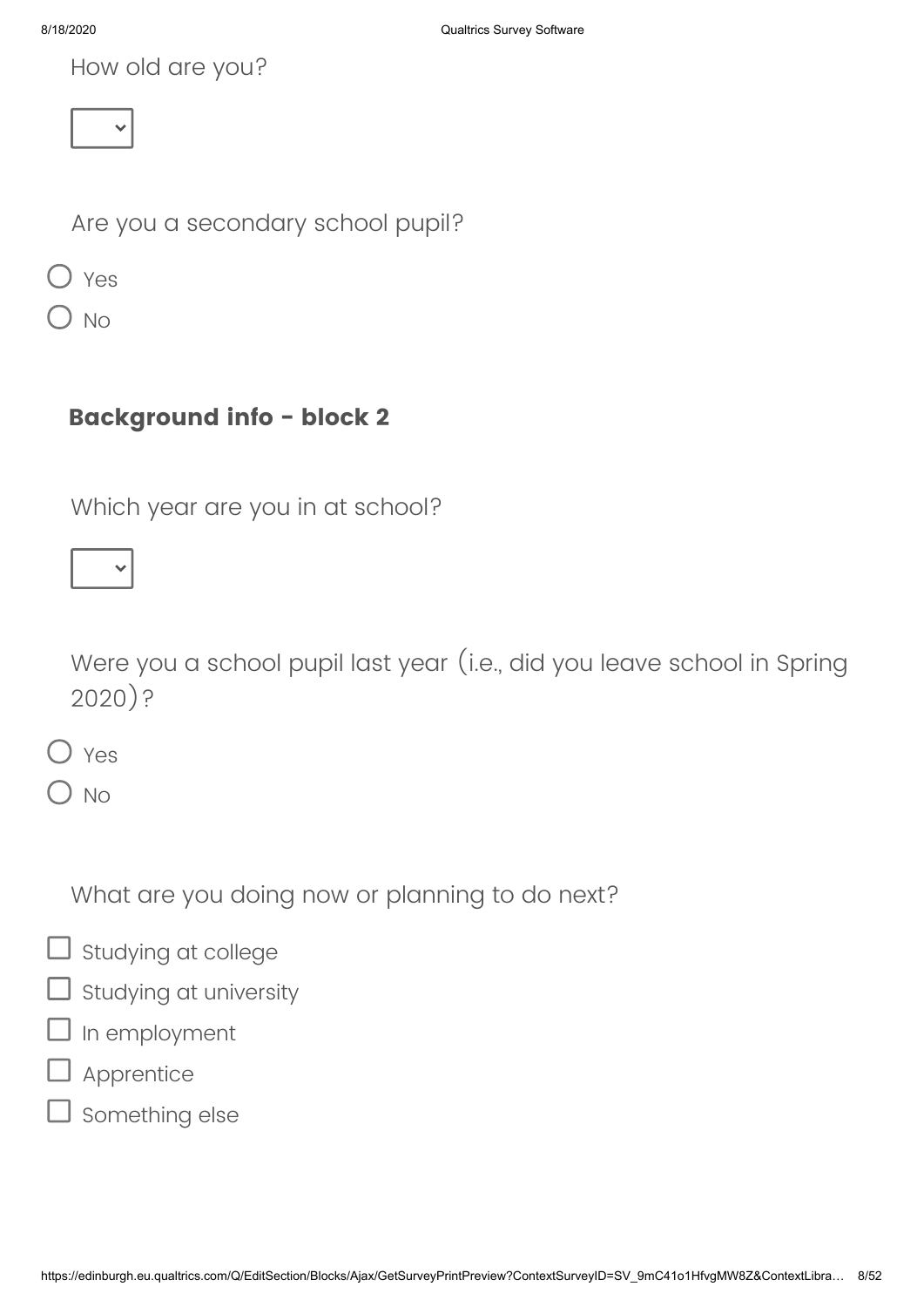Have your education or employment plans changed as a result of COVID-19?

|--|

- $O$  No
- Don't know
- $\bigcirc$  Prefer not to say

Did you have a job **before** the COVID-19 lockdown?

- O Yes
- $\bigcirc$  No

Do you have a job **at the moment**?

- O Yes
- ) No

Have any of the following happened to you **since** the COVID-19 lockdown started?

- $\Box$  Lost job
- $\Box$  Furloughed
- Pay cut
- Assigned as a key worker
- None of the above

Does your work require you to be in **close contact (i.e., within 2 Meters) with others**, who you do not live with, including while travelling to work?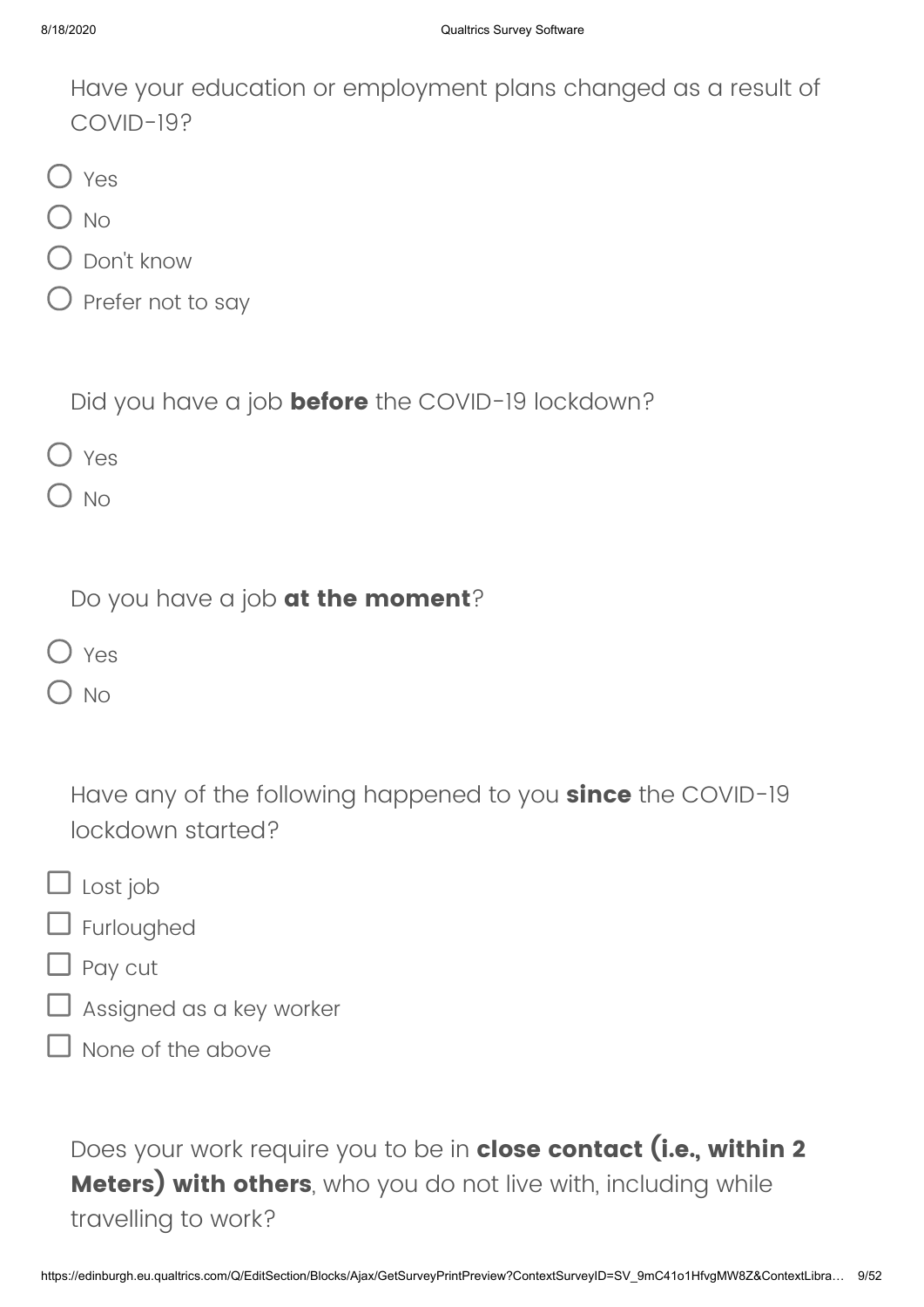- $\bigcup$  All of the time
- $\bigcirc$  Most of the time
- $\bigcirc$  Some of the time
- O Rarely
- $\bigcirc$  Not at all
- $\bigcirc$  Doesn't apply to me

In your place of work, do you have access to necessary personal protective equipment (PPE)?

- $\bigcap$  All of the time
- $\bigcirc$  Most of the time
- $\bigcirc$  Some of the time
- O Rarely
- $\bigcirc$  Not at all
- Doesn't apply to me

**You and your family - block 1**

# **You and your family**

We would like to know a little about the people that you live with.

**Including yourself,** how many people live in your household at the moment?

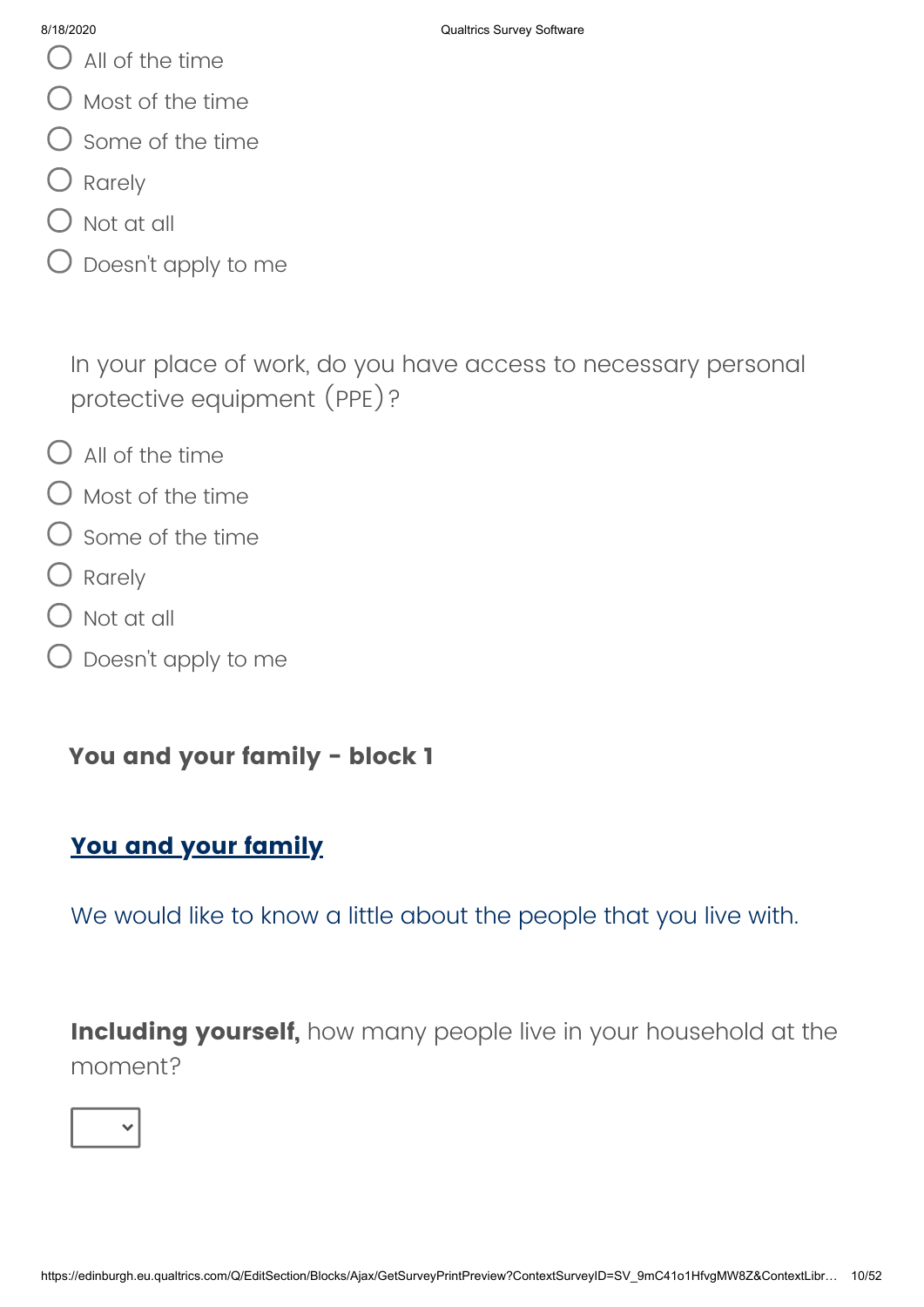| Who lives in your household with you?            |
|--------------------------------------------------|
| Please select all that apply                     |
| $\Box$ Parent(s)                                 |
| $\Box$ Stepparent(s)                             |
| $\Box$ Parent's girlfriend or boyfriend          |
| $\Box$ Guardian(s) - for example, a foster carer |
| $\Box$ Brother(s) and/or sister(s)               |
| $\Box$ stepbrother(s) and/or stepsister(s)       |
| $\Box$ Grandparent(s)                            |
| $\Box$ other family member(s)                    |
| $\Box$ Child/children                            |
| $\Box$ Paid caregiver(s) - for example, a nanny  |
| $\Box$ Friend(s) or other non-family member(s)   |
| I live alone                                     |

**Covid-19 and your life - block 1**

# **COVID-19 and your life**

Now we would like to ask you some questions about how you are feeling about COVID-19 and what effect it has had on your life.

Do you think that **you** have had, or currently have COVID-19?

- Yes, I was tested for COVID-19 and it was positive
- $\bigcirc$  Yes, I think I had COVID-19 but was not tested
- $O$  No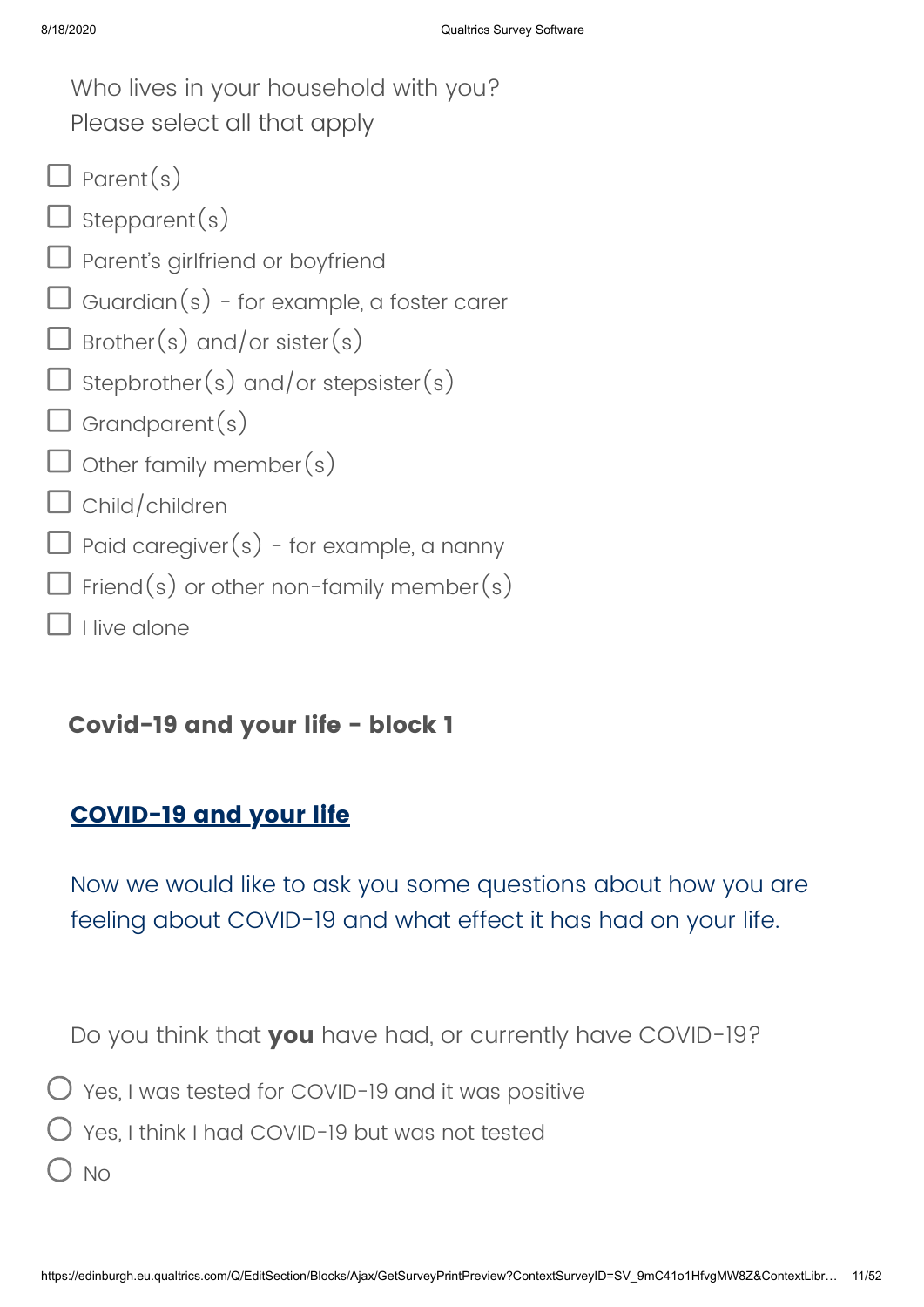Do you think **anyone else** that you live with has had, or currently has COVID-19?

- $\bigcup$  Yes, they were tested for COVID-19 and it was positive
- $\bigcirc$  Yes, they think they had COVID-19 but were not tested

) No

On a scale of 1 (no threat at all) to 10 (very serious public health threat), how serious a **public health threat** do you think COVID-19 is or might become?

Do you find the **Scottish Government** guidance on COVID-19 **easy** to understand?

- $\bigcirc$  Extremely easy
- $\bigcirc$  Somewhat easy
- $\bigcirc$  Neither easy nor difficult
- Somewhat difficult
- $\bigcirc$  Extremely difficult
- $\bigcirc$  I haven't seen or read any of the Scottish Government quidance

Do you find the **UK Government** guidance on COVID-19 **easy** to understand?



- $\bigcirc$  Extremely easy
- $\bigcirc$  Somewhat easy
- Neither easy nor difficult
- Somewhat difficult
- Extremely difficult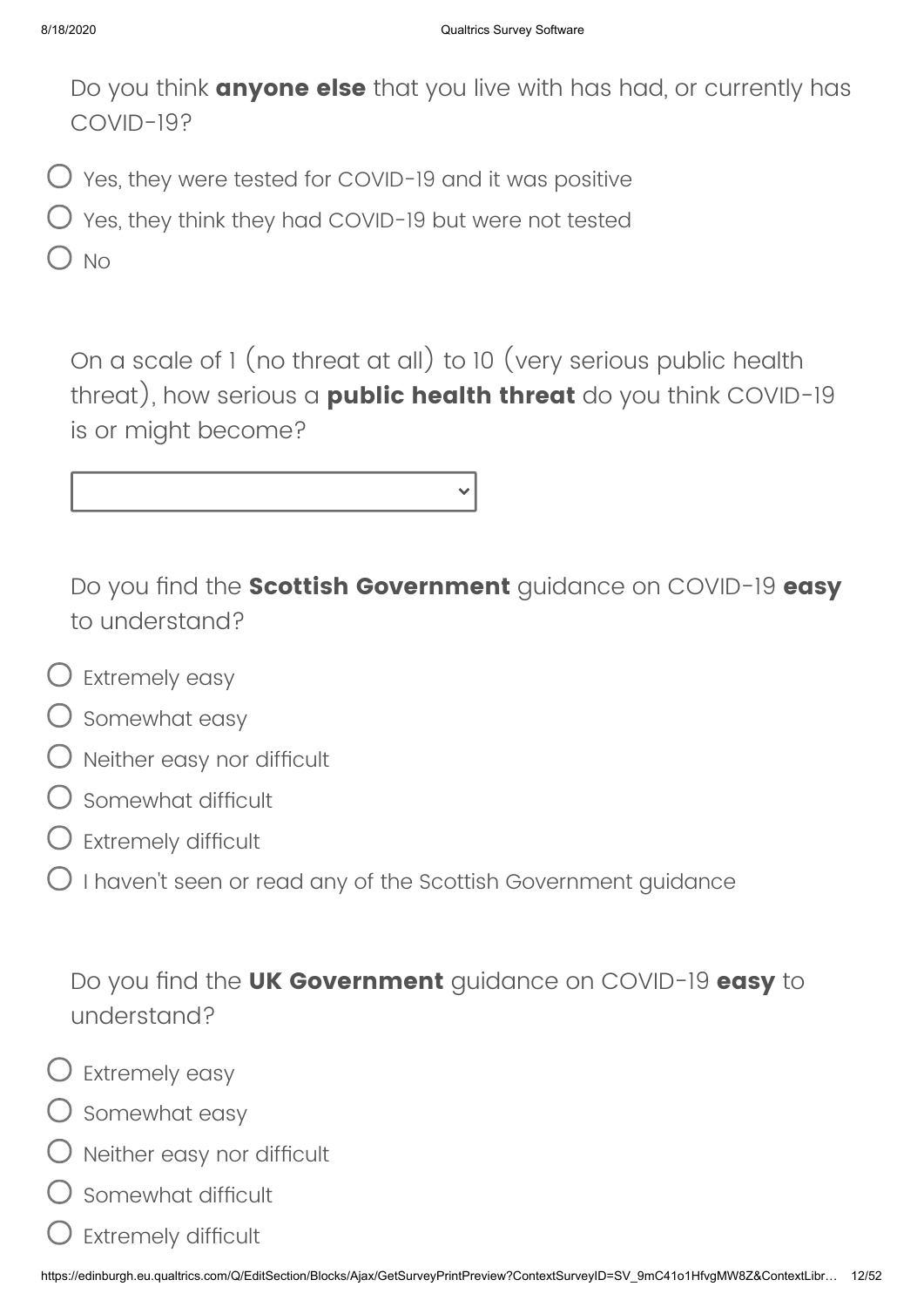$\bigcirc$  I haven't seen or read any of the UK Government guidance

Overall, what type of impact has the COVID-19 pandemic had on your life?

- $\bigcirc$  Very negative impact
- Quite negative impact
- $\bigcirc$  Neither negative nor positive impact
- $\bigcirc$  Quite positive impact
- $\bigcirc$  Very positive impact

#### **Your feelings - block 1**

#### **Your feelings**

Now we are going to ask you some questions to understand how you have been feeling recently.

How often have you felt lonely **during the past week**?

- $\bigcap$  None of the time
- $\bigcap$  Some of the time
- $\bigcirc$  Most of the time
- $\bigcap$  All of the time
- $\bigcirc$  Don't know
- Prefer not to answer

**Over the past week**, how often have you felt nervous or stressed because of COVID-19?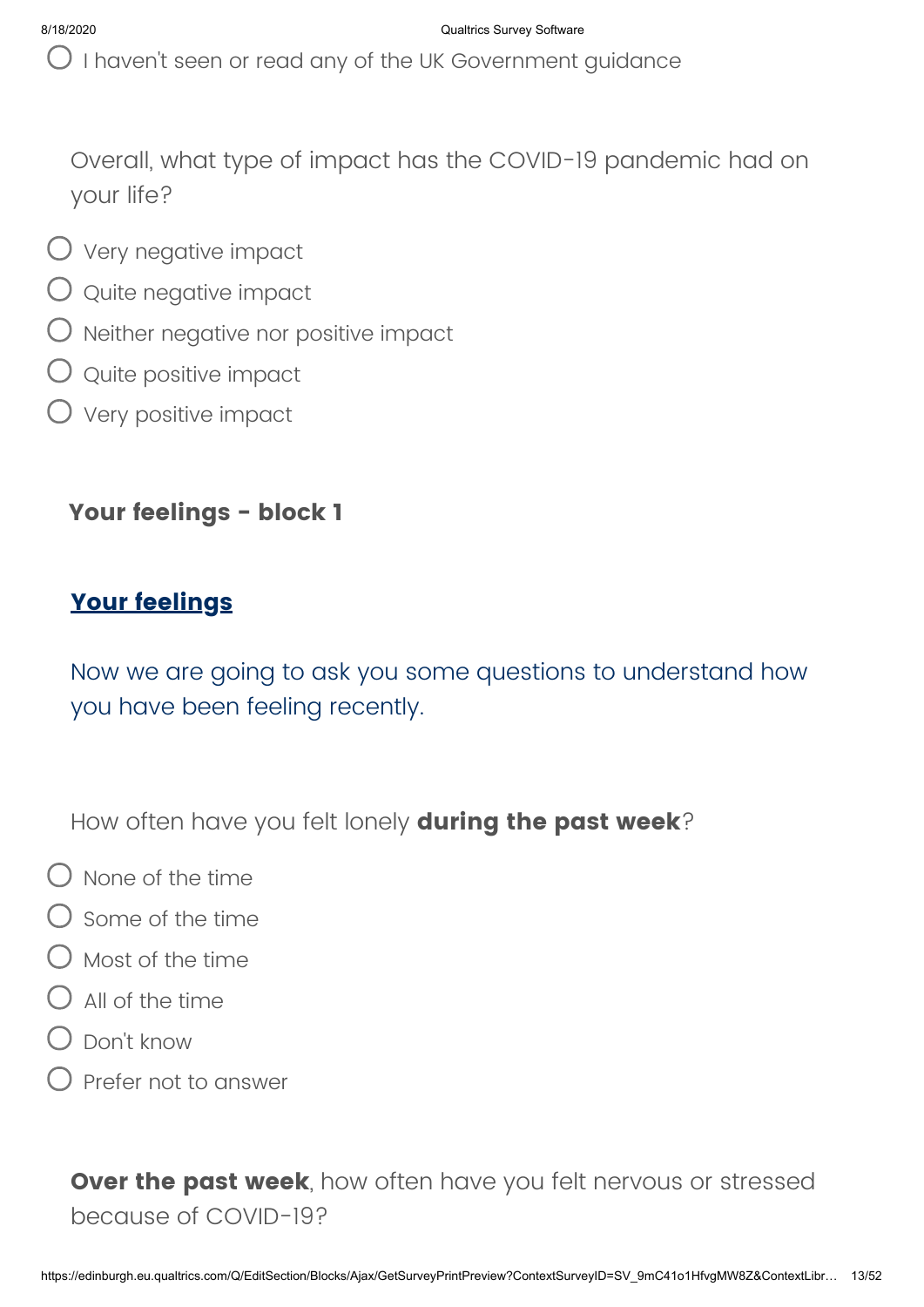- () Never
- Some of the time
- Most of the time
- All of the time
- Prefer not to answer

Please indicate for each of the five statements, which is **closest** to how you have been feeling during the **last two weeks**.

I have felt cheerful and in good spirits

- $O$  At no time
- $\bigcirc$  some of the time
- $\bigcirc$  Less than half of the time
- More than half of the time
- Most of the time
- $\bigcirc$  all of the time
- Prefer not to say

I have felt calm and relaxed

- $\bigcap$  At no time
- Some of the time
- Less than half of the time
- More than half of the time
- $\bigcap$  Most of the time
- $\bigcirc$  All of the time
- Prefer not to say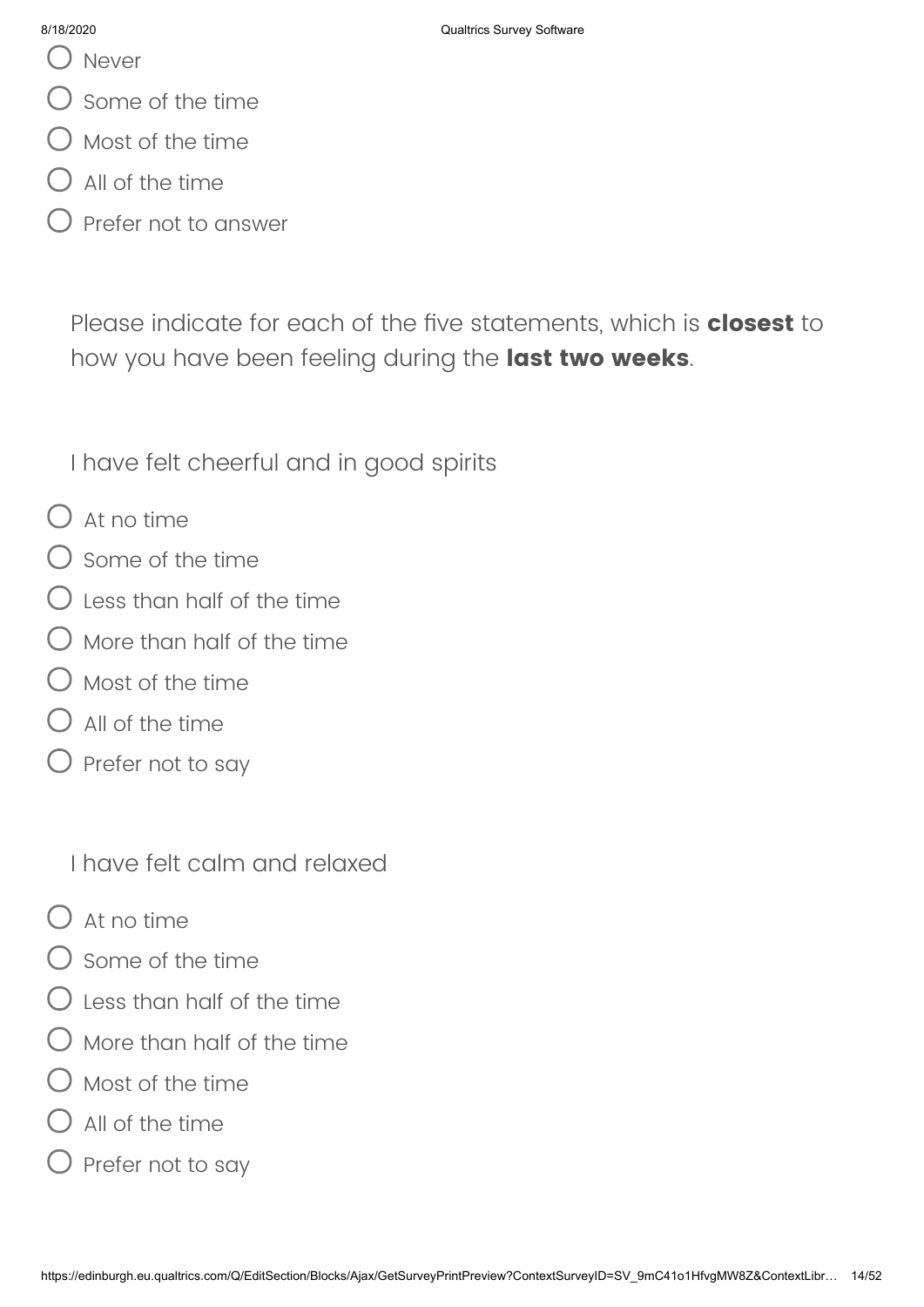# I have felt active and vigorous

- $O$  At no time
- $\bigcap$  some of the time
- $\bigcirc$  less than half of the time
- More than half of the time
- $\bigcirc$  Most of the time
- $\Box$  All of the time
- $\bigcirc$  Prefer not to say

I woke up feeling fresh and rested

- $O$  At no time
- $\bigcirc$  Some of the time
- $\bigcap$  less than half of the time
- ) More than half of the time
- $\bigcap$  Most of the time
- $\bigcirc$  All of the time
- $\bigcirc$  Prefer not to say

My daily life has been filled with things that interest me

- $\bigcap$  At no time
- $\bigcirc$  some of the time
- $\bigcirc$  less than half of the time
- More than half of the time
- $\bigcirc$  Most of the time
- $\Box$  All of the time
- Prefer not to say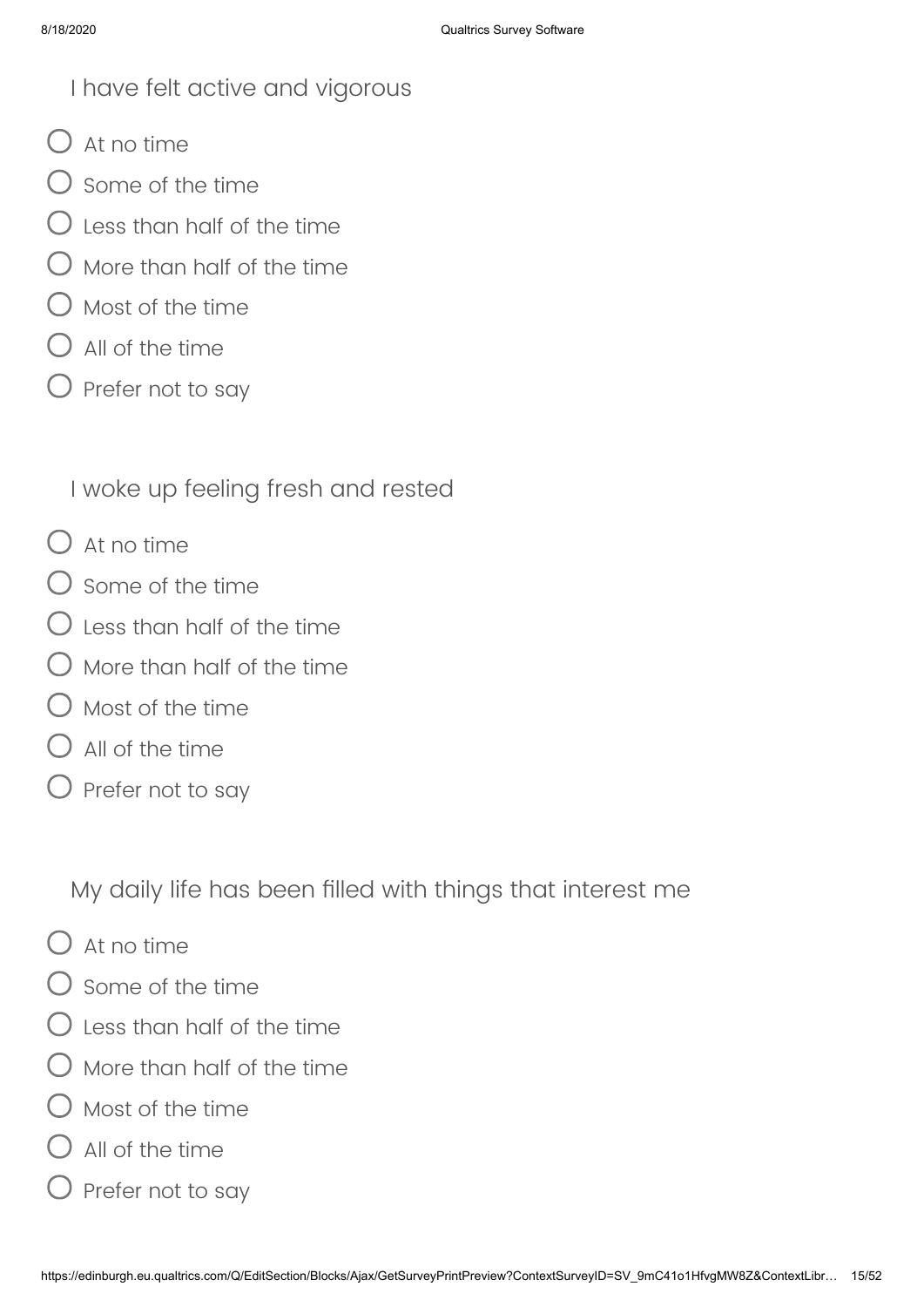## **Your feelings - block 2**

Select one option to indicate how much you disagree or agree with each of the statements.

I tend to bounce back quickly after hard times

- O Strongly Disagree
- Disagree
- $\bigcirc$  Neutral
- ) Agree
- $O$  Strongly Agree

I have a hard time making it through stressful events

- O strongly Disagree
- Disagree
- $O$  Neutral
- O Agree
- $O$  Strongly Agree

It does not take me long to recover from stressful events

- $\bigcirc$  Strongly Disagree
- Disagree
- Neutral
- Agree
- ) Strongly Agree

It is hard for me to snap back when something bad happens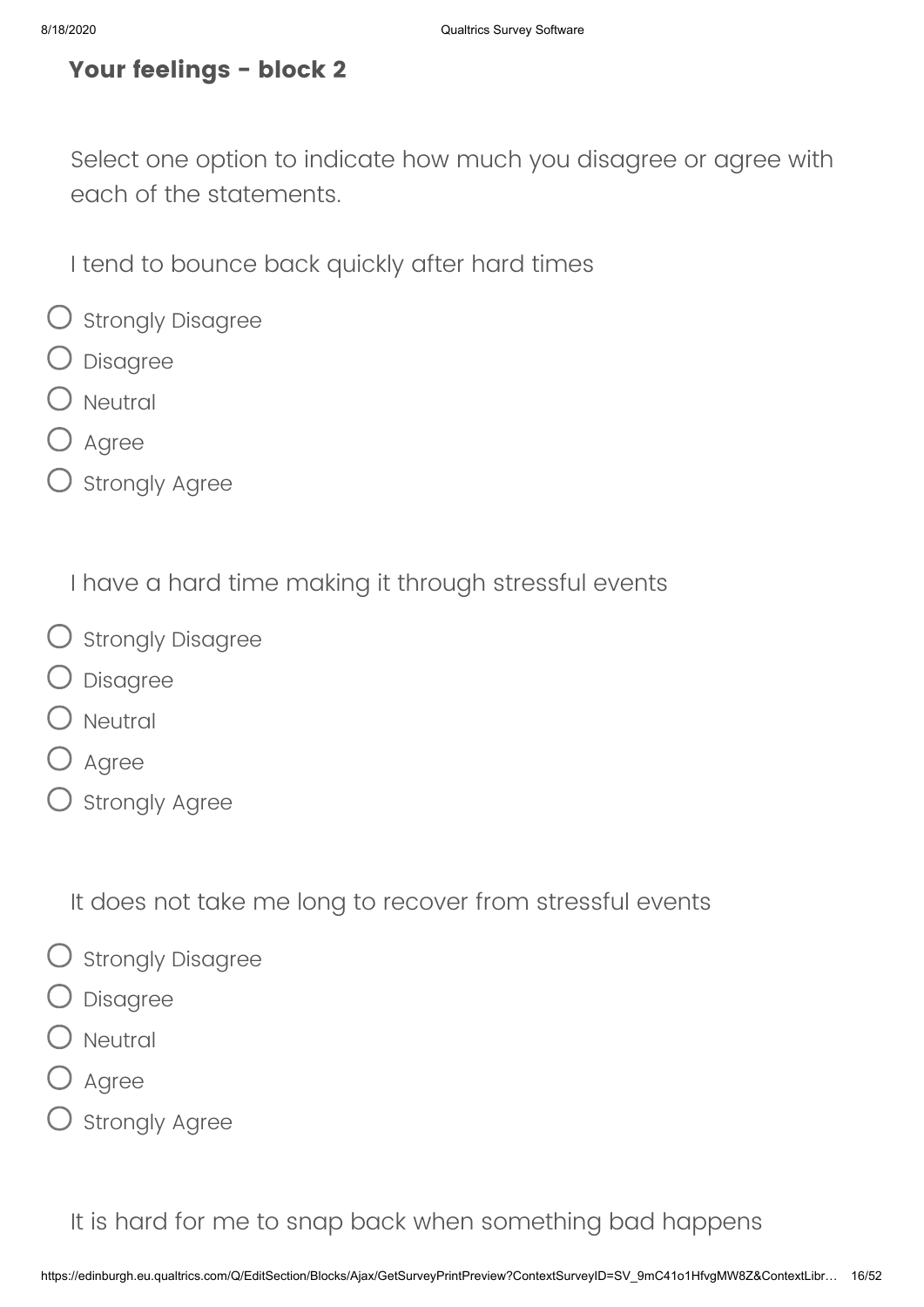- $\bigcup$  Strongly Disagree
- Disagree
- ) Neutral
- Agree
- ) Strongly Agree

I usually come through difficult times with little trouble

- O strongly Disagree
- Disagree
- ) Neutral
- Agree
- $O$  Strongly Agree

I tend to take a long time to get over set-backs in life

- O strongly Disagree
- Disagree
- Neutral
- D Agree
- ) Strongly Agree

# **Your feelings - block 3**

The questions in the next section ask you about your feelings and thoughts **during the last month**. In each case, you will be asked to indicate by selecting how often you felt or thought a certain way.

**In the last month** how often have you...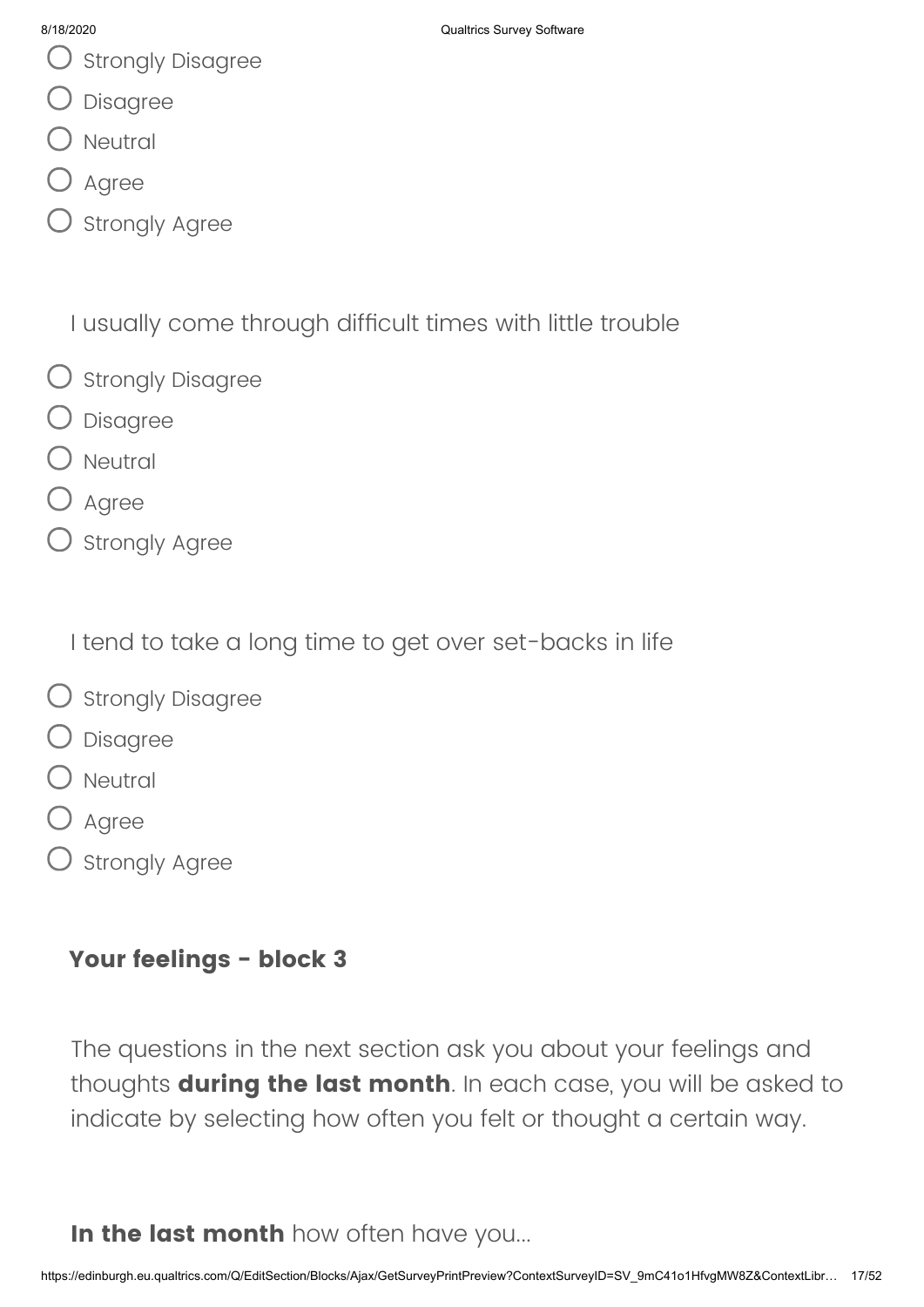felt that you were unable to control the important things in your life?

- O Never
- Almost never
- Sometimes
- Fairly often
- O Very often

felt confident about your ability to handle your personal problems?

- O Never
- Almost never
- Sometimes
- $\bigcirc$  Fairly often
- O Very often

felt that things were going your way?

- O Never
- Almost never
- Sometimes
- Fairly often
- O Very often

felt difficulties were piling up so high that you could not overcome them?

Never

Almost never

Sometimes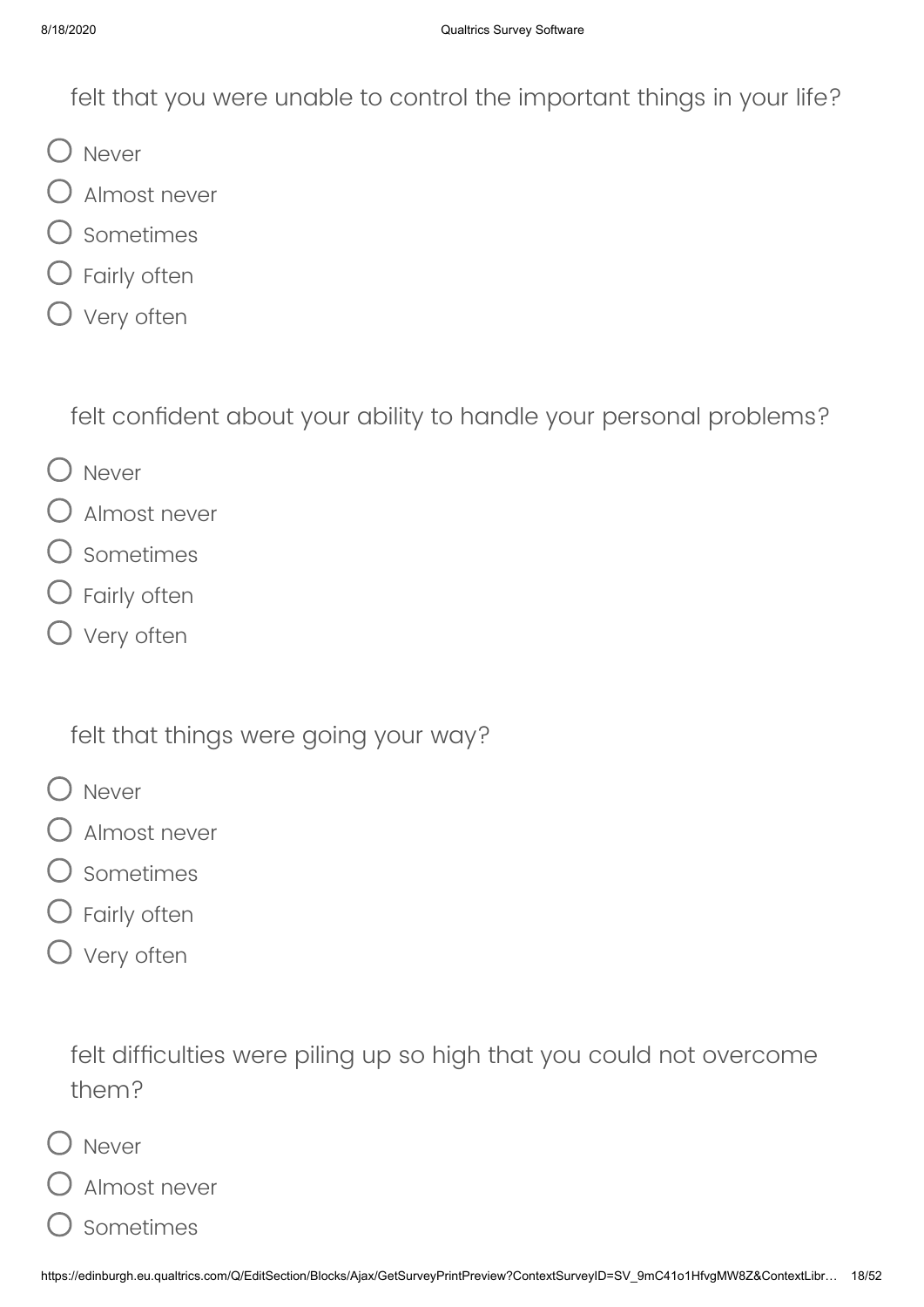Fairly often Very often

#### **Life Satisfaction - Block 1**

# **How satisfied are you with your life**

Next, we'd like to know how you feel about things in your life **now**.

These questions use a scale from 0 to 10. On this scale 0 means 'very unhappy', 5 means 'not happy or unhappy', and 10 means 'very happy'.

Select the answer that best fits how you feel about things in your life.

How happy are you with your life as a whole?

How happy are you with your relationships with your family?

How happy are you with your relationships with your friends?

How happy are you with what may happen to you later in your life (in the future)?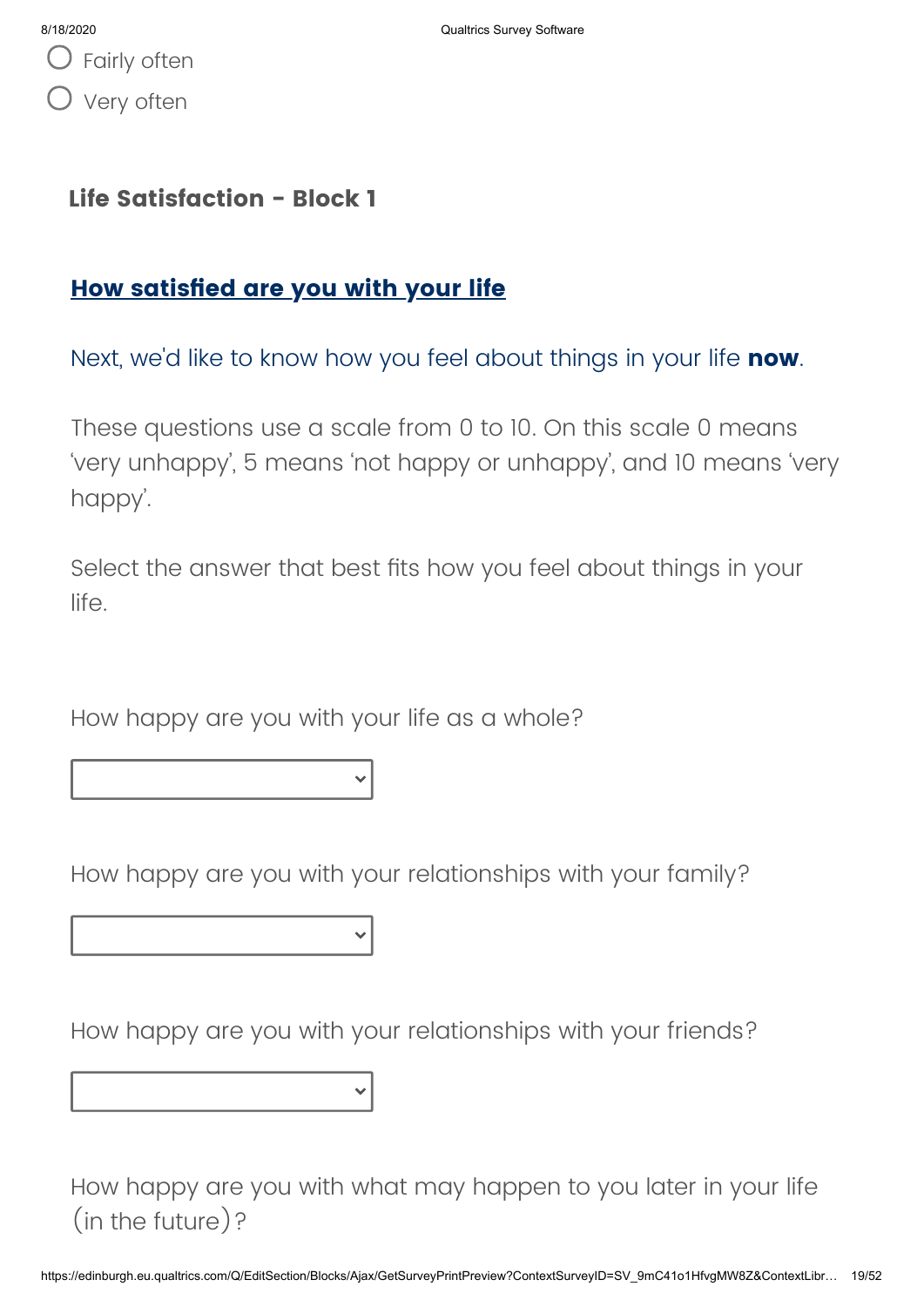How happy are you with the school that you go to?

**Covid worry - block 1**

**In the past month**, have you been worried about:

Your plans for the future?

- Not at all worried
- Slightly worried
- Moderately worried
- Very worried
- Extremely worried
- Doesn't apply to me

Losing your job?

- $\bigcirc$  Not at all worried
- Slightly worried
- Moderately worried
- Very worried
- Extremely worried
- Doesn't apply to me

Not being able to take part in hobbies (such a sports)?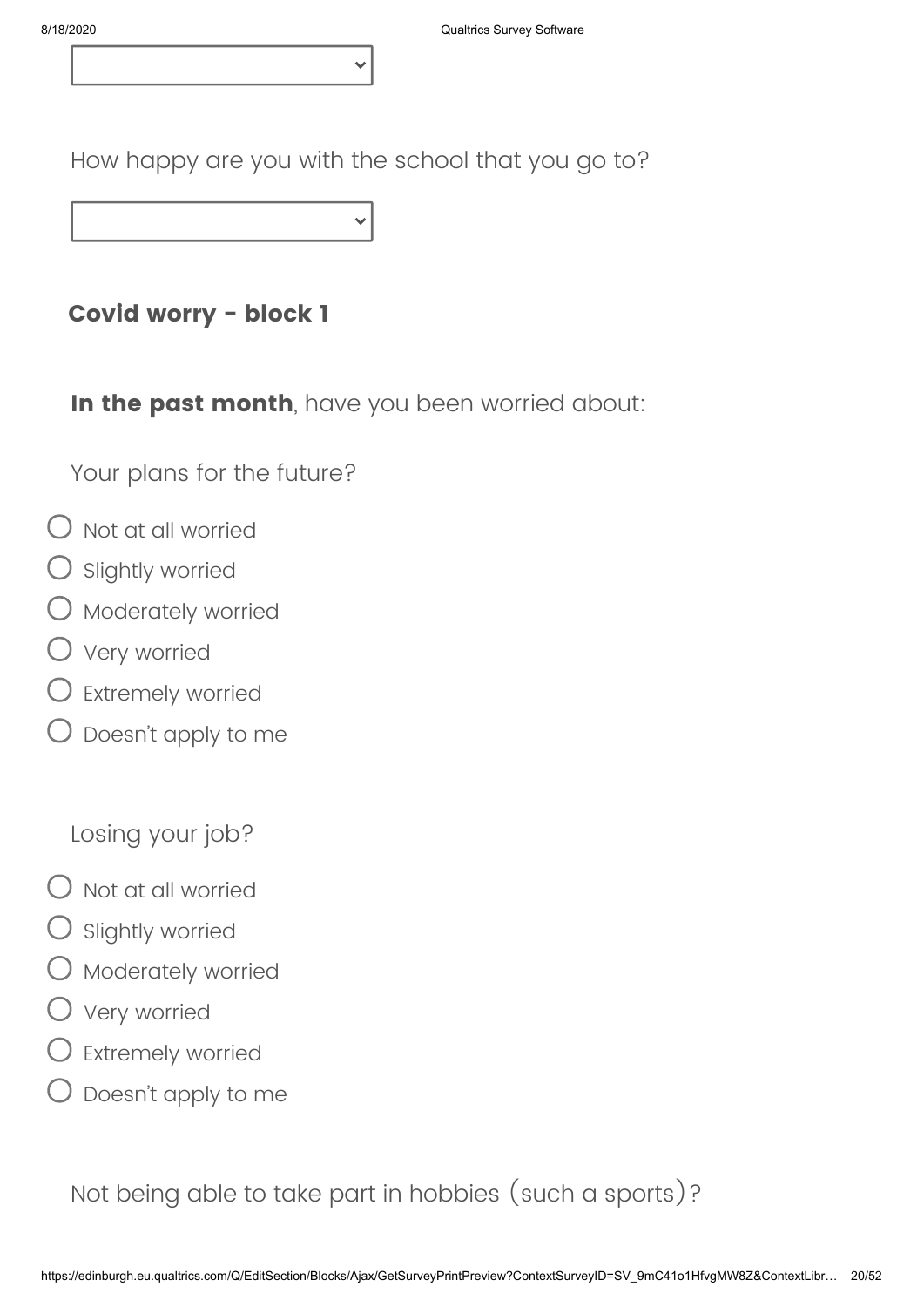- Not at all worried
- $\bigcirc$  Slightly worried
- $\bigcirc$  Moderately worried
- Very worried
- $\bigcirc$  Extremely worried
- $\bigcirc$  Doesn't apply to me

# **School - block 1**

# **School**

The next questions are about school.

We would like to understand how you feel about school, and what it's like returning to school during the COVID-19 pandemic.

What is the local authority (council) for your school? This question is about **where your school is**.

What school do you attend within Aberdeen City? Schools are listed in alphabetical order

What school do you attend within Aberdeenshire? Schools are listed in alphabetical order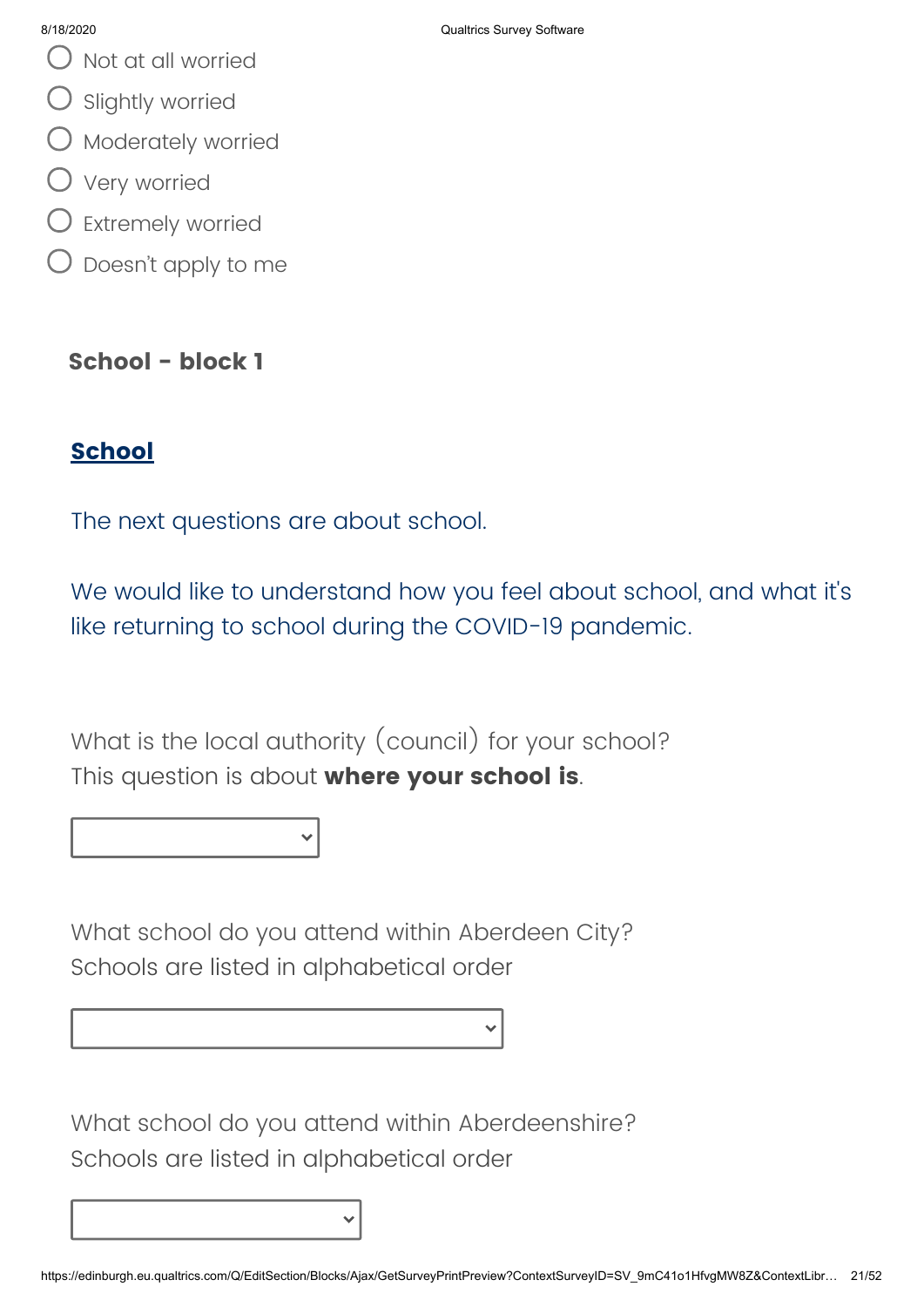What school do you attend within Angus? Schools are listed in alphabetical order

What school do you attend within Argyll & Bute? Schools are listed in alphabetical order

What school do you attend within Clackmannanshire? Schools are listed in alphabetical order

What school do you attend within Dumfries & Galloway? Schools are listed in alphabetical order

What school do you attend within Dundee City? Schools are listed in alphabetical order

What school do you attend within East Ayrshire? Schools are listed in alphabetical order

What school do you attend within East Dunbartonshire?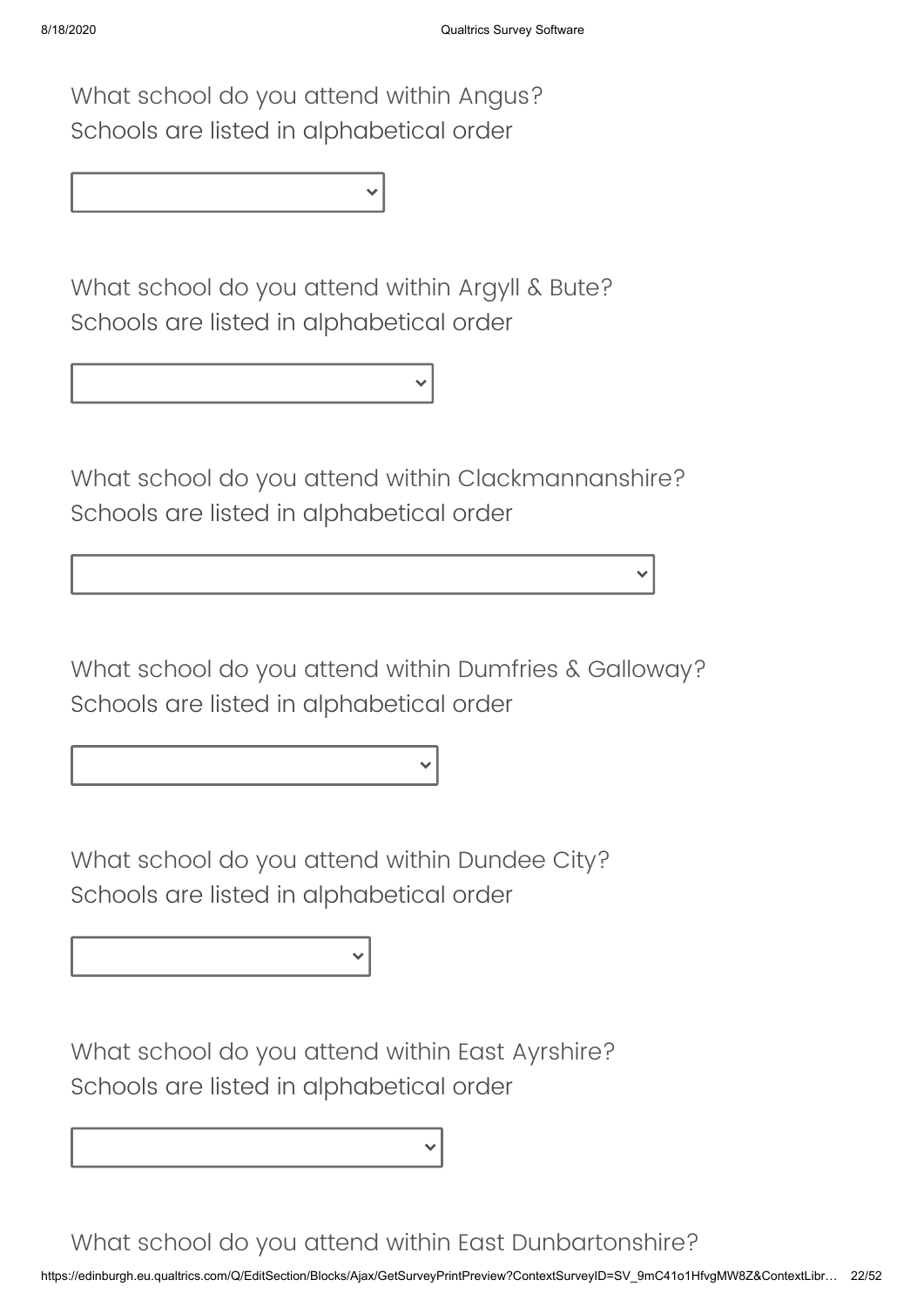Schools are listed in alphabetical order

What school do you attend within East Lothian? Schools are listed in alphabetical order

What school do you attend within East Renfrewshire? Schools are listed in alphabetical order

What school do you attend within Edinburgh City? Schools are listed in alphabetical order

What school do you attend within Falkirk? Schools are listed in alphabetical order

What school do you attend within Fife? Schools are listed in alphabetical order

What school do you attend within Glasgow City? Schools are listed in alphabetical order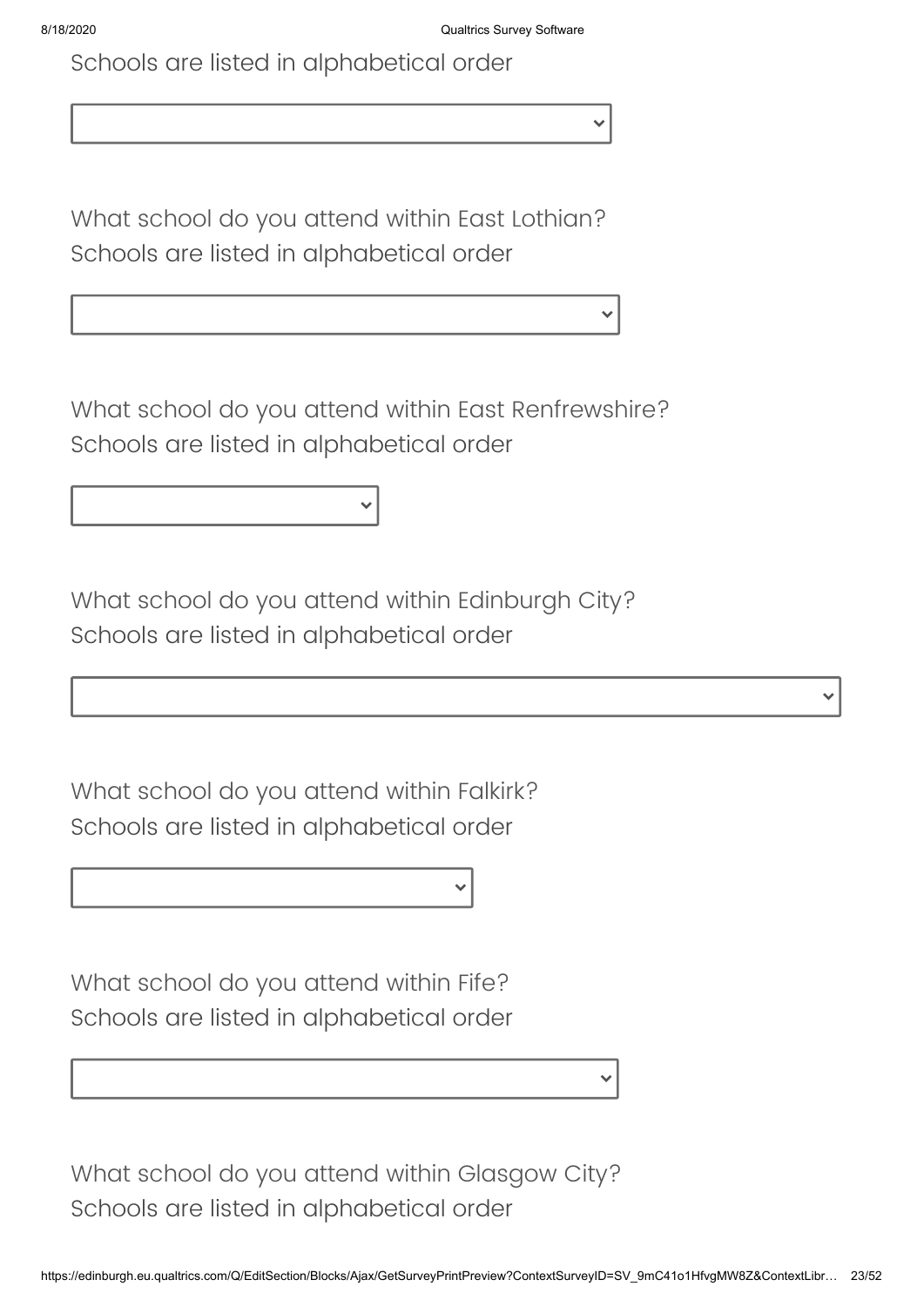What school do you attend within the Highlands? Schools are listed in alphabetical order

What school do you attend within Inverclyde? Schools are listed in alphabetical order

What school do you attend within Midlothian? Schools are listed in alphabetical order

What school do you attend within Moray? Schools are listed in alphabetical order

What school do you attend within Na h-Eileanan Siar? Schools are listed in alphabetical order

What school do you attend within North Ayrshire? Schools are listed in alphabetical order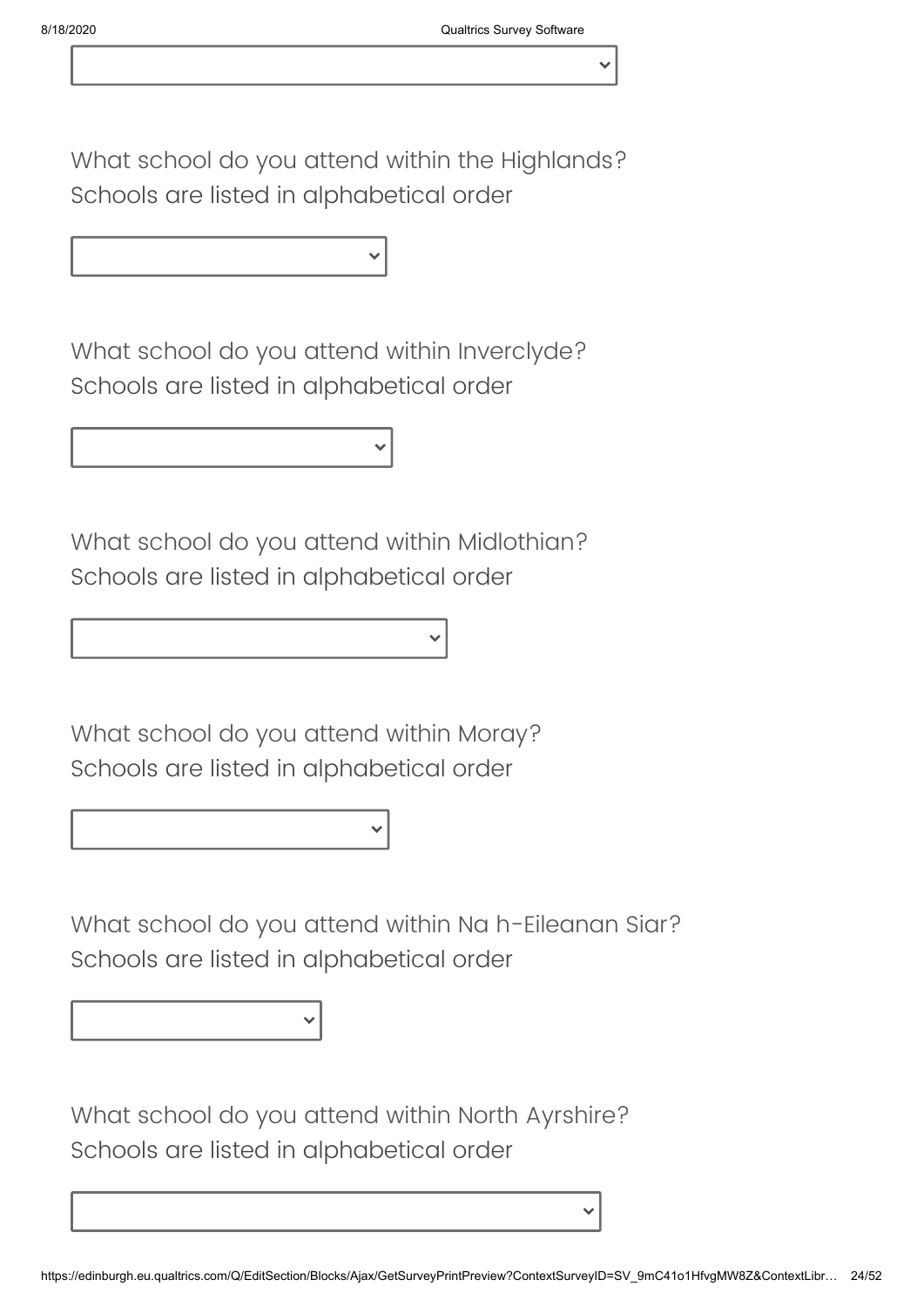What school do you attend within North Lanarkshire? Schools are listed in alphabetical order

What school do you attend within Orkney Islands? Schools are listed in alphabetical order

What school do you attend within Perth & Kinross? Schools are listed in alphabetical order

What school do you attend within Renfrewshire? Schools are listed in alphabetical order

What school do you attend within the Scottish Borders? Schools are listed in alphabetical order

What school do you attend within the Shetland Islands? Schools are listed in alphabetical order

What school do you attend within South Ayrshire?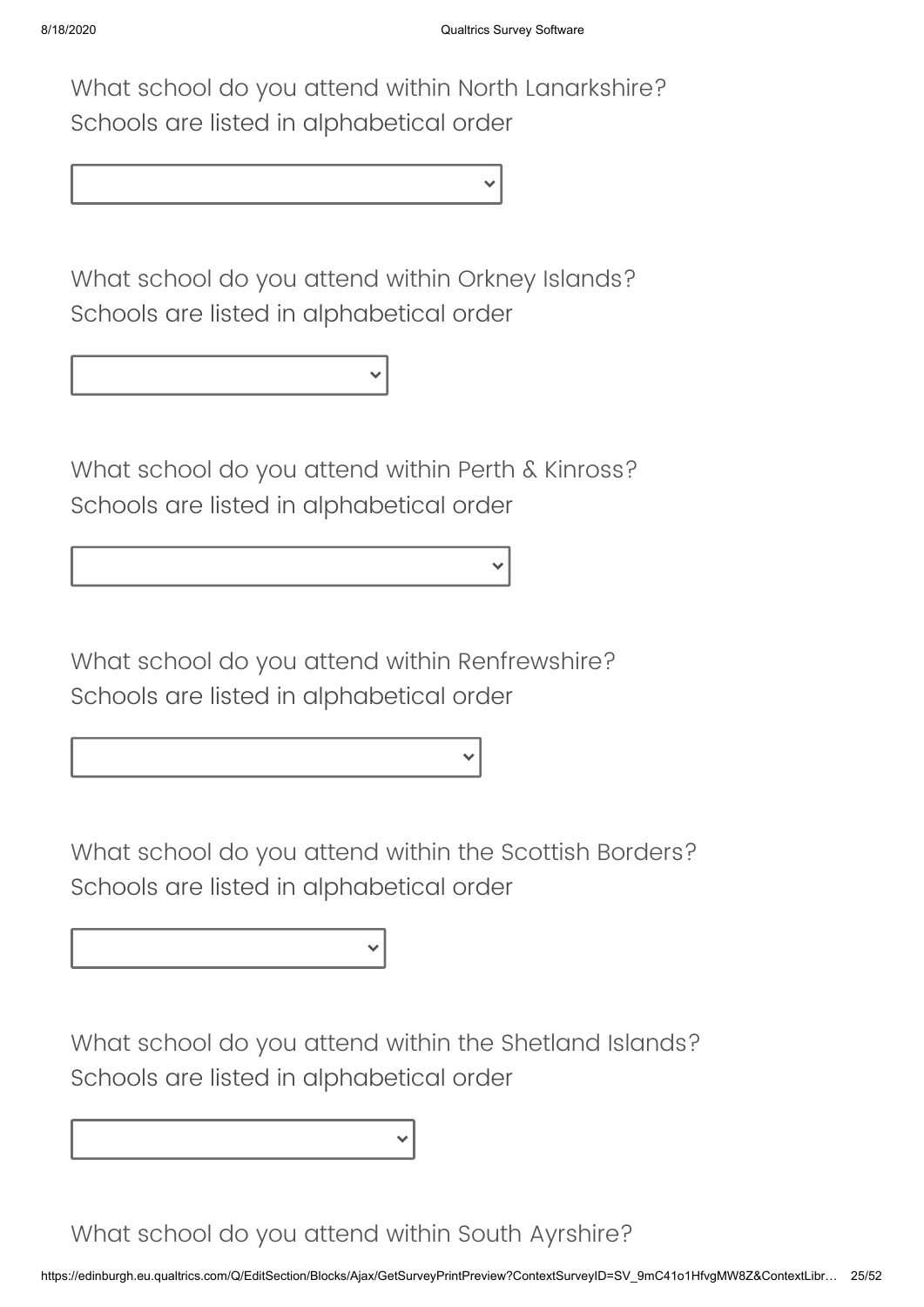Schools are listed in alphabetical order

What school do you attend within South Lanarkshire? Schools are listed in alphabetical order

What school do you attend within Stirling? Schools are listed in alphabetical order

What school do you attend within West Dunbartonshire? Schools are listed in alphabetical order

What school do you attend within West Lothian? Schools are listed in alphabetical order

Do you attend any of the following schools? Schools are listed in alphabetical order

What is the name of your school?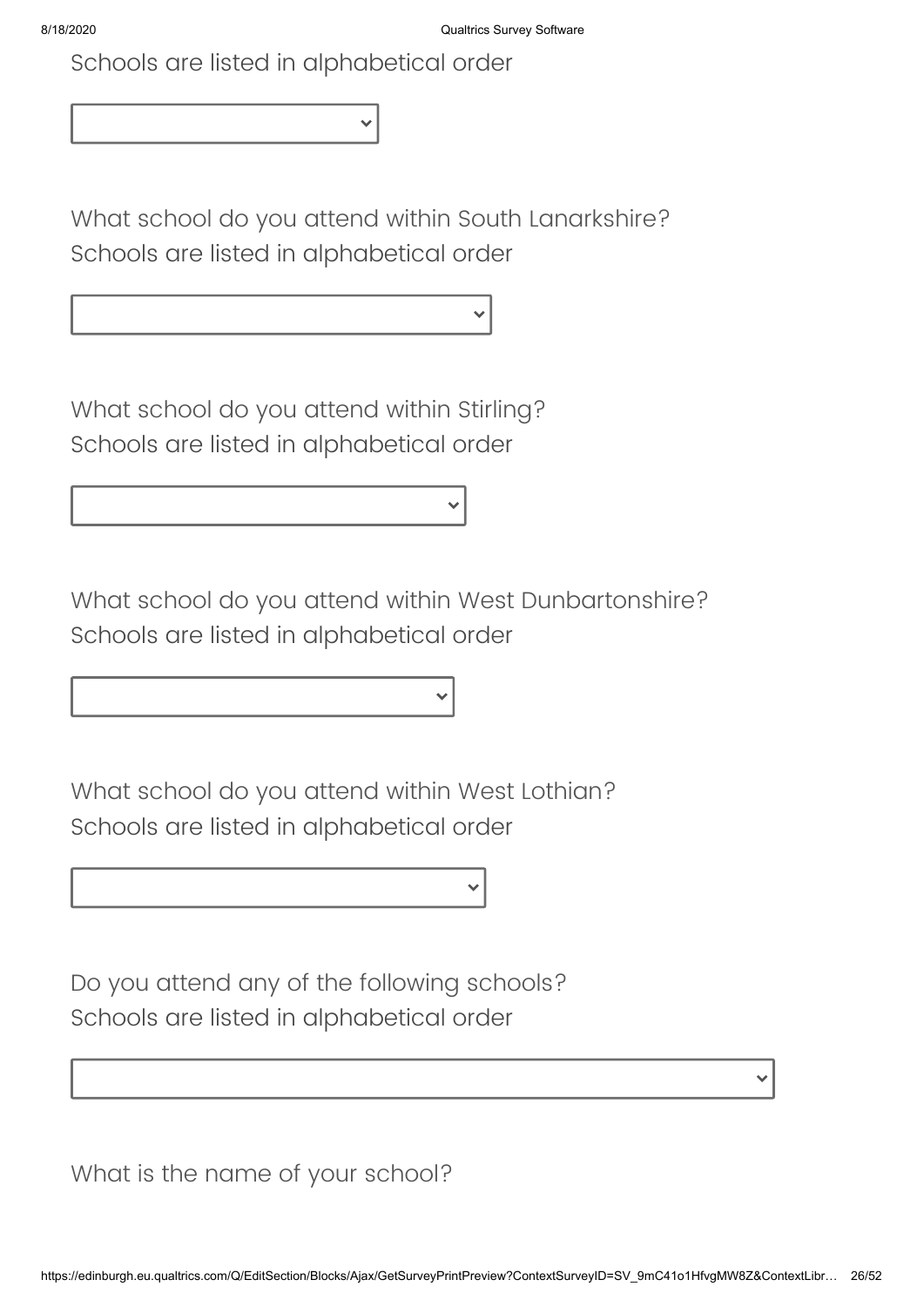#### **School - block 2**

We are going to ask you about bullying at school. We are asking this because we want to understand how you find school.

How often do other children or young people bully you in school?

- $\bigcirc$  All of the time
- $\bigcap$  Some of the time
- Never bullied
- Prefer not to say

We've collected some trusted webpages to provide help and advice for young people. These can be found **[here](https://www.ed.ac.uk/generation-scotland/covidlife-volunteers/useful-covid19-support-links)** and include resources for young people who are being bullied.

How do you feel about school at present?

- $\bigcap$  I like it a lot
- ) I like it a bit
- $\bigcirc$  I don't like it very much
- $\bigcap$  I don't like it at all
- $\bigcirc$  Prefer not to say

# How pressured (stressed) do you feel by the schoolwork you have to do?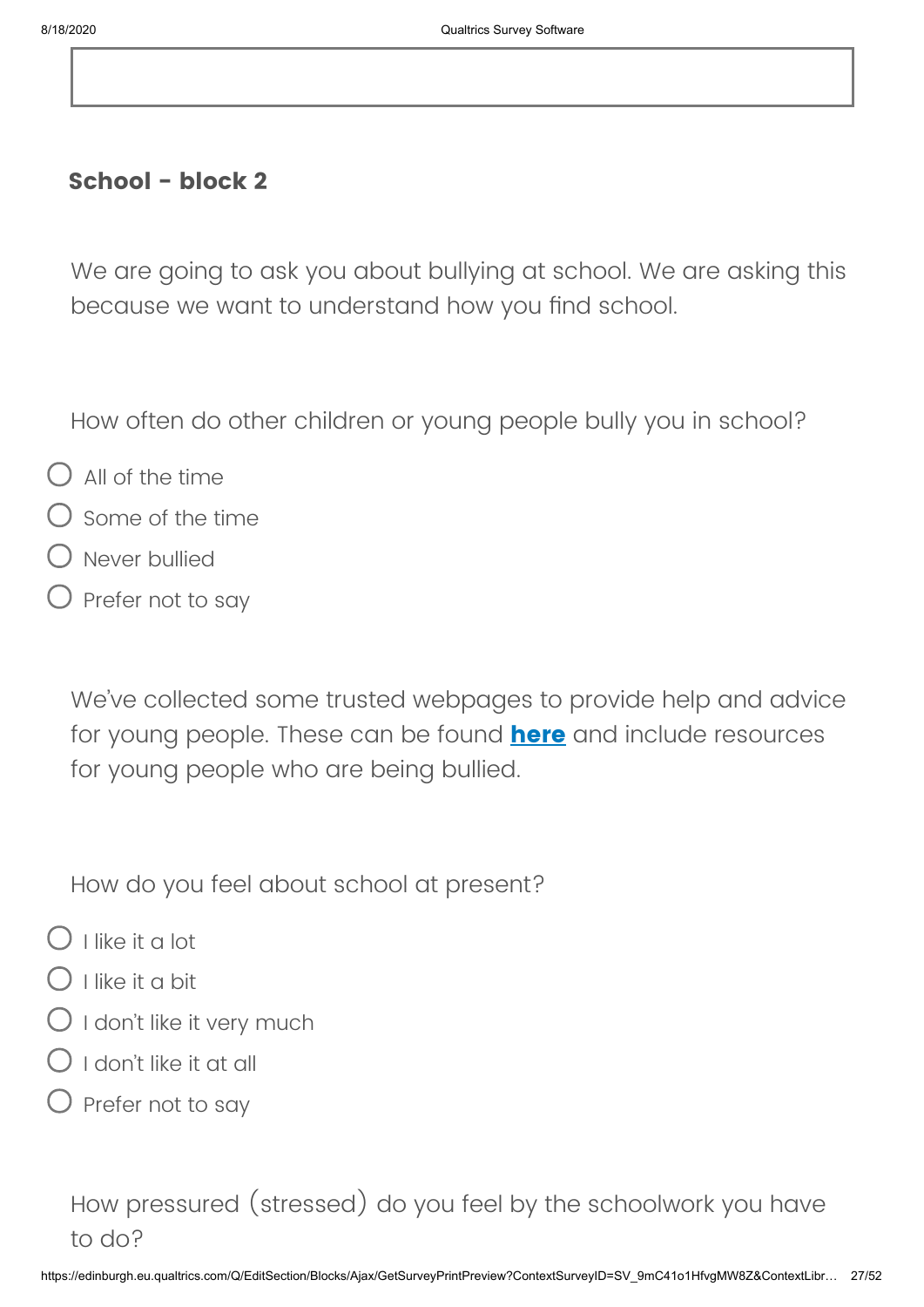- $\bigcup$  Not at all
- $O$  A little
- $\bigcup$  Some
- $\bigcirc$  A lot
- Prefer not to say

### **School - block 3**

How did you feel about returning to school after the summer holidays?

- $\bigcirc$  Not at all worried
- $O$  Slightly worried
- $\bigcirc$  Moderately worried
- Very worried
- Extremely worried
- Doesn't apply to me

Please tell us how much you **agree or disagree** with the following statement:

It is safe for me and other pupils to return to school full-time

- $\bigcirc$  strongly agree
- O Agree
- Neither agree nor disagree
- Disagree
- Strongly disagree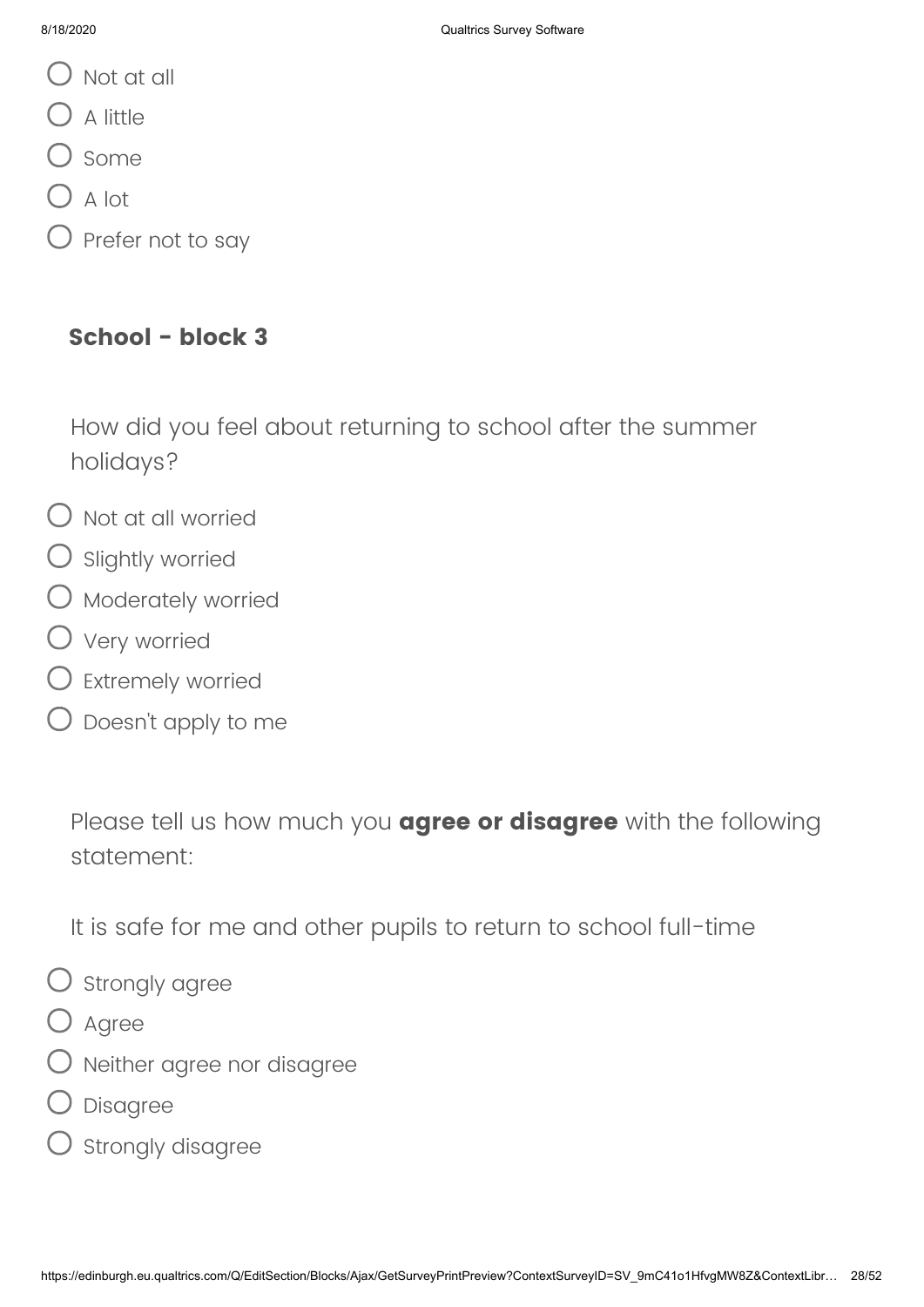Read each sentence and select the answer that best says how true the sentence is for you.

I was looking forward to going back to school

- $\bigcirc$  Not at all true of me
- $\bigcirc$  A little true of me
- $\bigcirc$  Pretty much true of me
- $O$  Very much true of me
- $\bigcirc$  Prefer not to say

I missed seeing my school friends

- $\bigcirc$  Not at all true of me
- $\bigcirc$  A little true of me
- $\bigcirc$  Pretty much true of me
- Very much true of me
- $\bigcirc$  Prefer not to say

I missed interacting with my teachers

- $\bigcirc$  Not at all true of me
- $\bigcap$  A little true of me
- $\bigcirc$  Pretty much true of me
- Very much true of me
- $\bigcirc$  Prefer not to say

### **School - block 4**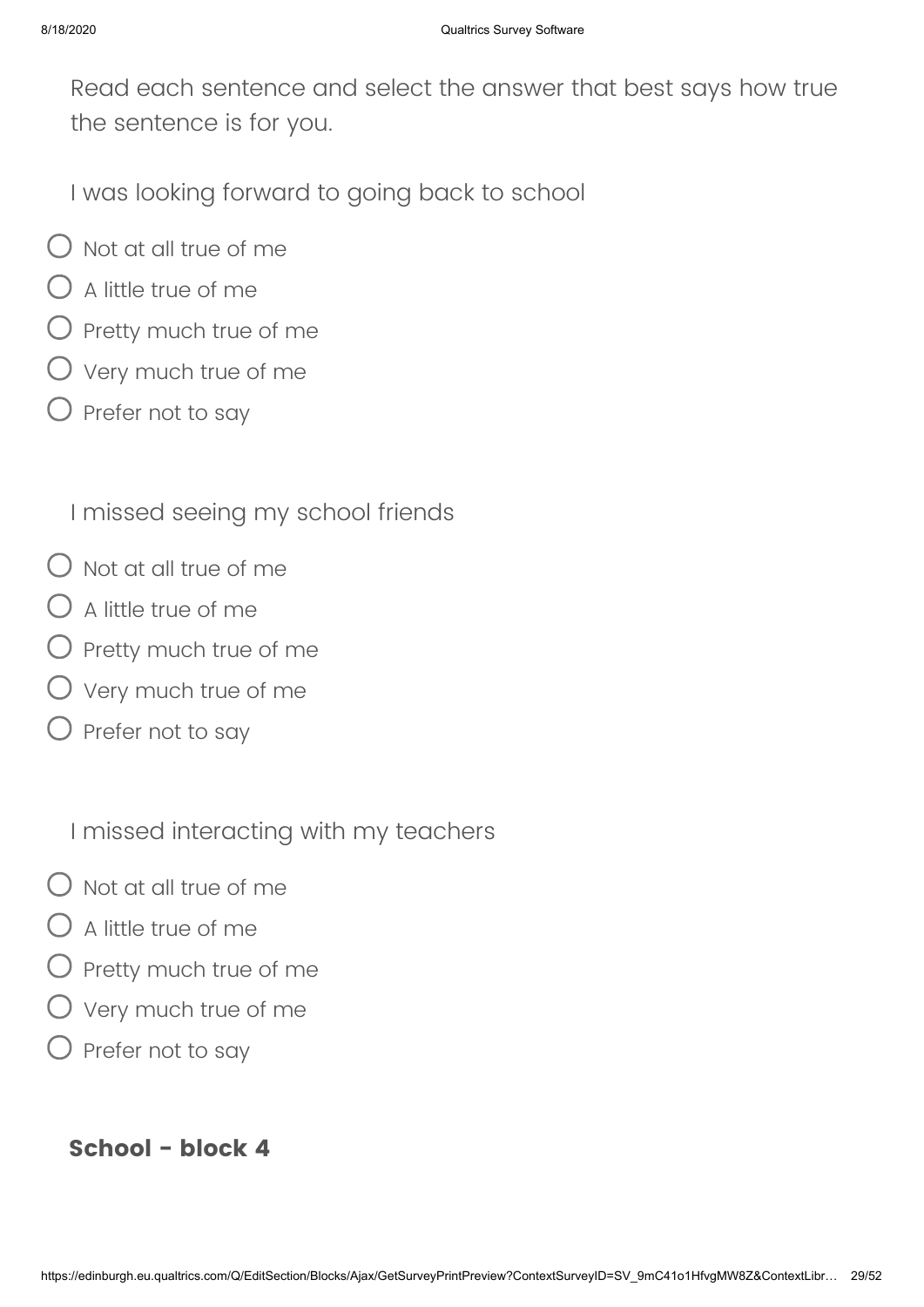Read each sentence and select the answer that best says how true the sentence is for you.

I worry that I am not on track with my studies

- $\bigcirc$  Not at all true of me
- $\bigcirc$  A little true of me
- $\bigcirc$  Pretty much true of me
- $\bigcirc$  Very much true of me
- $\bigcirc$  Prefer not to say

I worry that my future grades will be affected by COVID-19

- $\bigcirc$  Not at all true of me
- $\bigcap$  A little true of me
- $\bigcirc$  Pretty much true of me
- $\bigcirc$  Very much true of me
- $\bigcirc$  Prefer not to say

I worry that returning to school will increase the risk of **me** getting COVID-19

- $\bigcirc$  Not at all true of me
- $\bigcap$  A little true of me
- $O$  Pretty much true of me
- $\bigcirc$  Very much true of me
- $\bigcirc$  Prefer not to say

I worry that returning to school will increase **my family's** risk of getting COVID-19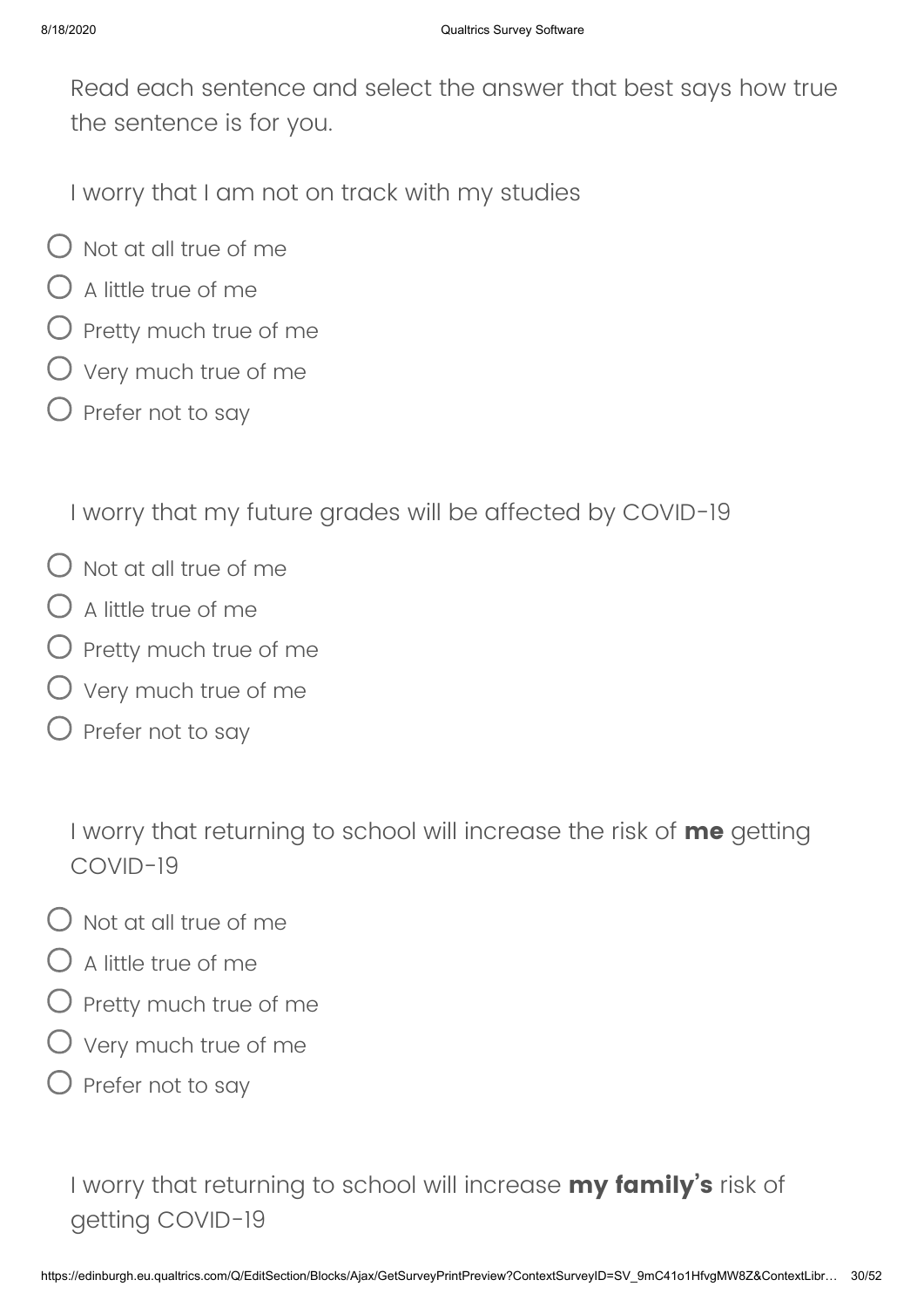- $\bigcirc$  Not at all true of me
- $\bigcirc$  A little true of me
- $\bigcirc$  Pretty much true of me
- $\bigcirc$  Very much true of me
- $\bigcirc$  Prefer not to say

### **SQA results - block 1**

Did you receive SQA results in August?

O Yes

 $\bigcap$  No

### **SQA results- block 2**

Do you think the grades that were awarded **to you** by the SQA **on 4th August** were fair?

This question refers to the **original** grades sent to you in the post by the SQA.

- Very fair
- $\bigcap$  A little fair
- $\bigcirc$  Neither fair nor unfair
- A little unfair
- $O$  Very unfair

Because of the COVID-19 pandemic, exams were cancelled in 2020. Teachers were asked to estimate the grade they thought pupils would have received in their exams.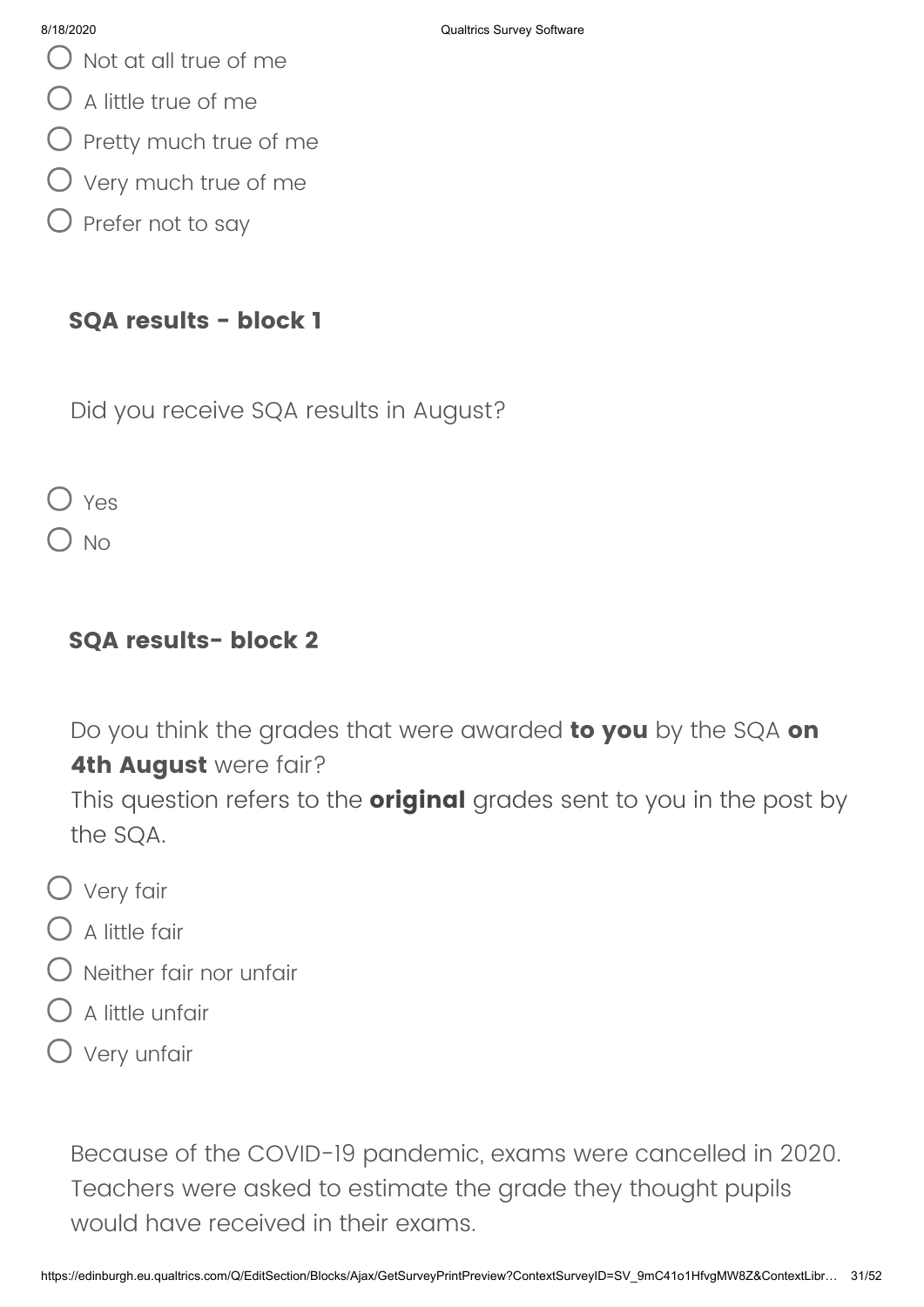To what extent do you agree or disagree with the following statement.

# **Teachers estimating grades was a fair way to assess pupils in 2020.**

- $\bigcirc$  strongly agree
- $\bigcirc$  Somewhat agree
- $\bigcirc$  Neither agree nor disagree
- $\bigcup$  Somewhat disagree
- ) Strongly disagree

The SQA **originally** adjusted about one quarter of the estimated grades that were submitted by teachers. Some were adjusted to a higher grade, but most of these were adjusted to a lower grade.

To what extent do you agree or disagree with the following statement.

# **The SQA adjusting the estimated grades was a fair way to assign grades to pupils in 2020.**

- $\bigcirc$  Strongly agree
- $\bigcirc$  somewhat agree
- Neither agree nor disagree
- $\bigcup$  Somewhat disagree
- $\bigcirc$  strongly disagree

On 11th August, the Scottish Government announced that all grades that were originally downgraded would be **withdrawn** and **replaced** with teacher estimated grades.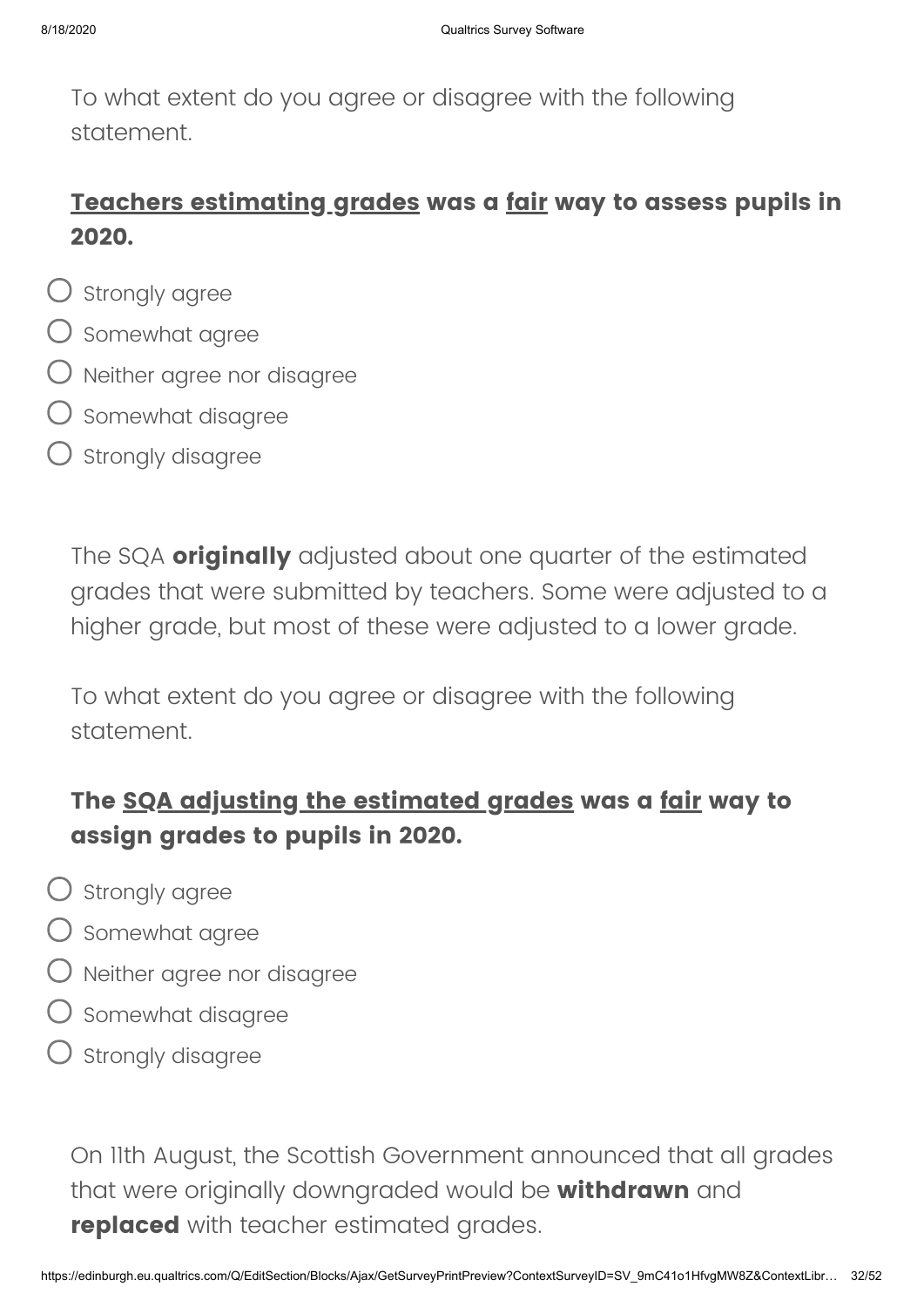To what extent do you agree or disagree with the following statement.

# **Withdrawing grades that were downgraded and replacing them with teacher estimated grades was a fair way to assign grades to pupils in 2020.**

- $\bigcirc$  Strongly agree
- $\bigcirc$  Somewhat agree
- Neither agree nor disagree
- Somewhat disagree
- Strongly disagree

Did the SQA change any of your grades after it was announced that downgraded results were going to be replaced with teacher estimated grades?

- $\bigcap$  Yes
- $\bigcap$  No
- Still waiting to hear about my grades

On a scale from 0 to 10, where 0 means 'very unhappy', 5 means 'not happy or unhappy', and 10 means 'very happy'...

#### **How happy are you with your final SQA results?**

Here, we mean the grades awarded to you **after** the SQA made changes to the way grades were calculated.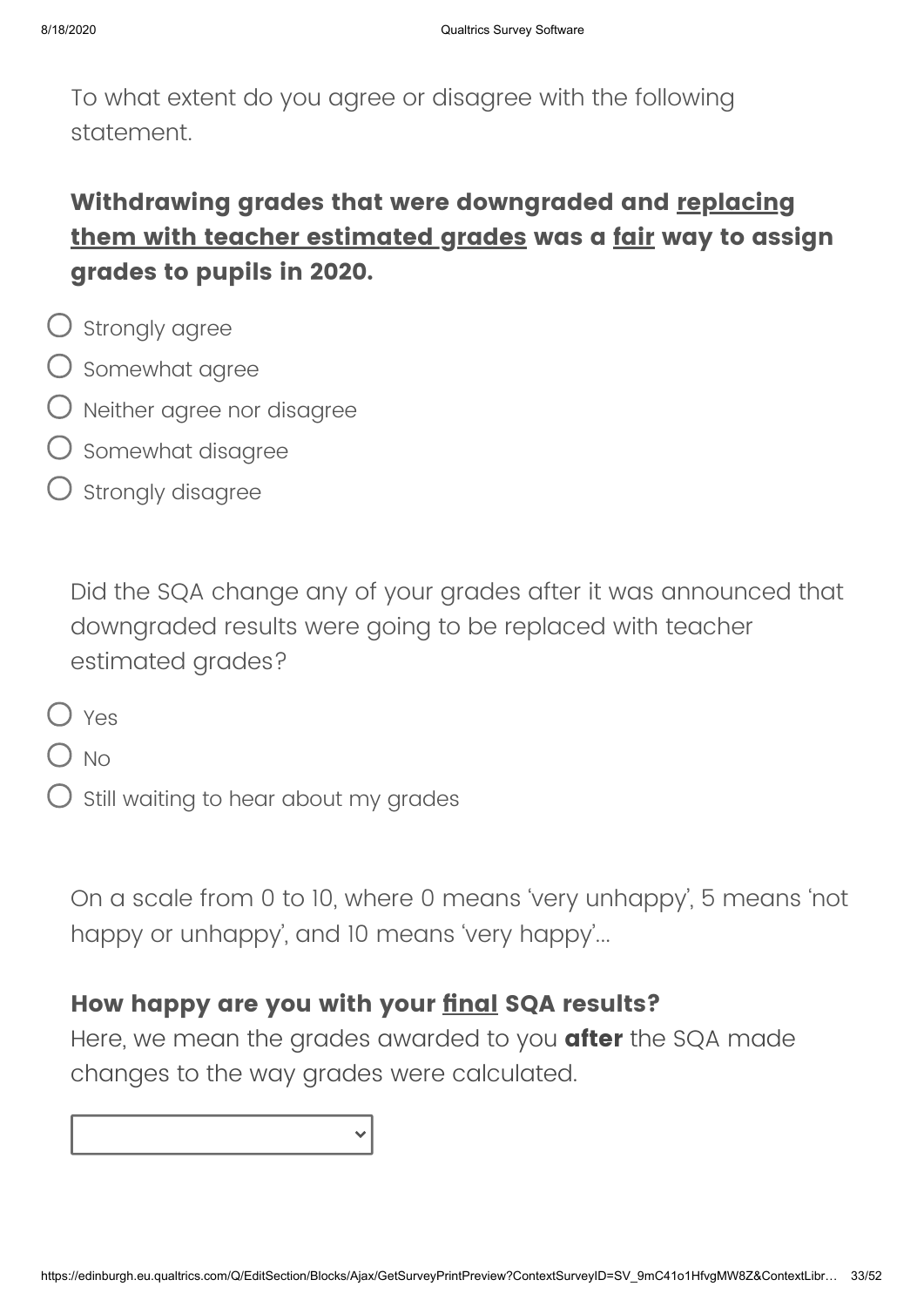If you had sat your exams in Spring 2020, do you think your grades would have been higher or lower than your **final** SQA results? Here, we mean the grades awarded to you **after** the SQA made changes to the way grades were calculated.

If I had sat exams in Spring 2020, my grades would…

- $\bigcirc$  Definitely be higher than awarded
- $\bigcirc$  Probably be higher than awarded
- $\bigcap$  Be the same as awarded
- $\bigcup$  Probably be lower than awarded
- $\bigcirc$  Definitely be lower than awarded

On a scale of 0 to 10, where 0 means 'not worried at all', and 10 means 'extremely worried'...

How worried are you that your SQA results will affect your chances of going on to further or higher education?

How worried are you that your SQA results will affect your chances of getting a job in the future?

**Sleep - block 1**

### **Sleep**

Now we are going to ask you some questions about your sleep.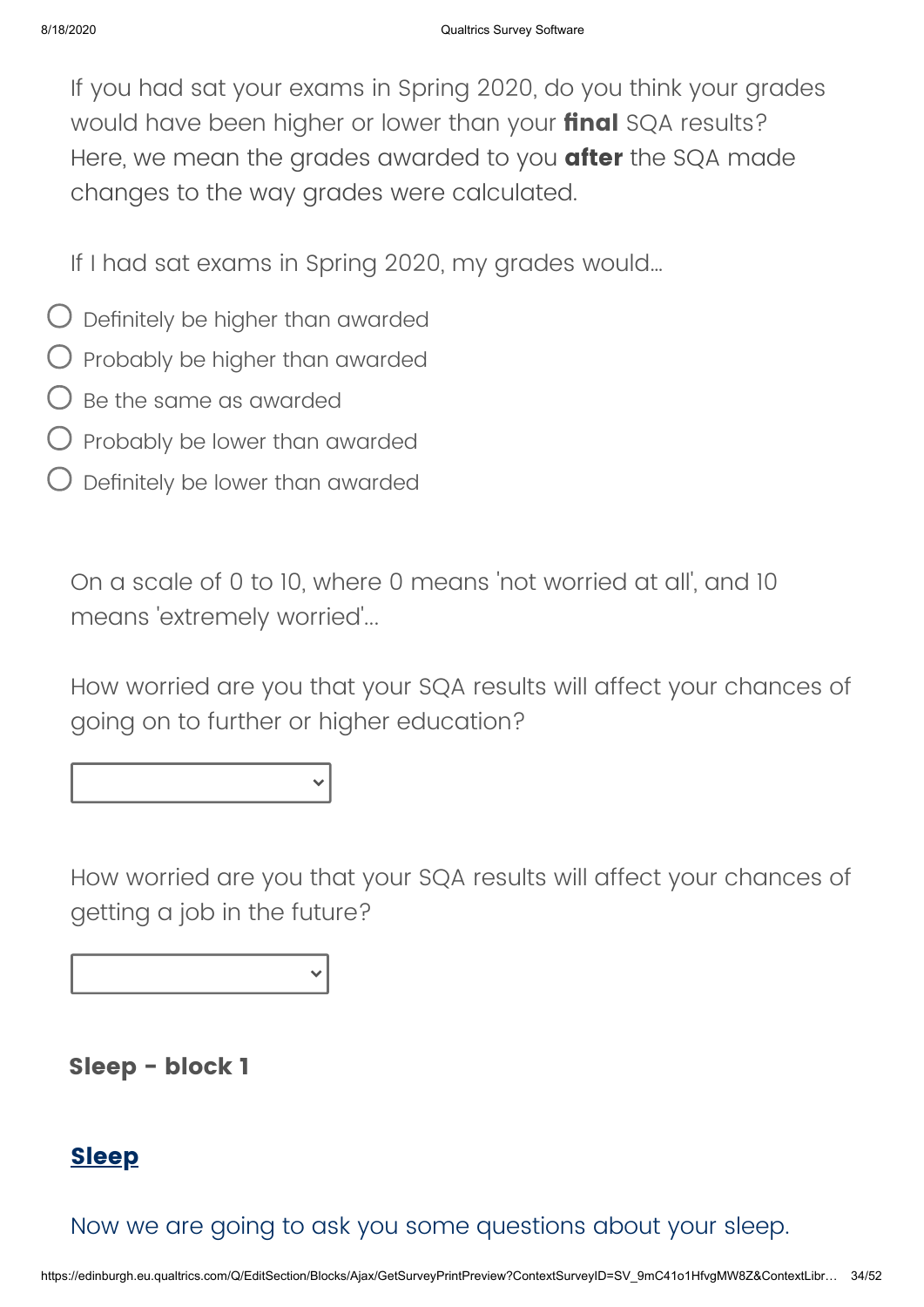Using the statements below, please indicate how often the following things have happened **during the past month**.

When it's time to go to bed, I want to stay up and do other things

- O Never
- Once in a while
- Sometimes
- $\bigcirc$  Ouite often
- $\bigcirc$  Frequently, but not always
- Always

In general, I am ready for bed at bedtime

- O Never
- $\overline{\mathcal{C}}$  Once in a while
- Sometimes
- $\bigcirc$  Quite often
- Frequently, but not always
- Always

In general, I try to "put off" or delay going to bed

- O Never
- Once in a while
- Sometimes
- $\bigcirc$  Quite often
- $\bigcirc$  Frequently, but not always
	- Always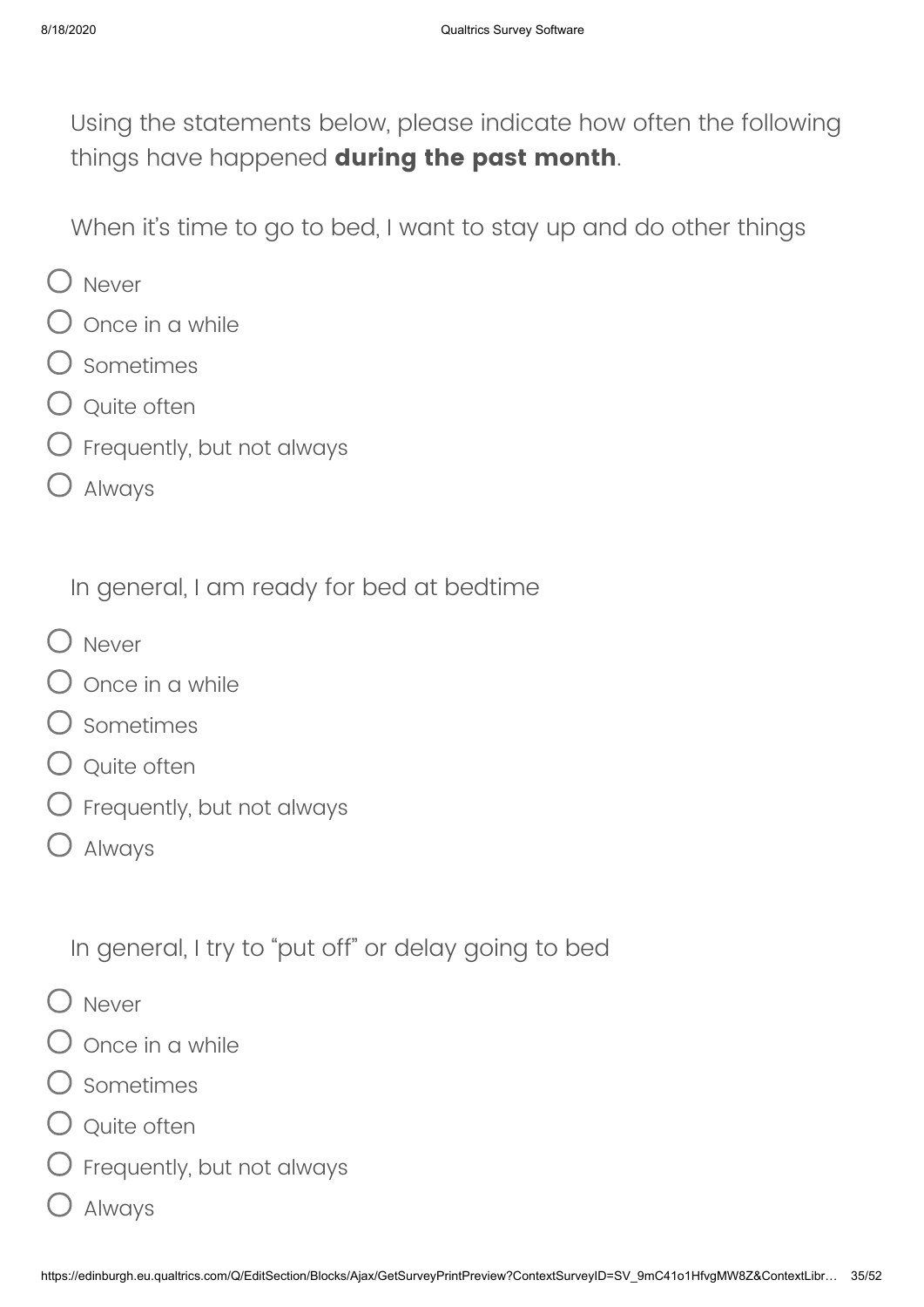When it's time to go to sleep, I have trouble settling down

- O Never
- $\bigcirc$  once in a while
- $\bigcirc$  Sometimes
- ) Ouite often
- $\mathcal D$  Frequently, but not always
- Always

In general, I need help getting to sleep (for example, I need to listen to music, watch TV or take medication)

- O Never
- Once in a while
- Sometimes
- Q Quite often
- $\bigcirc$  Frequently, but not always
- Always

After waking up during the night, I have trouble going back to sleep

- O Never
- Once in a while
- Sometimes
- $\bigcirc$  Quite often
- $\bigcirc$  Frequently, but not always
- Always

After waking up during the night, I have trouble getting comfortable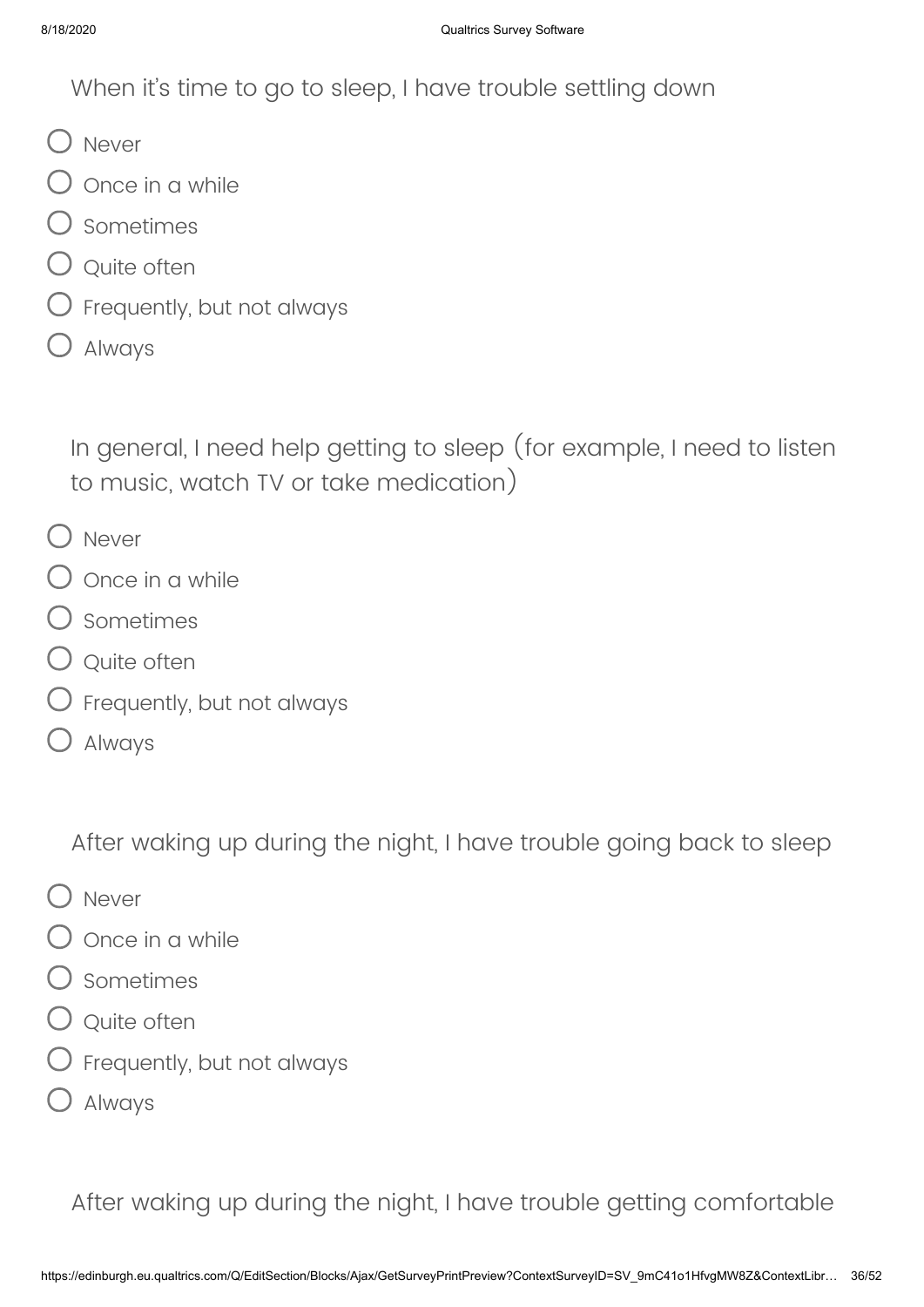- () Never
- Once in a while
- Sometimes
- Q Quite often
- $\bigcirc$  Frequently, but not always
- Always

After waking up during the night, I need help to go back to sleep (for example, I need to watch TV or read)

- O Never
- Once in a while
- Sometimes
- Q Quite often
- $\bigcirc$  Frequently, but not always
- Always

In the morning, I wake up and feel ready to get up for the day

- O Never
- Once in a while
- Sometimes
- Q Quite often
- $\bigcirc$  Frequently, but not always
- Always

In the morning, I wake up feeling rested and alert

- Never
	- Once in a while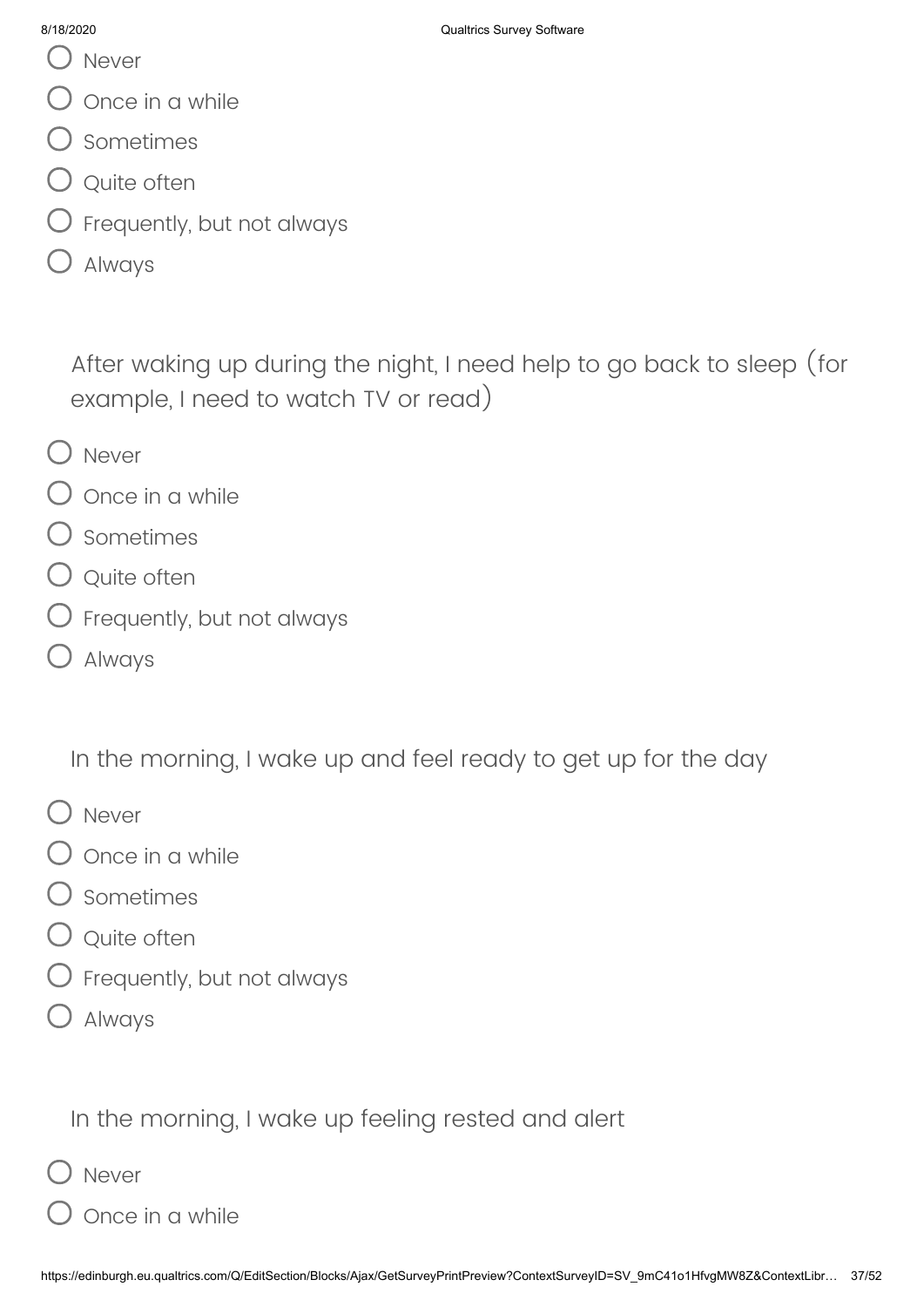- Sometimes
- Q Quite often
- $\overline{\mathcal{G}}$  Frequently, but not always
- Always

# **Sleep - block 2**

Now, we would like to know how your sleep is **now** compared to during the summer holidays.

# **Compared to the summer holidays,** are you sleeping:

- Much better **now**
- Somewhat better **now**
- About the same **now**
- Somewhat worse **now**
- Much worse **now**

# **Compared to the summer holidays**, are you going to bed:

- Earlier **now**
- At the same time **now**
- Later **now**

How much earlier are you going to bed **now**?

- $\bigcirc$  Less than 30 minutes earlier
- 30 minutes to 1 hour earlier
- $\bigcirc$  1 to 2 hours earlier
- More than 2 hours earlier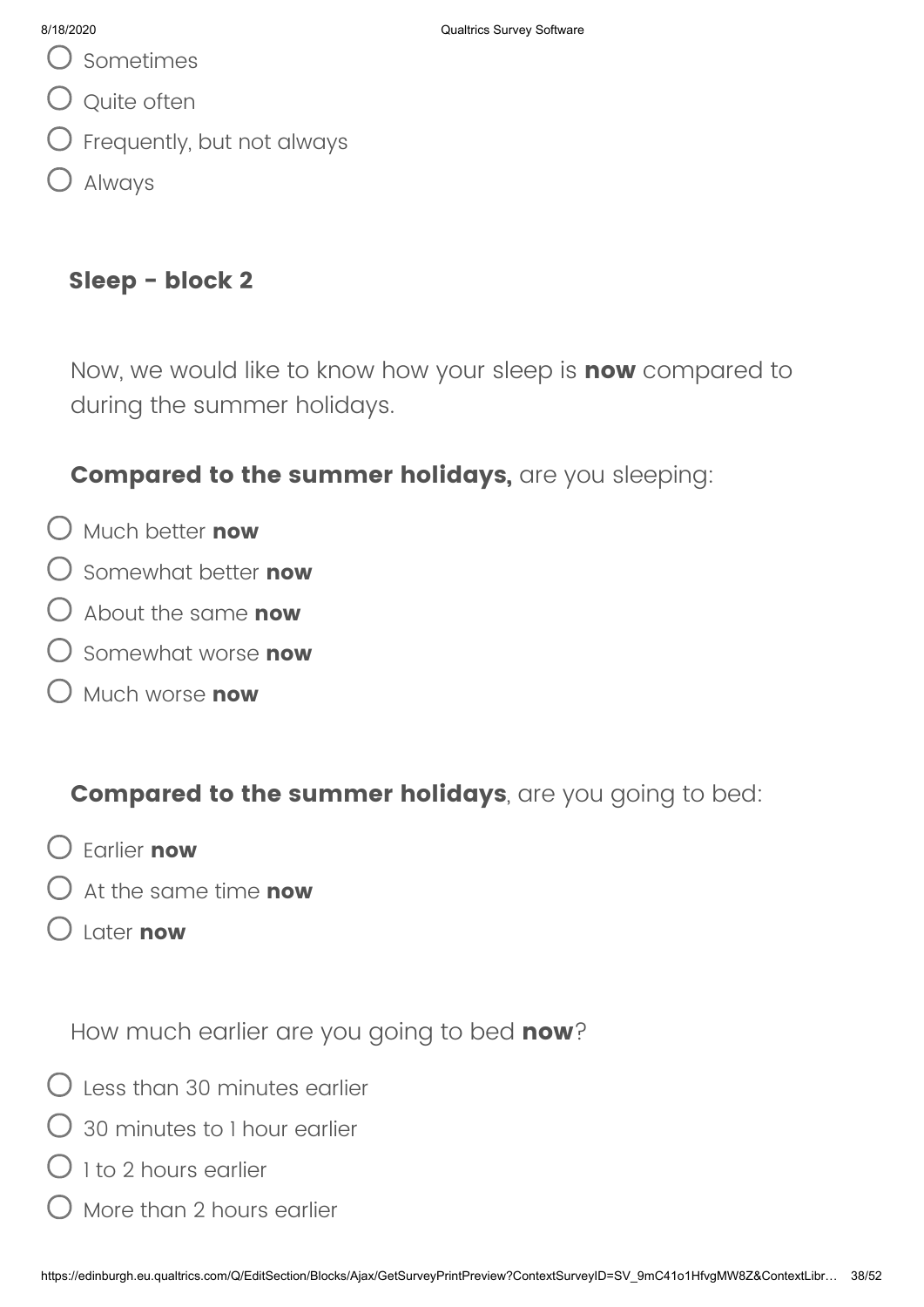How much later are you going to bed **now**?

- $\bigcup$  Less than 30 minutes later
- 30 minutes to 1 hour later
- $()$  1 to 2 hours later
- More than 2 hours later

### **How you spend your time - block 1**

### **How you spend your time**

This question is about how much time you spend **looking at and using** social media.

### **Compared to the summer holidays**, do you spend:

- More time using social media **now**
- The same amount of time using social media **now**
- Less time using social media **now**
- Don't use social media
- Don't know

**Compared to the school summer holiday last year**, how did you feel overall during your school summer holiday **this year**?

- A lot happier **this year**
- A little happier **this year**
- About the same **this year**
- A little sadder **this year**
- A lot sadder **this year**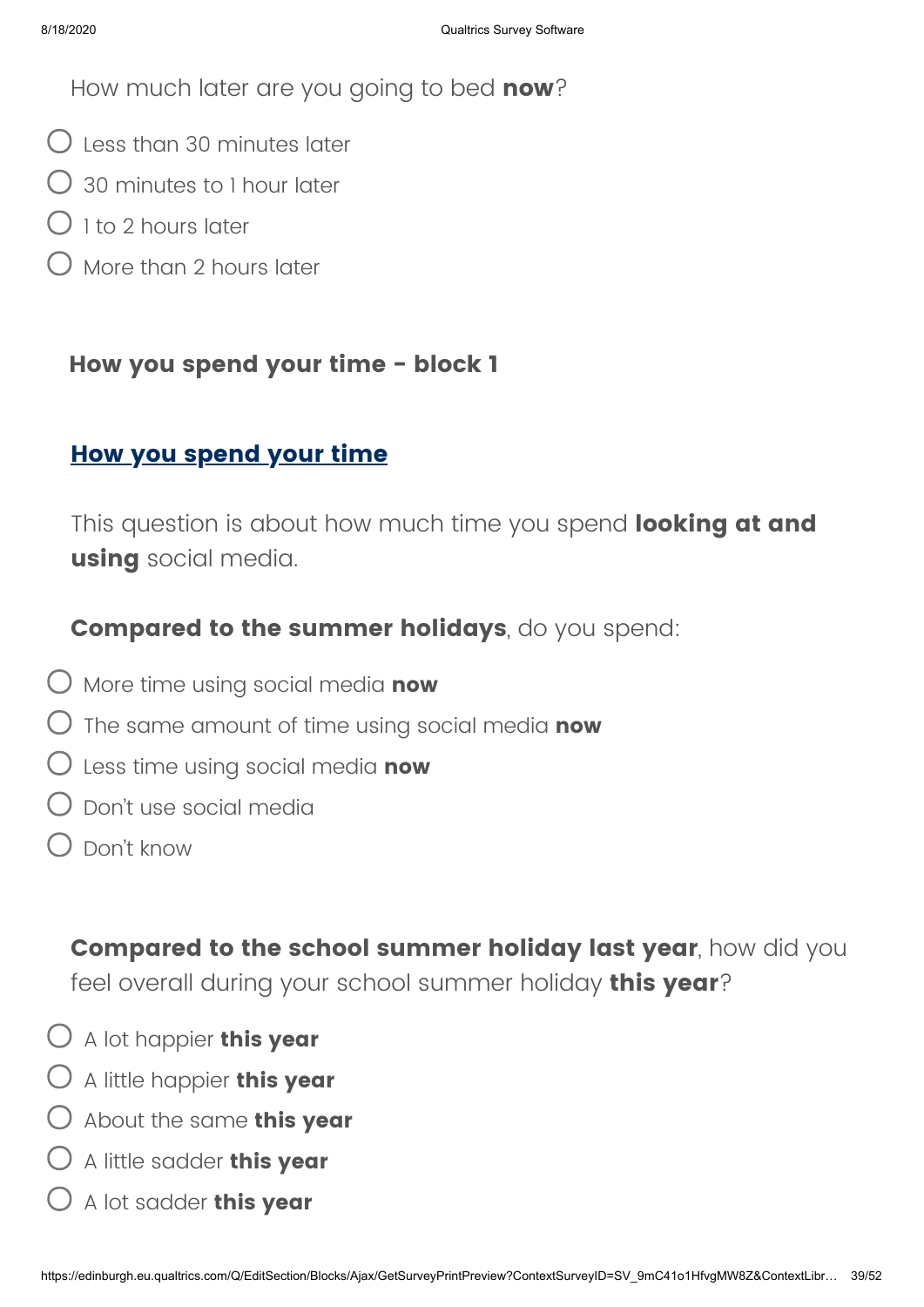#### **COVID-19 measures - block 1**

### **Your feelings on health advice**

We are hearing lots of new health advice during the COVID-19 pandemic.

We would like to know how you feel about this health advice. We would also like to know how you feel about vaccines.

**Compared to before the COVID-19 lockdown**, are you washing your hands more **now**?

- Much more **now**
- A little more **now**
- About the same **now**
- A little less **now**
- Much less **now**

Are you trying to keep your distance from other people who don't live with you when leaving your home?

- Always
- $\bigcirc$  Most of the time
- Some of the time
- Never

How often do you wear face coverings on public transport and in shops?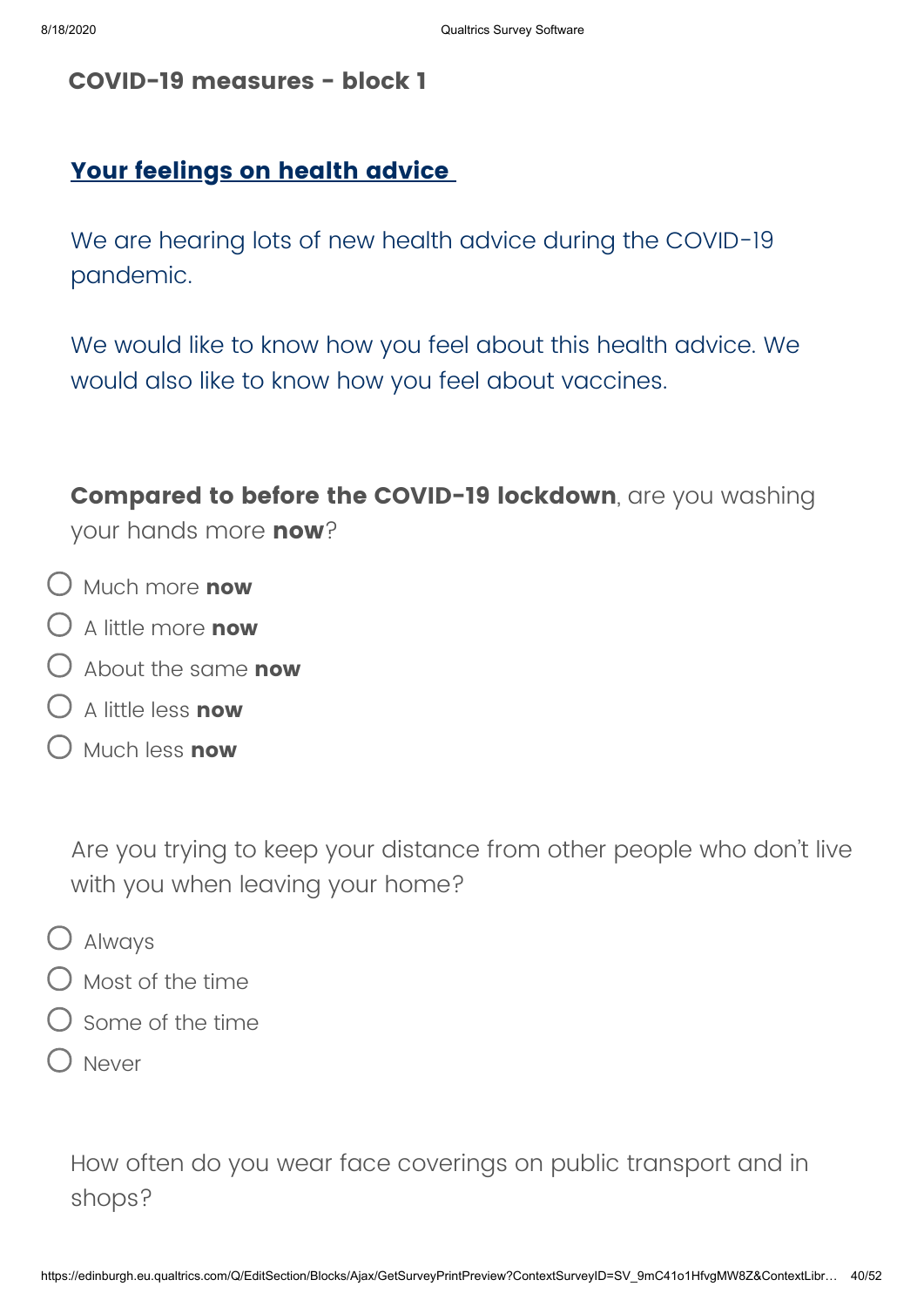- Always
- $\bigcirc$  Most of the time
- $\bigcirc$  Some of the time
- O Never
- $\bigcirc$  I don't go on public transport or in shops

How much do you agree or disagree with the following statement.

People should wear a face covering when entering enclosed spaces (e.g., on public transport or in shops).

- $\bigcirc$  strongly agree
- $O$  Agree
- Neither agree nor disagree
- Disagree
- $\bigcirc$  Strongly disagree

People who have been in close contact with someone who tested positive for COVID-19 are told to stay at home (self-isolate) for up to 14 days. They must stay home even if they feel well.

If you are asked to stay at home because you have been in **close contact** with someone who **tested positive for COVID-19**, how likely are you to stay at home, **even if you feel well**?

- Very likely
- $\bigcirc$  Quite likely
- $\bigcirc$  Not that likely
- $\bigcirc$  Not at all likely

### **Medical\_confidence - block 1**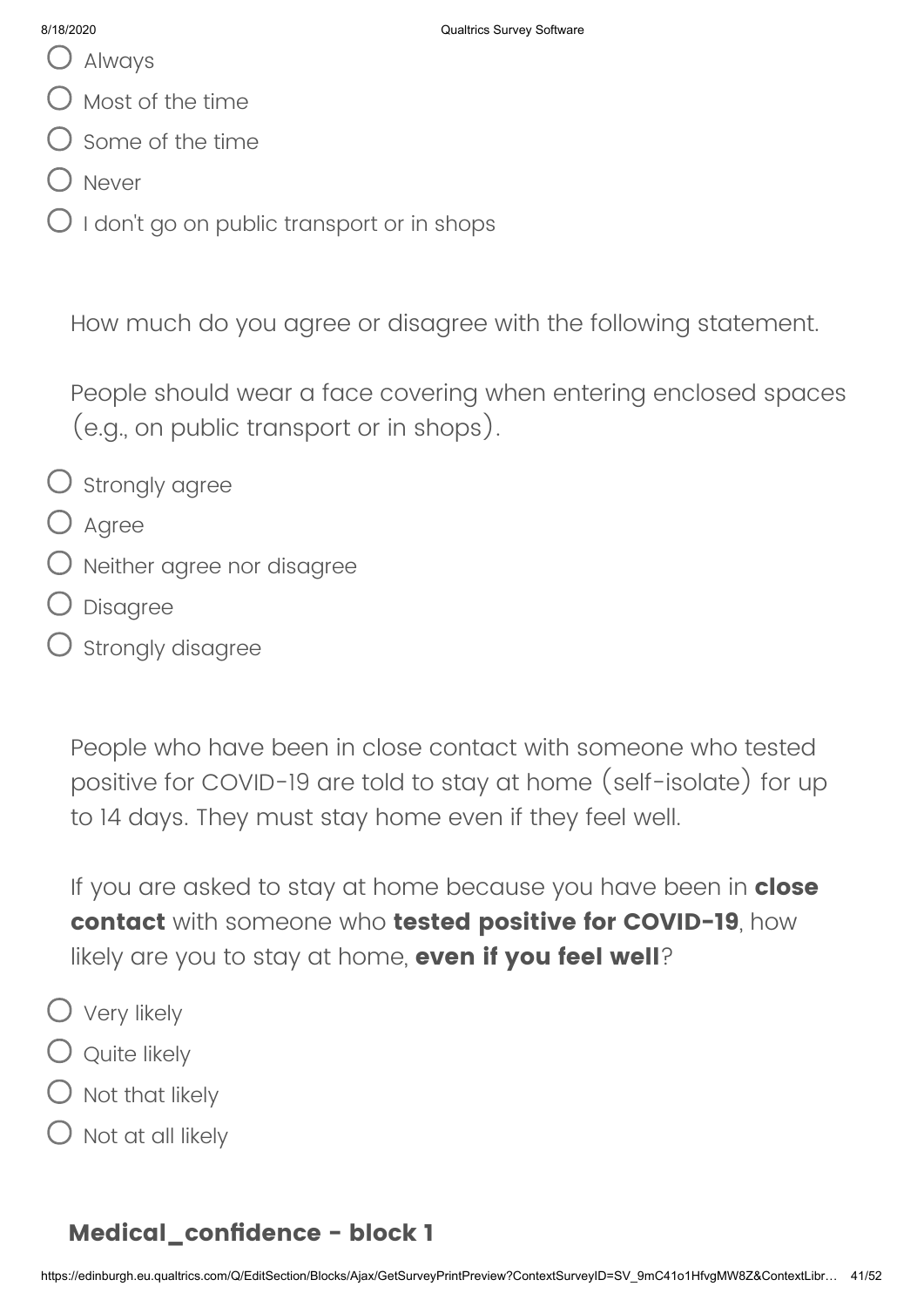In general, how much do you trust medical and health advice from the **Scottish Government**?

- $O$  A lot
- $\bigcirc$  some
- $\bigcirc$  Not much
- Not at all
- Don't know

In general, how much do you trust medical and health advice from the **UK Government**?

- $O$  A lot
- $\bigcap$  Some
- $\lambda$  Not much
- $\big)$  Not at all
- Don't know

In general, how much do you trust medical and health advice from **medical workers, such as doctors and nurses**?

- $\bigcirc$  A lot
- $)$  Some
- $\bigcirc$  Not much
- Not at all
- Don't know

A vaccine is given to people to strengthen their body's ability to fight certain diseases. Examples of vaccinations given in the UK are the MMR vaccine and the HPV vaccine.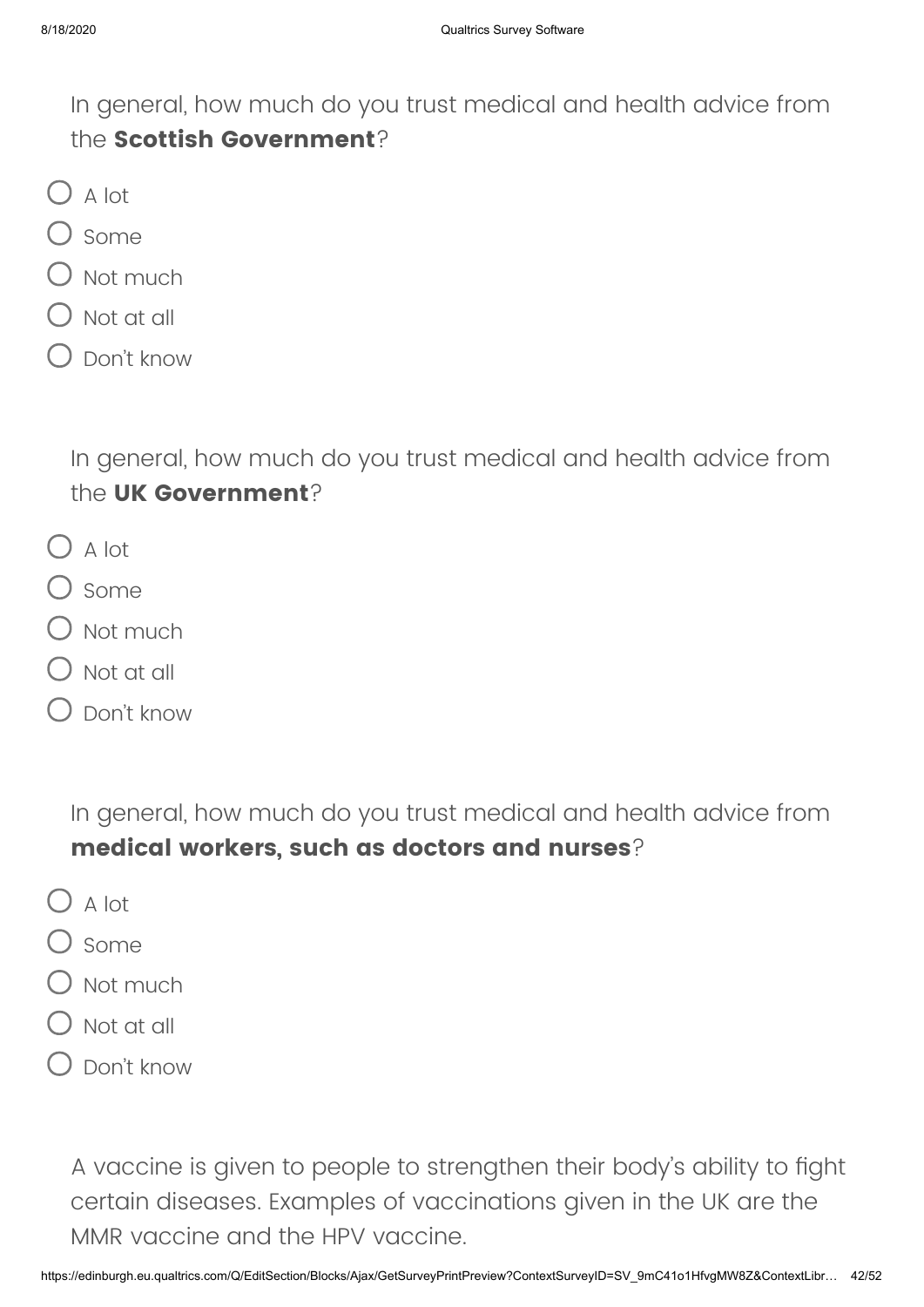Do you agree or disagree with the following statement?

It is important for children to have vaccines.

- $\bigcirc$  strongly agree
- $\bigcirc$  somewhat agree
- Neither agree nor disagree
- $\bigcirc$  Somewhat disagree
- $\bigcirc$  strongly disagree
- Don't know

Vaccines are safe.

- $\bigcirc$  strongly agree
- O somewhat agree
- $\bigcirc$  Neither agree nor disagree
- $\bigcirc$  Somewhat disagree
- $\bigcirc$  strongly disagree
- Don't know

Vaccines are effective.

- $\bigcirc$  strongly agree
- $\bigcirc$  somewhat agree
- $\bigcirc$  Neither agree nor disagree
- $\bigcirc$  Somewhat disagree
- $\bigcirc$  strongly disagree
- Don't know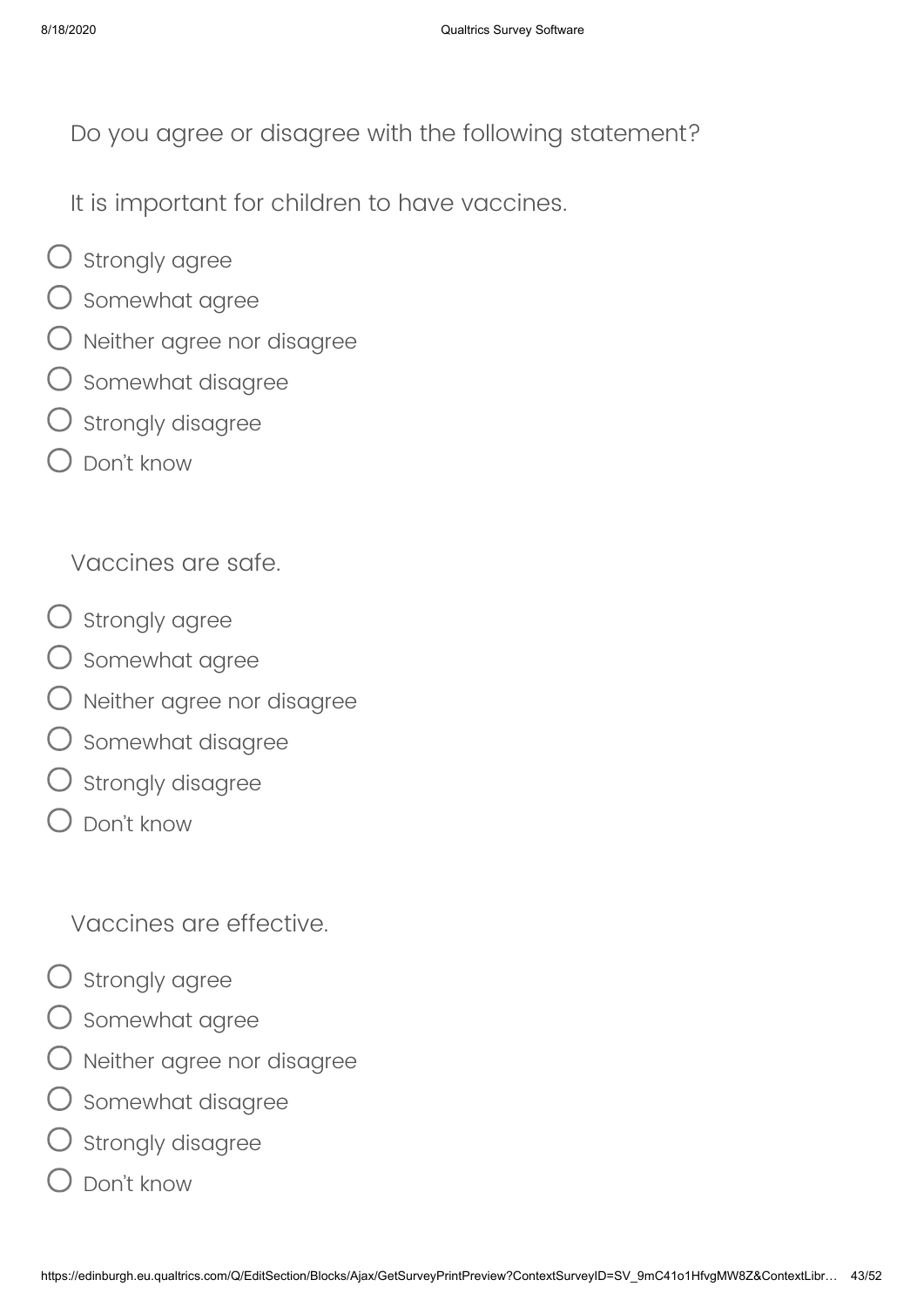If a COVID-19 vaccination is made available and offered to you, would **you** want to get vaccinated?

- Definitely yes
- $\bigcirc$  Probably yes
- $\bigcirc$  Probably no
- Definitely no
- Don't know

If a COVID-19 vaccination is made available and offered to you, do you think **your parents/guardians** would want **you** to get vaccinated?

- Definitely yes
- $\bigcirc$  Probably yes
- $\bigcirc$  Probably no
- Definitely no
- Don't know

**More about you - block 1**

### **More about you**

We have a few more questions about you.

What is your ethnic origin? Please select one option

White – Scottish

White – English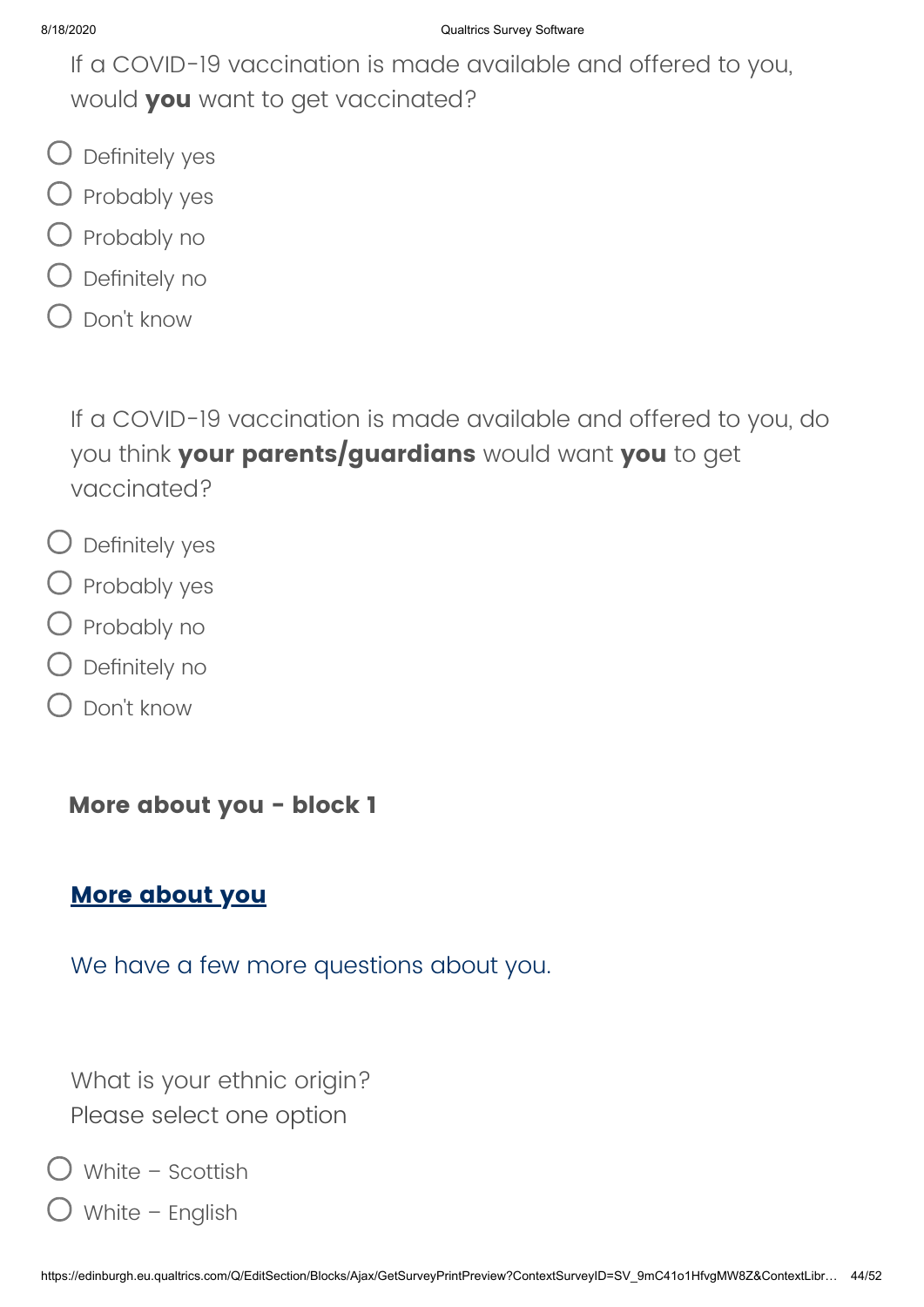- 8/18/2020 Qualtrics Survey Software
- White Welsh
- White Northern Irish
- White Irish
- $\bigcirc$  White Gypsy or Irish Traveller
- White Polish
- $\bigcirc$  Any other White background
- $\bigcirc$  Asian or Asian British Indian
- $\bigcup$  Asian or Asian British Pakistani
- $\bigcirc$  Asian or Asian British Bangladeshi
- $\bigcirc$  Asian or Asian British Chinese
- $\bigcup$  Any other Asian background
- Black or Black British African
- Black or Black British Caribbean
- Any other Black/African/Caribbean background
- Arab or Arab British
- $\bigcirc$  Mixed White and Black Caribbean
- $\bigcirc$  Mixed White and Black African
- $\bigcup$  Mixed White and Asian
- $\bigcirc$  Any other Mixed/Multiple ethnic background
- $\bigcirc$  Any other ethnic group
- Prefer not to answer

In general, would you say your health is

- Excellent
- Very good
- Good
- Fair
- Poor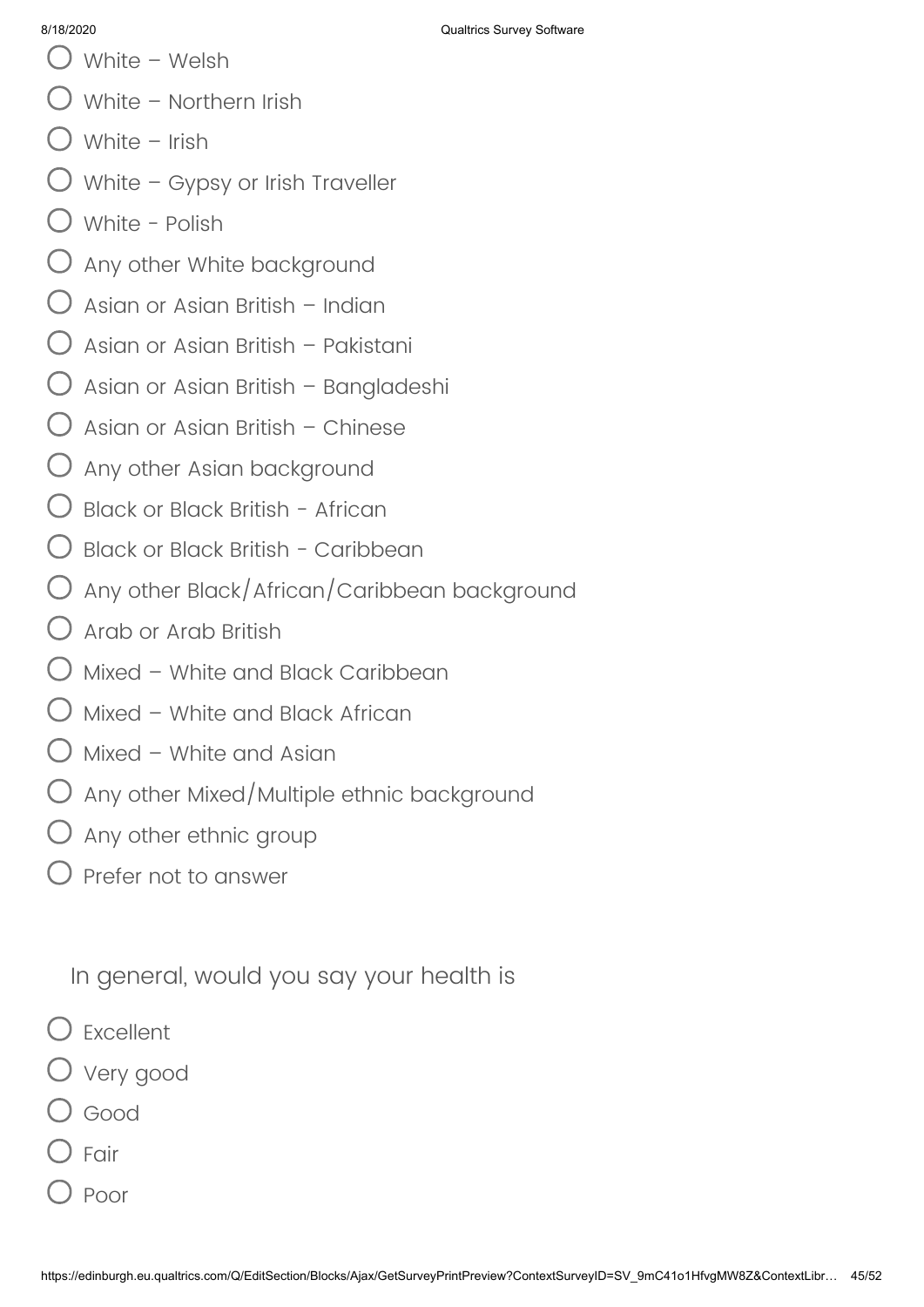Do you have a long-term illness, disability or medical condition (like diabetes, arthritis, allergy, or cerebral palsy) that has been diagnosed by a doctor?

O Yes

) No

) Prefer not to say

Has a doctor or health professional ever told you that you have attention deficit hyperactivity disorder (ADHD)?

- O Yes
- $\bigcap$  No
- Don't know
- Prefer not to say

Has a doctor or health professional ever told you that you have Autism, Asperger's syndrome or autistic spectrum disorder?

- Yes
- $\bigcap$  No
- Don't know
- Prefer not to say

Do you have caring responsibilities for any of the following people who live with you?

Select all that apply, or select None of the above

 $\Box$  Parent(s)

- I stepparent(s)
- Parent's girlfriend or boyfriend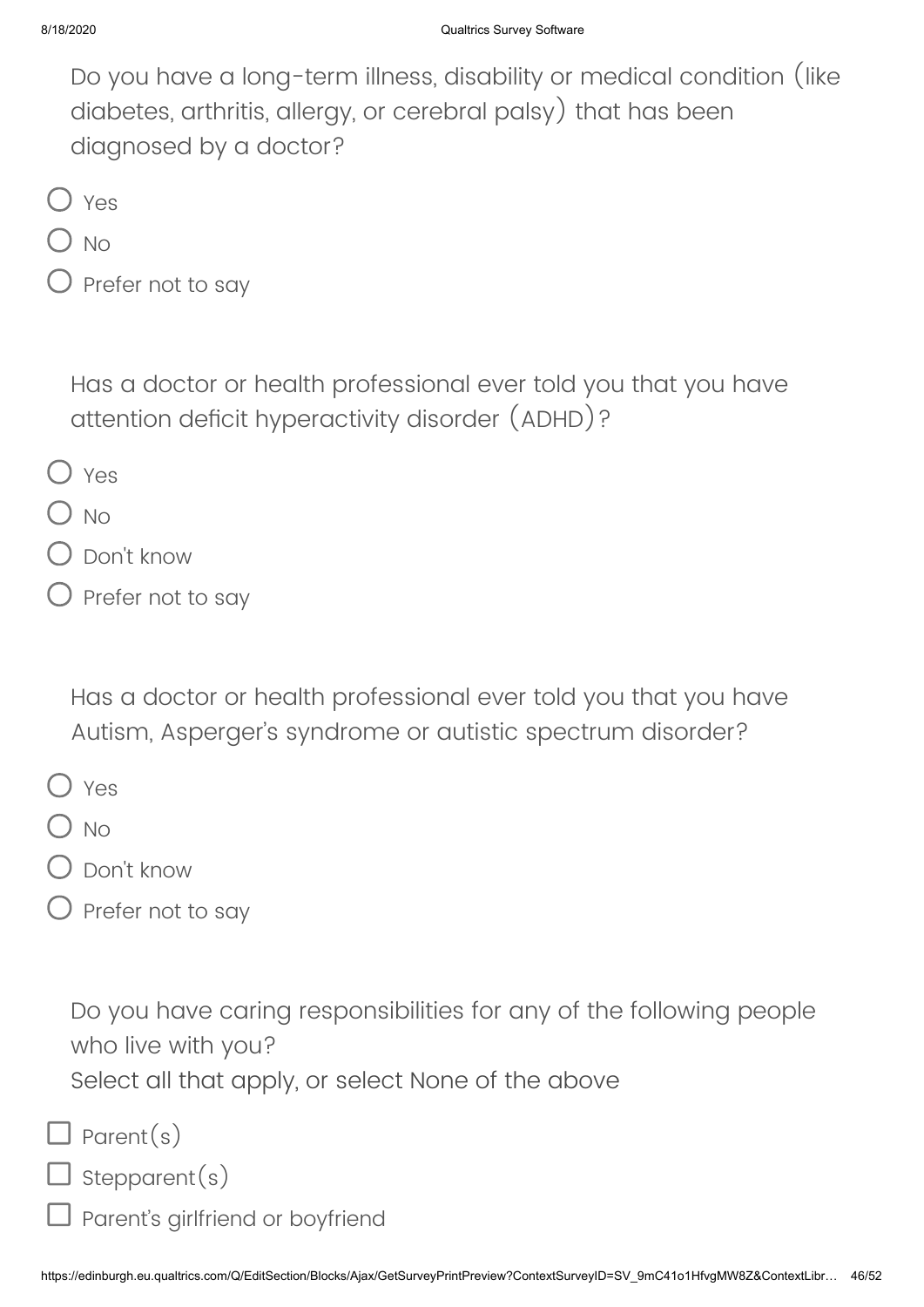- $\Box$  Guardian(s) for example a foster carer
- $\Box$  Brother(s) and/or sister(s)
- $\square$  Stepbrother(s) and/or stepsister(s)
- $\Box$  Grandparent(s)
- $\Box$  other family member(s)
- $\Box$  Child/children
- $\Box$  Friend(s) or other non-family member(s)
- $\Box$  Prefer not to answer
- I None of the above

What type of accommodation do you live in?

- House or bungalow
- $\bigcirc$  Flat or apartment
- $\bigcap$  Hostel
- $\bigcirc$  Mobile home or caravan
- $\bigcirc$  Sheltered housing
- Homeless
- O other
- $\bigcap$  Don't know
- Prefer not to answer

# **Social Emotional Health - block 1**

# **Almost finished!**

We just have a few more questions.

Here are some statements about how you think and feel **now**.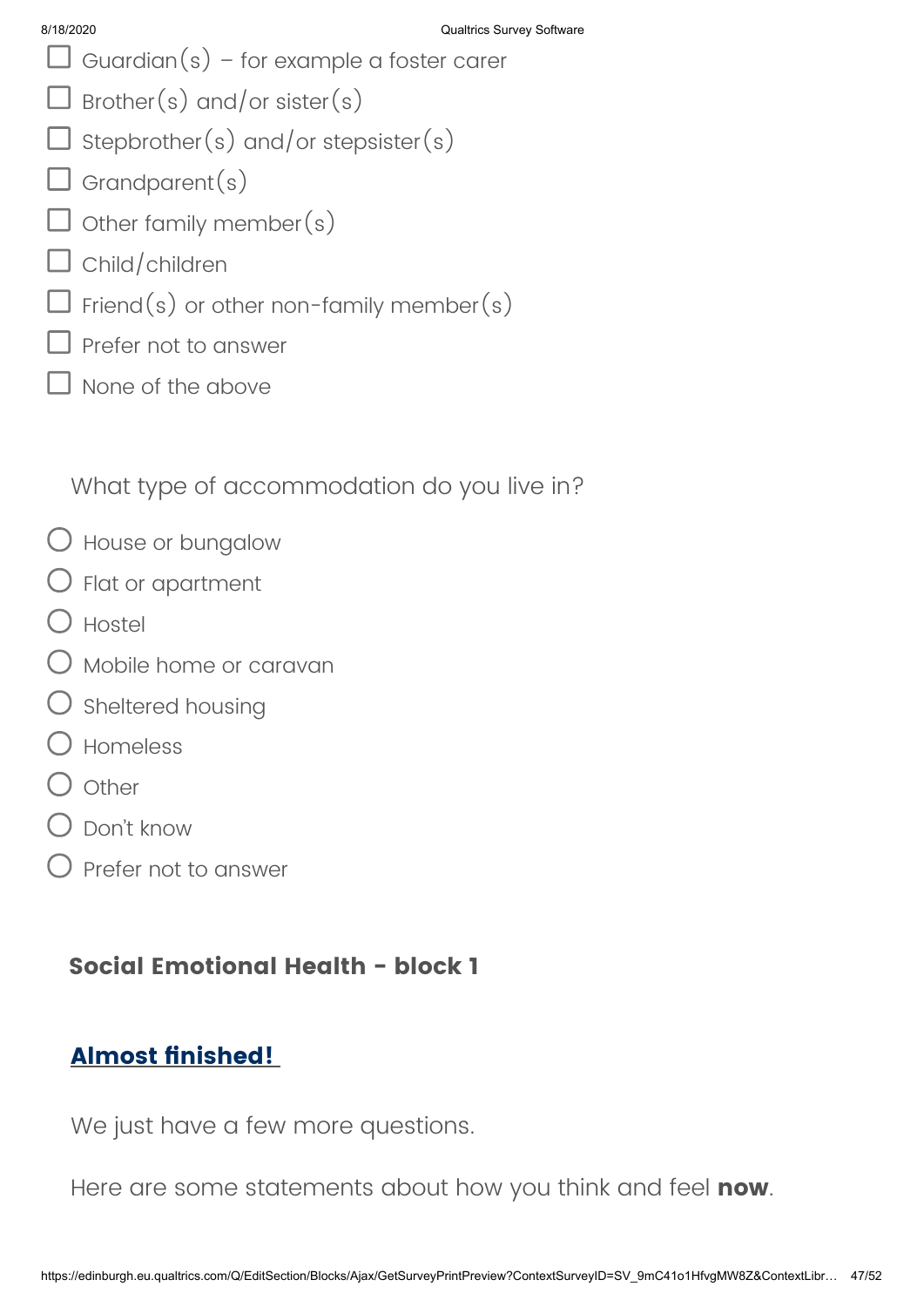#### 8/18/2020 Qualtrics Survey Software

Read each sentence and select the answers that best says how true the sentence is for you.

I can work out my problems

- $\bigcirc$  Not at all true of me
- $\bigcirc$  A little true of me
- $\bigcirc$  Pretty much true of me
- Very much true of me
- $\bigcirc$  Prefer not to say

I can do most things if I try

- $\bigcap$  Not at all true of me
- $\bigcirc$  A little true of me
- $\bigcirc$  Pretty much true of me
- $\bigcirc$  Very much true of me
- $\bigcirc$  Prefer not to say

There are many things that I do well

- $\bigcirc$  Not at all true of me
- $\bigcirc$  A little true of me
- $\overline{D}$  Pretty much true of me
- Very much true of me
- $\bigcirc$  Prefer not to say

At my school, there is a teacher or some other adult who always wants me to do my best

Not at all true of me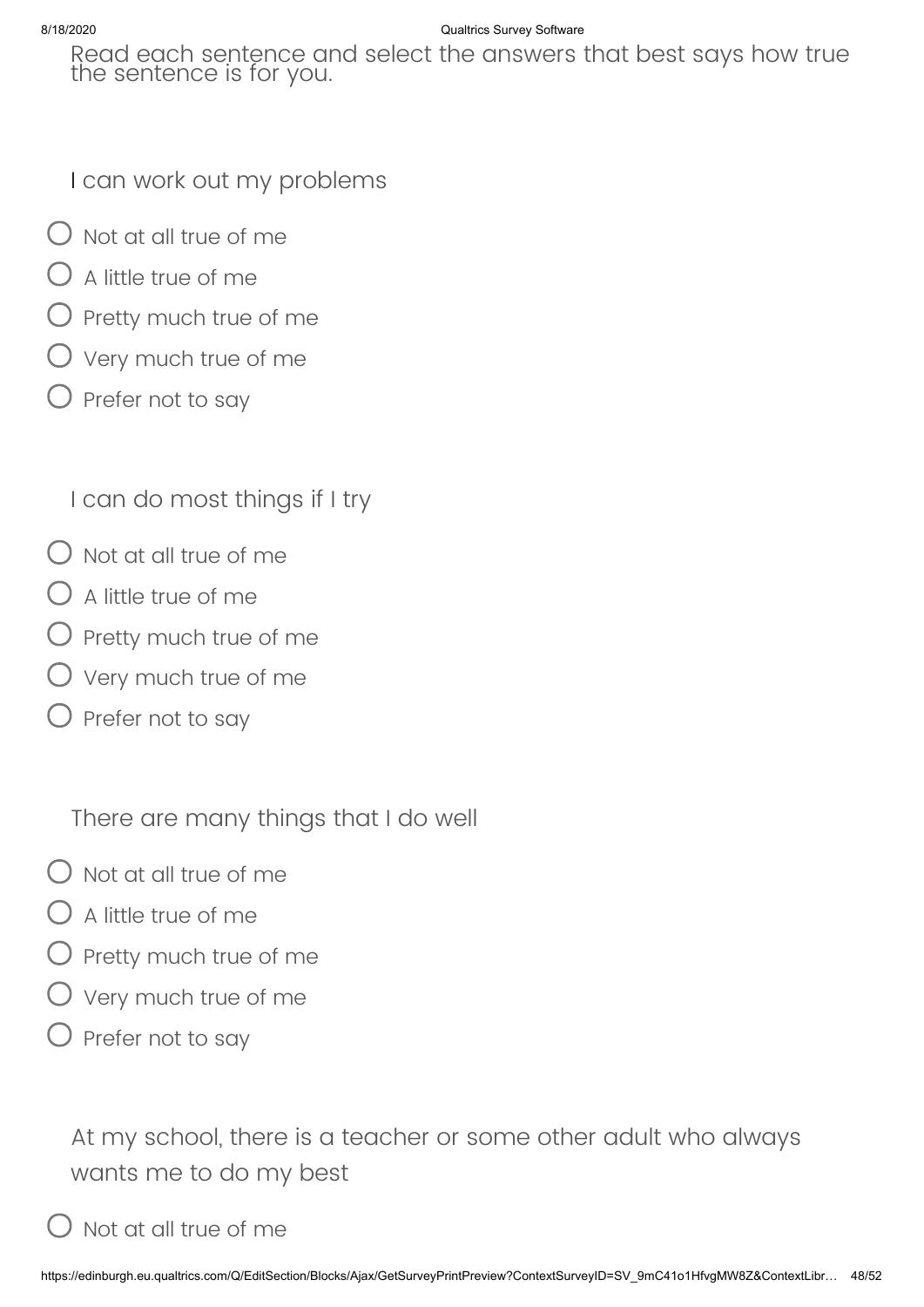- $\bigcup$  A little true of me
- $\bigcirc$  Pretty much true of me
- $\bigcirc$  Very much true of me
- Prefer not to say

At my school, there is a teacher or some other adult who listens to me when I have something to say

- $\bigcirc$  Not at all true of me
- $\bigcap$  A little true of me
- $\bigcirc$  Pretty much true of me
- $\overline{U}$  Very much true of me
- $\bigcirc$  Prefer not to say

At my school, there is a teacher or some other adult who believes that I will be a success

- $\bigcap$  Not at all true of me
- $\bigcirc$  A little true of me
- Pretty much true of me
- Very much true of me
- $\bigcirc$  Prefer not to say

My family members really help and support one another

- $\bigcap$  Not at all true of me
- A little true of me
- $\bigcirc$  Pretty much true of me
- $\bigcirc$  Very much true of me
- $\big)$  Prefer not to say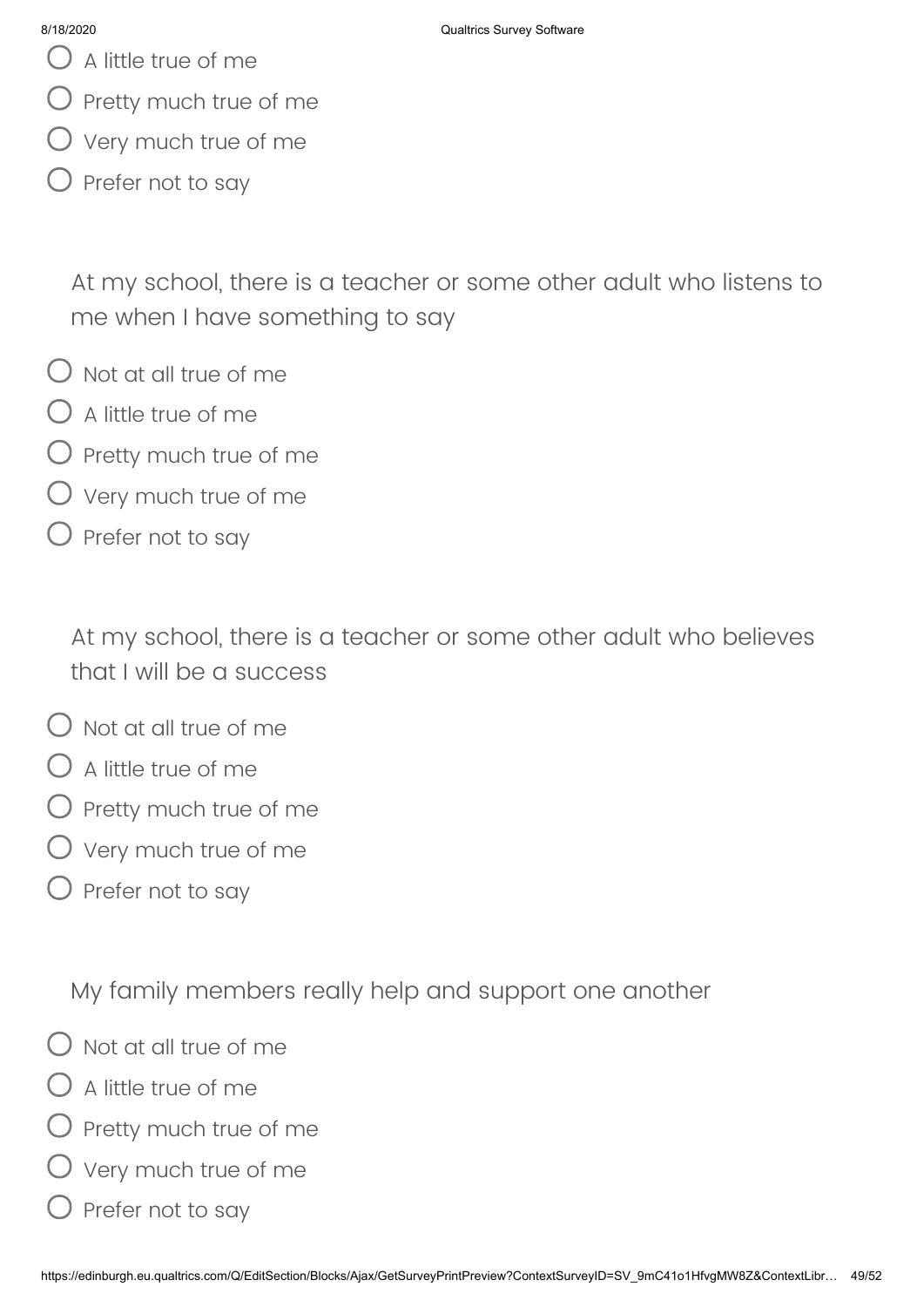There is a feeling of togetherness in my family

- $\bigcirc$  Not at all true of me
- $\bigcirc$  A little true of me
- $\bigcirc$  Pretty much true of me
- Very much true of me
- $\bigcirc$  Prefer not to say

My family really gets along well with each other

- $\bigcirc$  Not at all true of me
- $\bigcap$  A little true of me
- $O$  Pretty much true of me
- $\bigcirc$  Very much true of me
- $\bigcirc$  Prefer not to say

I have a friend my age who really cares about me

- $\bigcirc$  Not at all true of me
- $\lambda$  A little true of me
- $\bigcirc$  Pretty much true of me
- $\overline{\phantom{a}}$  Very much true of me
- $\bigcirc$  Prefer not to say

I have a friend my age who talks with me about my problems

- $\bigcap$  Not at all true of me
- A little true of me
- ) Pretty much true of me
- Very much true of me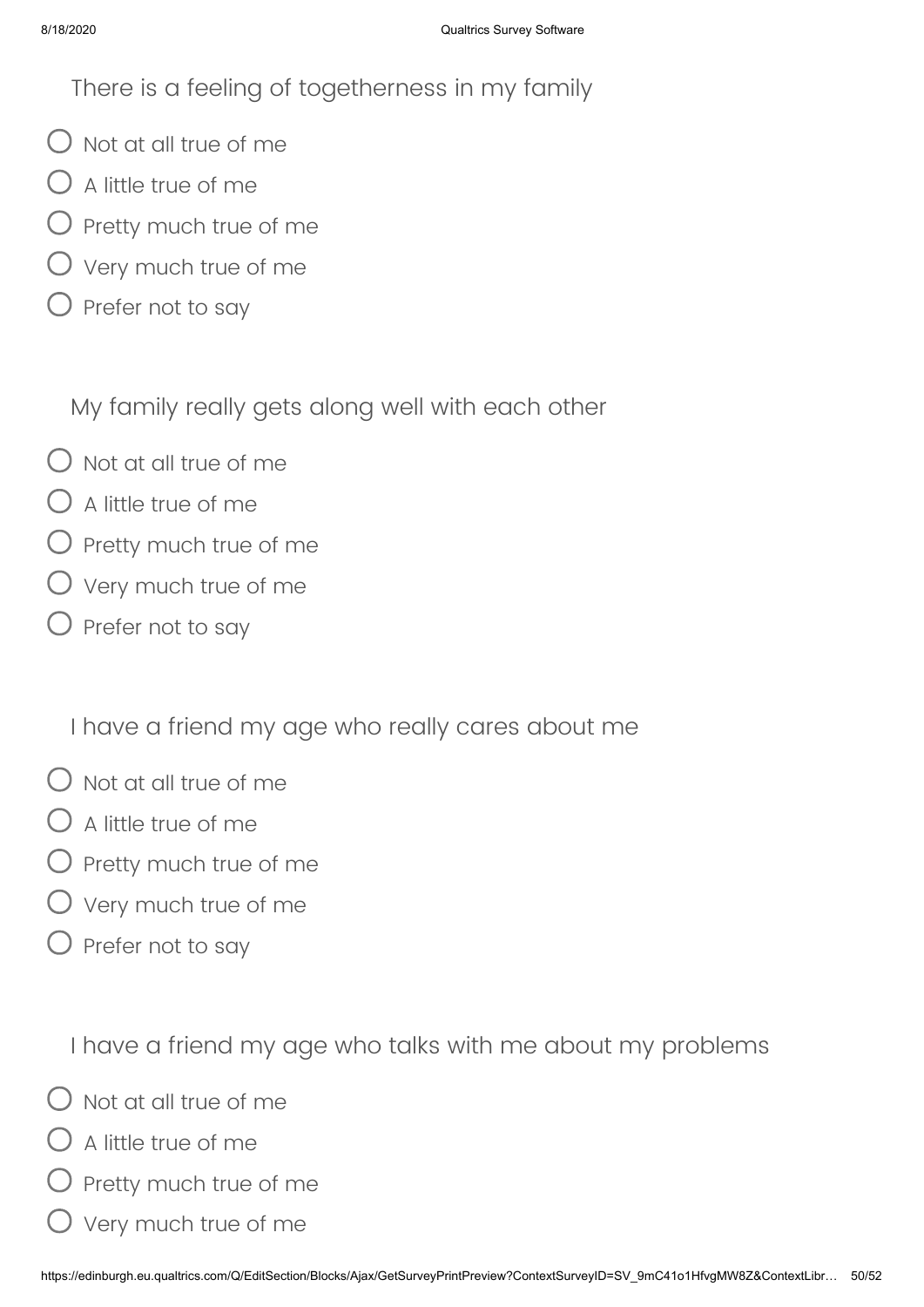$\bigcup$  Prefer not to say

I have a friend my age who helps me when I'm having a hard time

- $\bigcirc$  Not at all true of me
- $\bigcirc$  A little true of me
- $O$  Pretty much true of me
- $\bigcirc$  Very much true of me
- $\bigcirc$  Prefer not to say

Each day I look forward to having a lot of fun

- $\bigcap$  Not at all true of me
- $\bigcirc$  A little true of me
- $\bigcirc$  Pretty much true of me
- $O$  Very much true of me
- $\bigcirc$  Prefer not to say

I usually expect to have a good day

- $\bigcirc$  Not at all true of me
- $\bigcap$  A little true of me
- $\bigcirc$  Pretty much true of me
- $\bigcirc$  Very much true of me
- $\bigcirc$  Prefer not to say

Overall, I expect more good things to happen to me than bad things

 $\overline{\phantom{a}}$  Not at all true of me

A little true of me